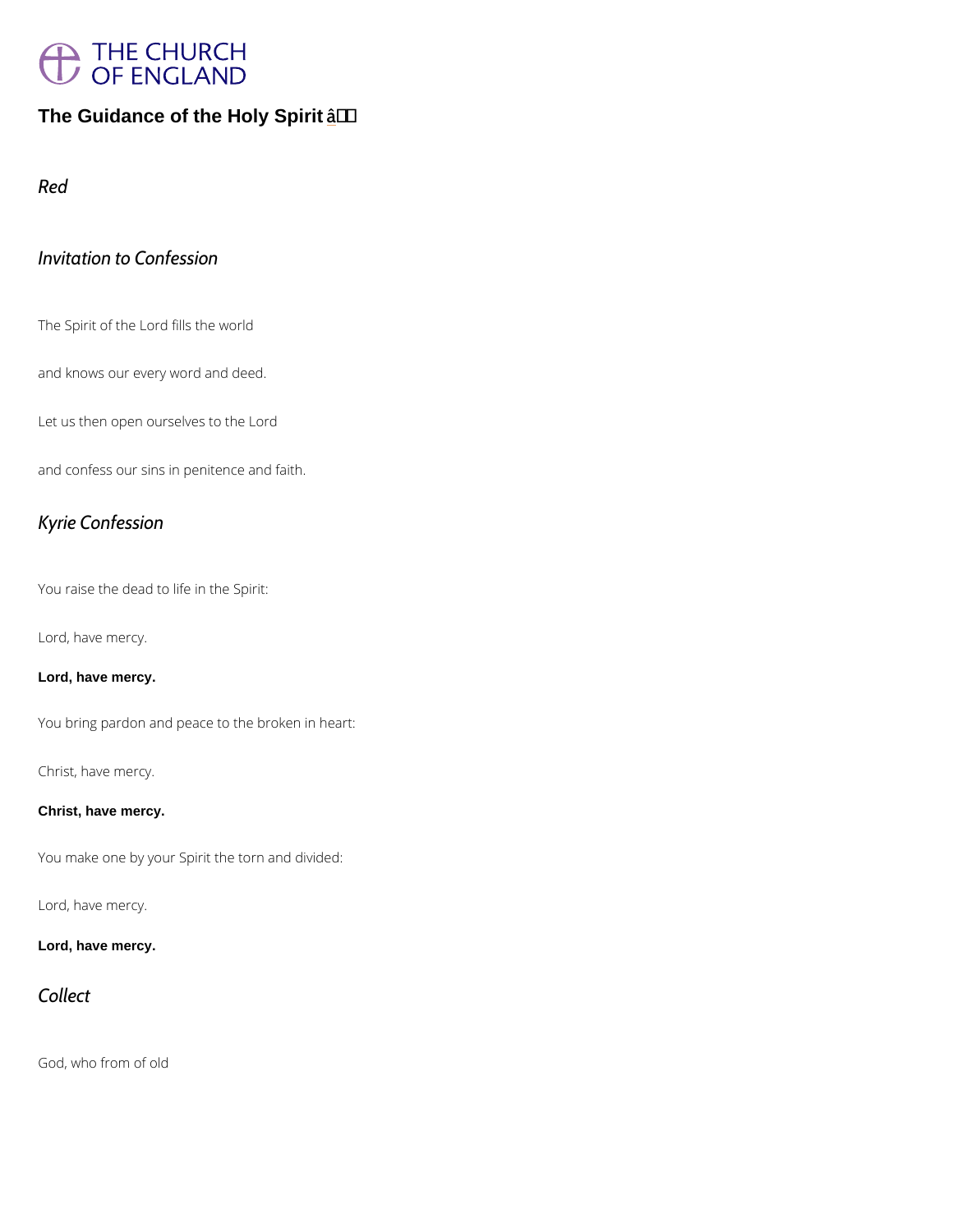taught the hearts of your faithful people

by sending to them the light of your Holy Spirit:

grant us by the same Spirit

to have a right judgement in all things

and evermore to rejoice in his holy comfort;

through the merits of Christ Jesus our Saviour,

who is alive and reigns with you,

in the unity of the Holy Spirit,

one God, now and for ever.

*(or)*

Almighty God,

you have given your Holy Spirit to the Church

to lead us into all truth:

bless with the Spiritâlls grace and presence

the members of this *synod/PCC etc*.;

keep us/them steadfast in faith and united in love,

that we/they may manifest your glory

and prepare the way of your kingdom;

through Jesus Christ your Son our Lord,

who is alive and reigns with you,

in the unity of the Holy Spirit,

one God, now and for ever.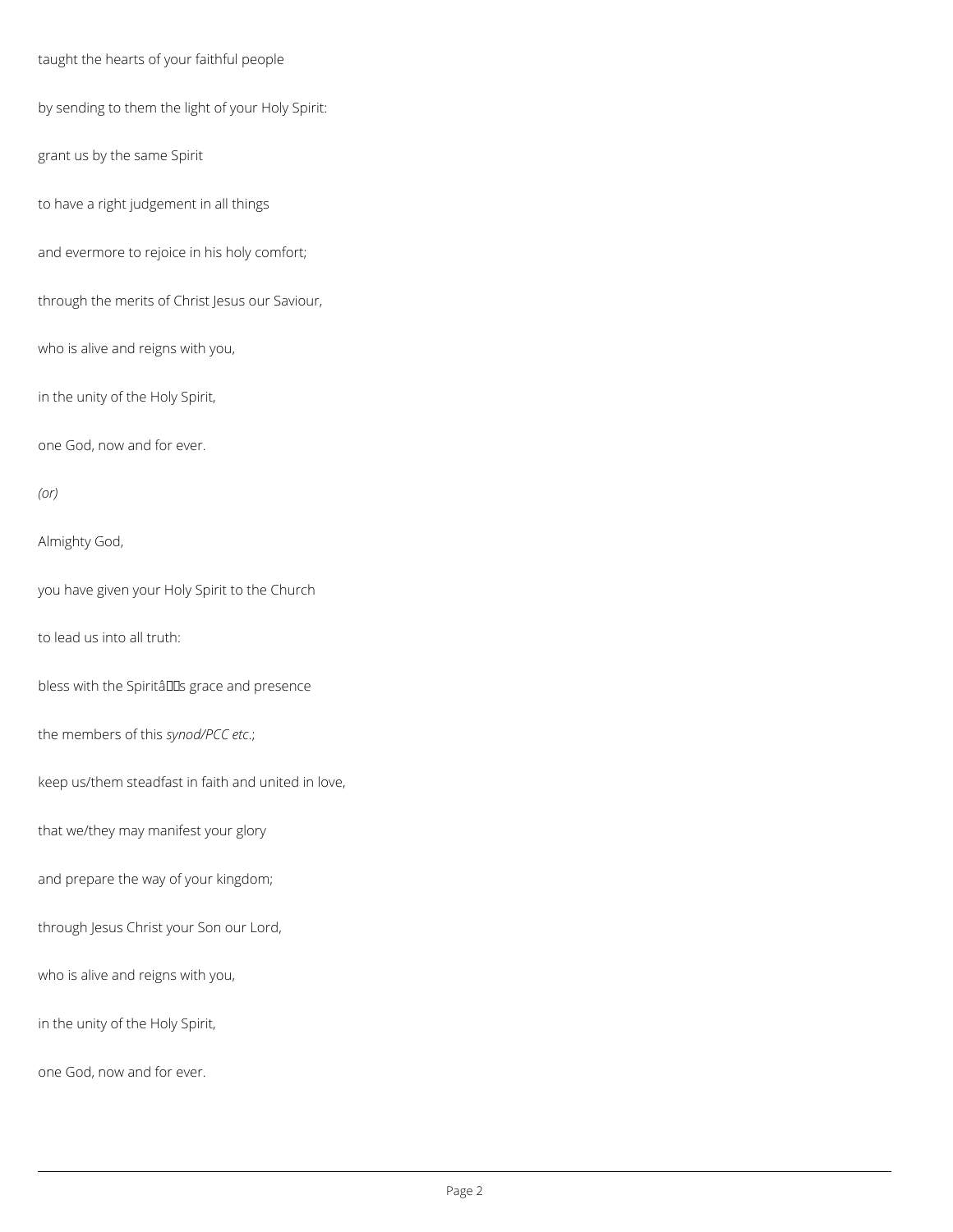### *Lectionary*

Proverbs 24.3-7; Isaiah 30.15-21; Wisdom 9.13-17

Psalms 25.1-9; 104.26-33; 143.8-10

Acts 15.23-29; Romans 8.22-27; 1 Corinthians 12.4-13

Luke 14.27-33; John 14.23-26; or 16.13-15

### *Gospel Acclamation*

Alleluia, alleluia.

Come, Holy Spirit, fill the hearts of your faithful people

and kindle in them the fire of your love.

#### **Alleluia.**

### *Intercession*

We pray for God to fill us with his Spirit.

Generous God,

we thank you for the *power* of your Holy Spirit.

We ask that we may be strengthened to serve you better.

Lord, come to bless us.

#### **and fill us with your Spirit.**

We thank you for the *wisdom* of your Holy Spirit.

We ask you to make us wise to understand your will.

Lord, come to bless us.

**and fill us with your Spirit.**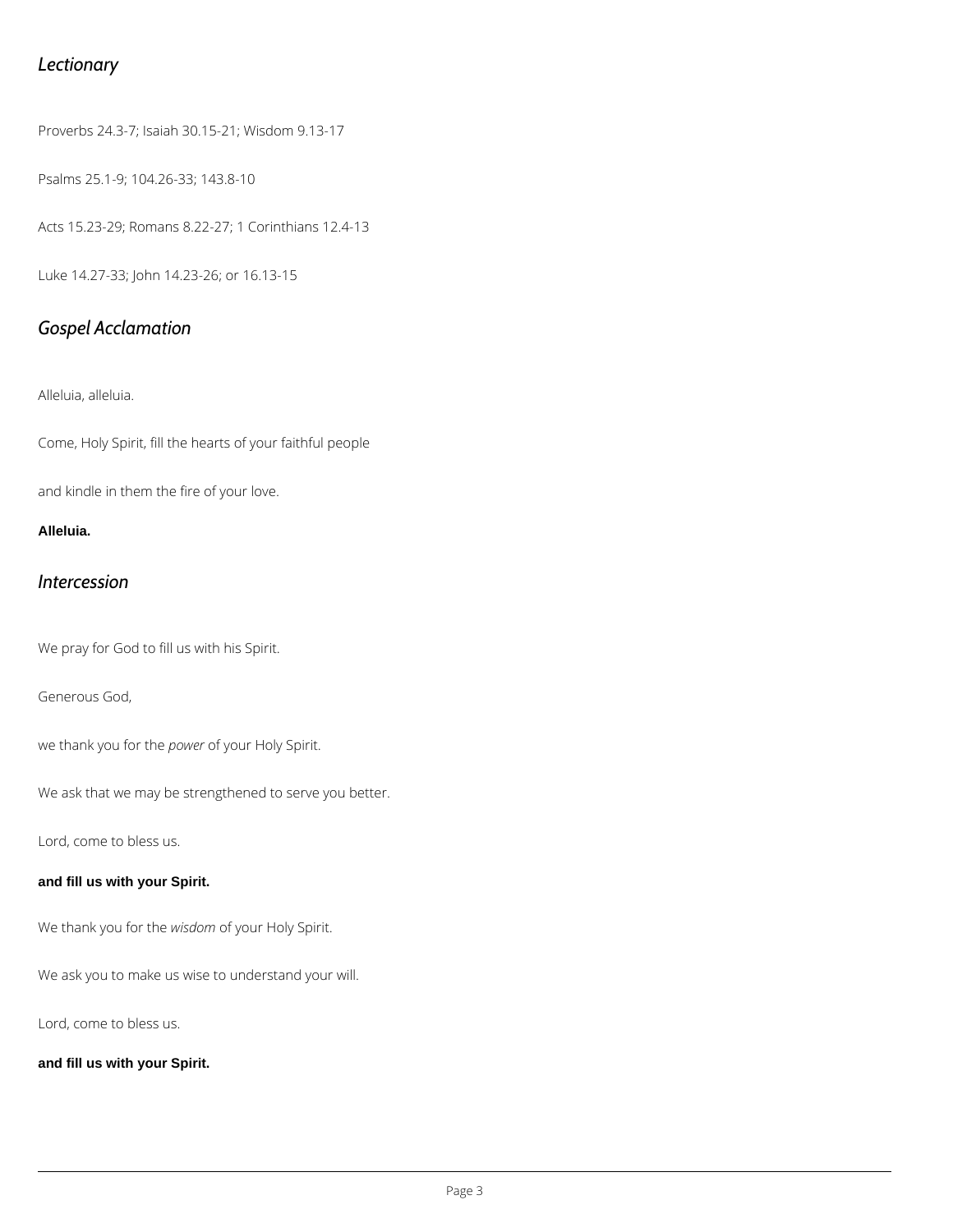We thank you for the *peace* of your Holy Spirit.

We ask you to keep us confident of your love,

wherever you call us.

Lord, come to bless us.

#### **and fill us with your Spirit.**

We thank you for the *healing* of your Holy Spirit.

We ask you to bring reconciliation and wholeness

where there is division, sickness and sorrow.

Lord, come to bless us.

#### **and fill us with your Spirit.**

We thank you for the *gifts* of your Holy Spirit.

We ask you to equip us for the work which you

have given us.

Lord, come to bless us.

#### **and fill us with your Spirit.**

We thank you for the *fruit* of your Holy Spirit.

We ask you to reveal in our lives the love of Jesus.

Lord, come to bless us.

#### **and fill us with your Spirit.**

We thank you for the *breath* of your Holy Spirit,

given by the risen Lord.

We ask you to keep the whole Church,

living and departed,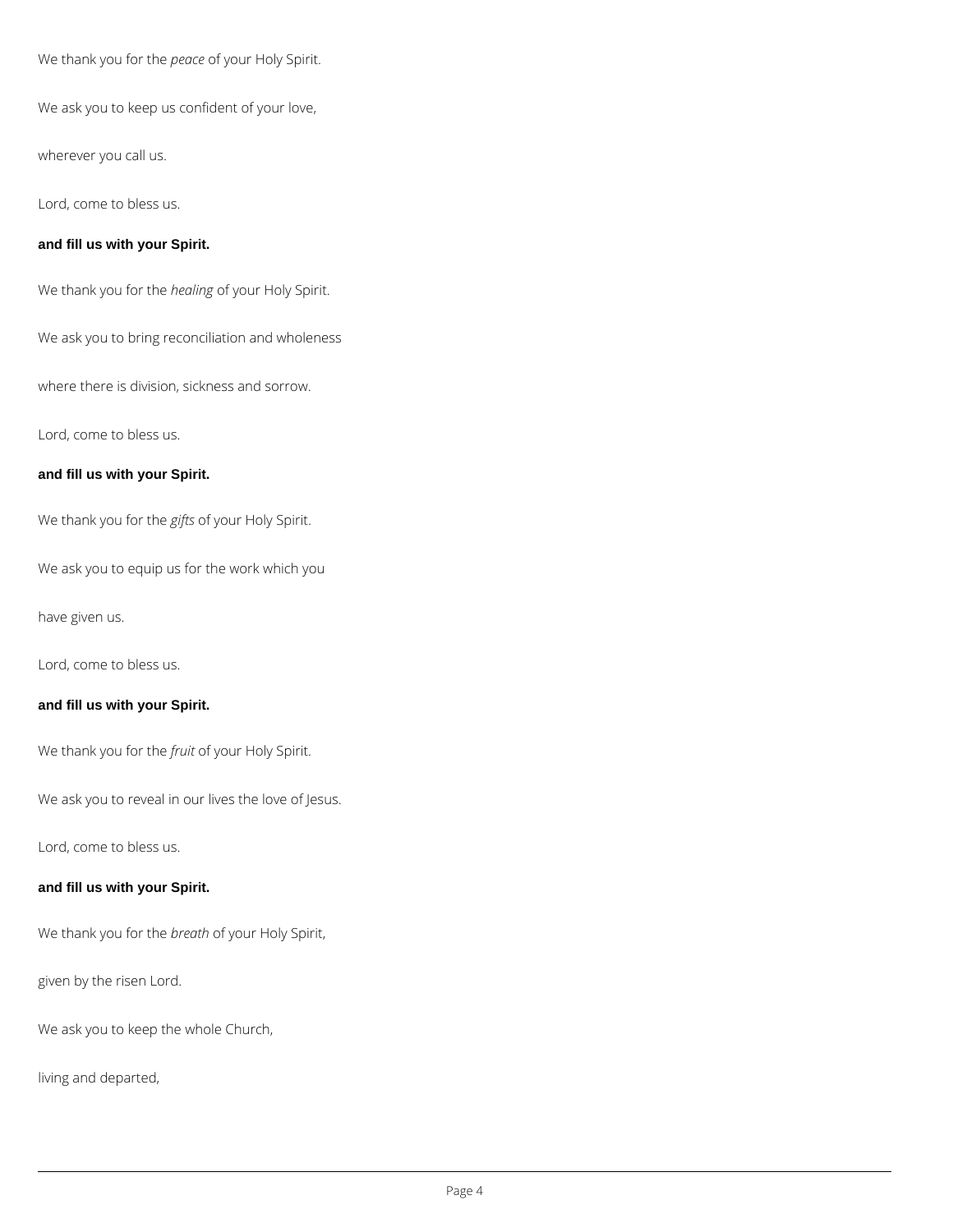in the joy of eternal life.

Lord, come to bless us.

**and fill us with your Spirit.**

Generous God,

you sent your Holy Spirit upon your Messiah at the River Jordan,

and upon the disciples in the upper room.

In your mercy fill us with your Spirit.

**hear our prayer,**

**and make us one in heart and mind**

**to serve you with joy for ever.**

**Amen.**

### *Introduction to the Peace*

God has made us one in Christ.

He has set his seal upon us and, as a pledge of what is to come,

has given the Spirit to dwell in our hearts. Alleluia.

Â

*cf 2 Corinthians 1.22*

### *Prayer at the Preparation of the Table*

Father, by your Holy Spirit

you keep the Church in unity and truth.

As we break bread together,

may we be one with Christ in faith and hope and love,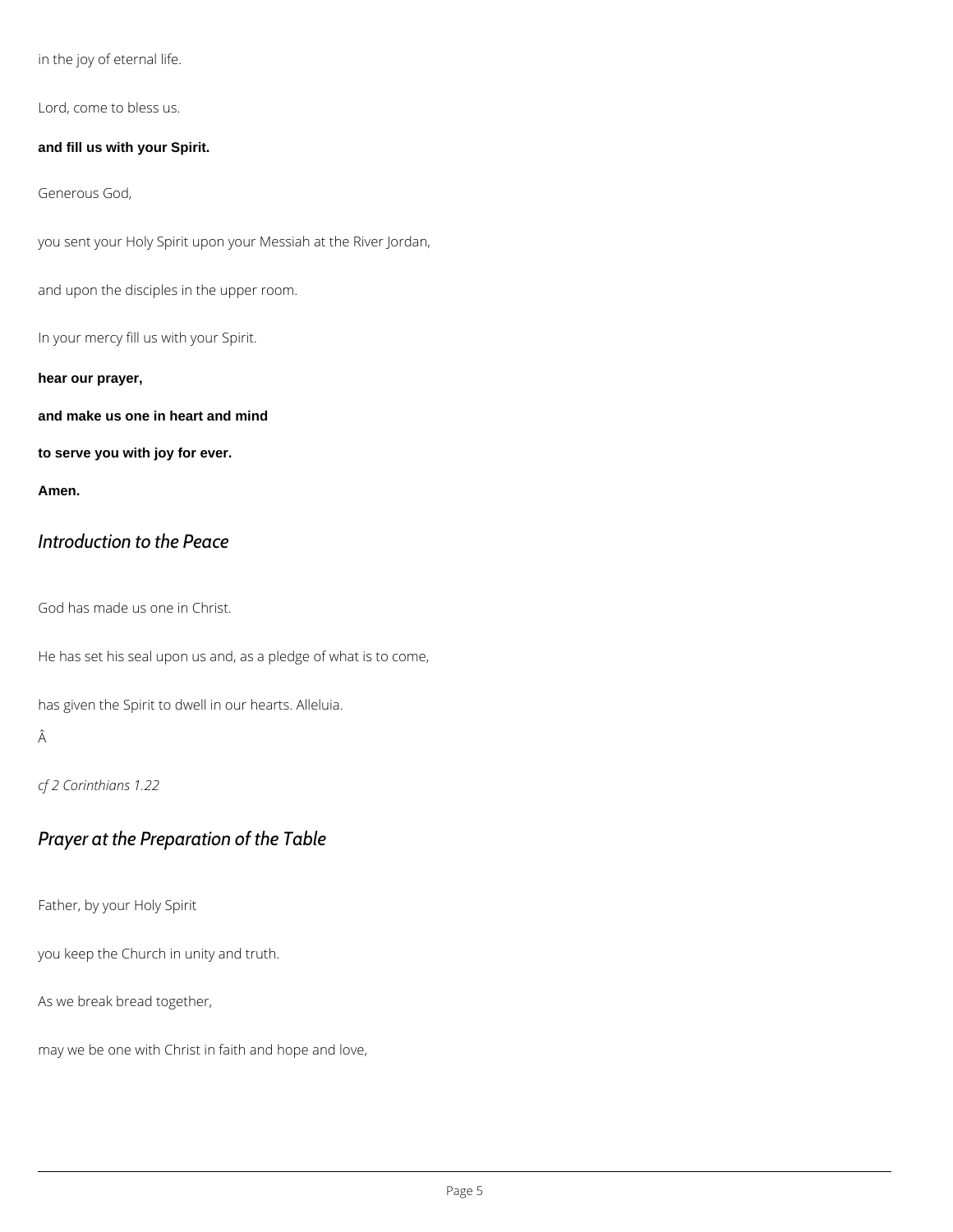now and for ever.

### *Preface*

And now we give you thanks

because by the Holy Spirit you lead us into all truth,

and give us power to proclaim your gospel to the nations,

and to serve you as a royal priesthood.

### *Extended Preface*

It is indeed right, our duty and our joy,

always and everywhere to give you thanks,

holy Father, almighty and eternal God,

through Jesus Christ our Lord.

For he is our great high priest

who has entered once for all

into the heavenly sanctuary,

evermore to pour upon your Church

the grace and comfort of your Holy Spirit.

He is the one who has gone before us,

who calls us to be united in prayer

as were his disciples in the upper room

while they awaited his promised gift,

the life-giving Spirit of Pentecost.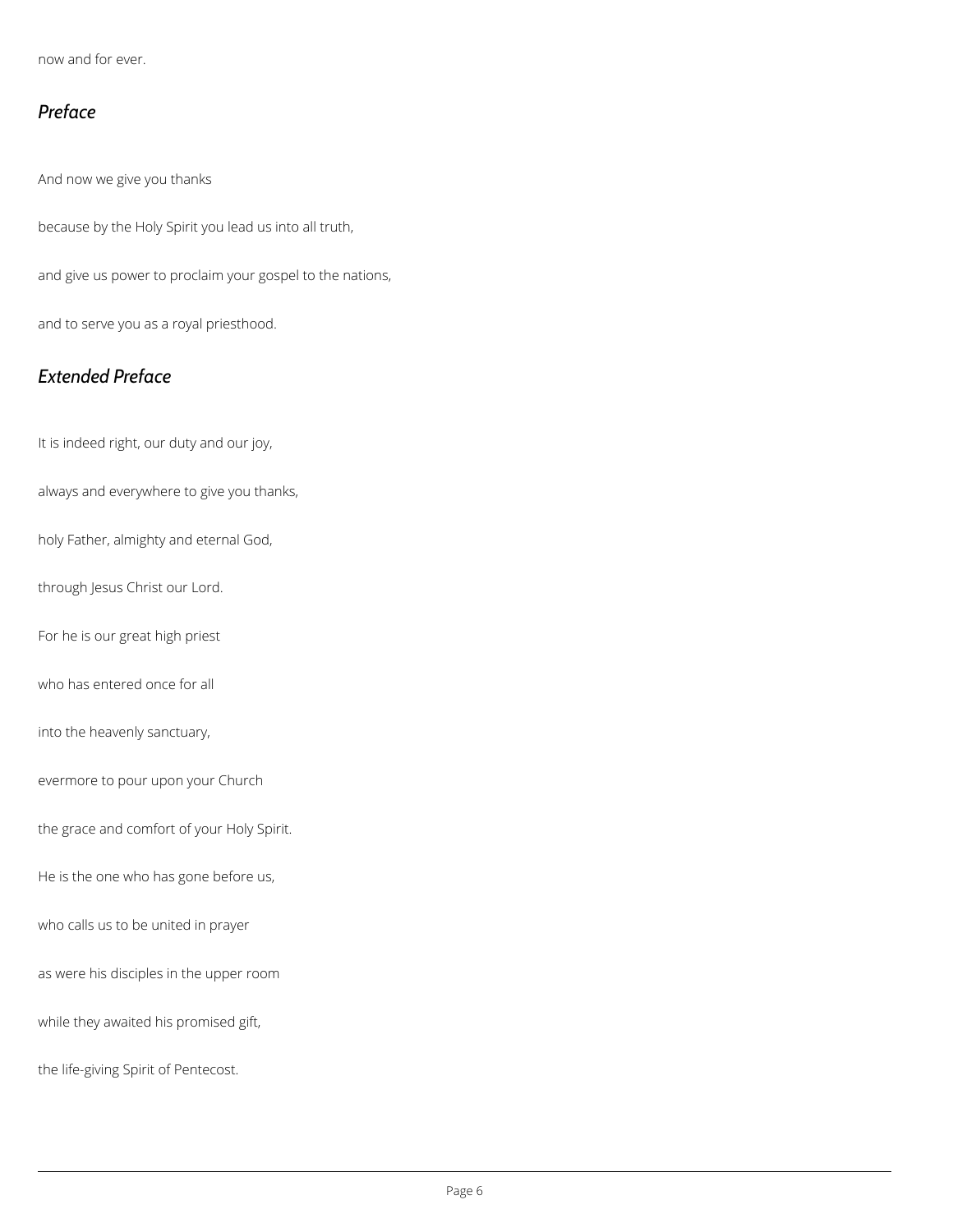#### Therefore all creation yearns with eager longing

as angels and archangels sing the endless hymn of praise:

#### Post Communion

God of power,

whose Holy Spirit renews your people

in the bread and wine we bless and share:

may the boldness of the Spirit transform us,

the gentleness of the Spirit lead us,

and the gifts of the Spirit equip us to serve and worship you;

through Jesus Christ our Lord.

### Blessing

The Spirit of truth lead you into all truth,

give you grace to confess that Jesus Christ is Lord,

and strengthen you to proclaim the word and works of God;

and the blessing of God almighty,

the Father, the Son, and the Holy Spirit,

be among you and remain with you always.

Rogation Days \_ â † '

### White

### Invitation to Confession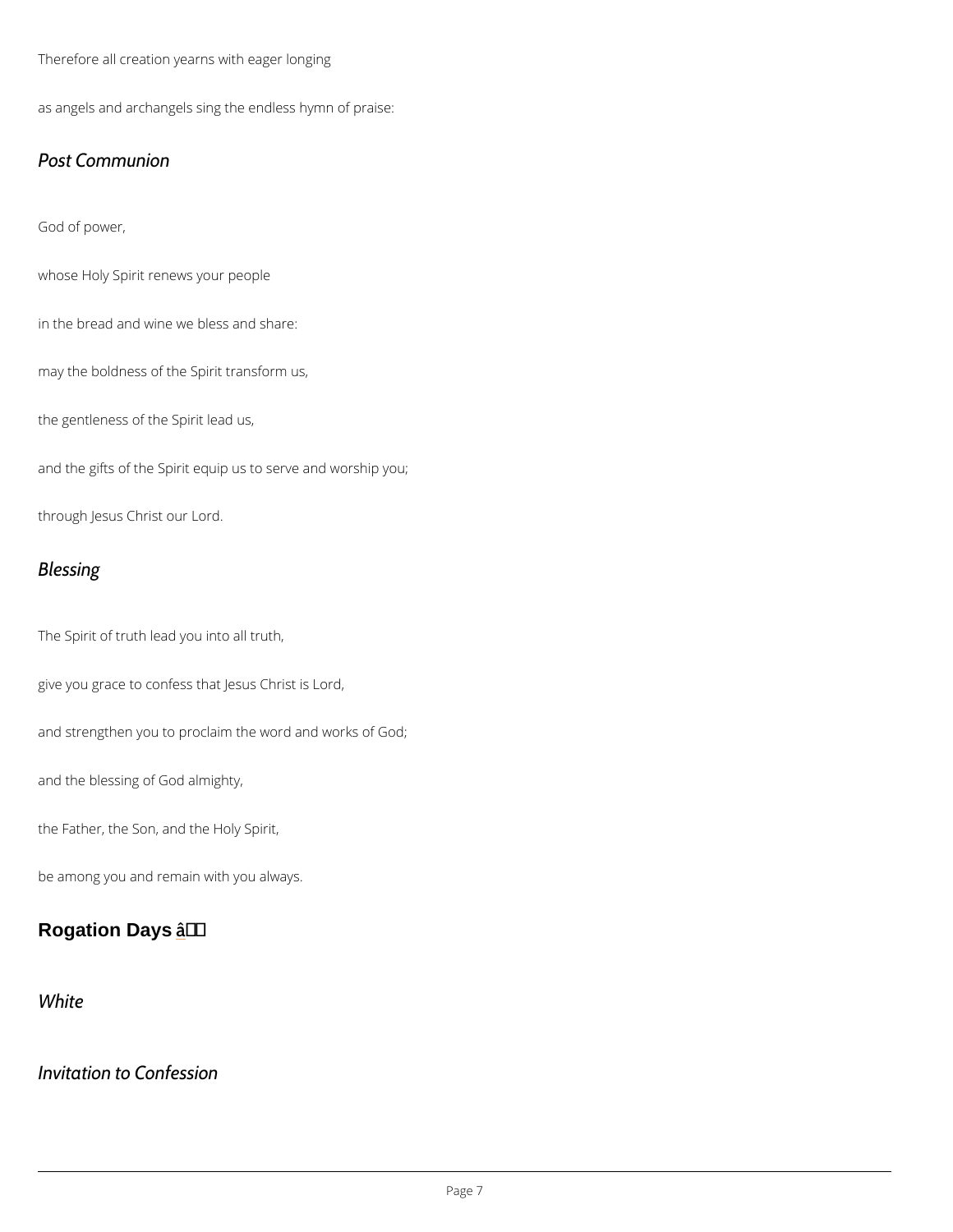Let us ask God to have mercy on our tired land,

and to prosper the work of our soiled hands.

Let us ask God to forgive our delusion of self-sufficiency

so that we may praise him for his provision and goodness.

### *Kyrie Confession*

Lord, you give us this good earth,

yet we take your generous gifts for granted.

Lord, have mercy.

#### **Lord, have mercy.**

Lord, you give us this good earth,

but we squander its rich resources.

Christ, have mercy.

#### **Christ, have mercy.**

Lord, you give us this good earth,

but we fail to share your bounty with all of your children.

Lord, have mercy.

#### **Lord, have mercy.**

### *Collect*

Almighty God,

whose will it is that the earth and the sea

should bear fruit in due season:

bless the labours of those who work on land and sea,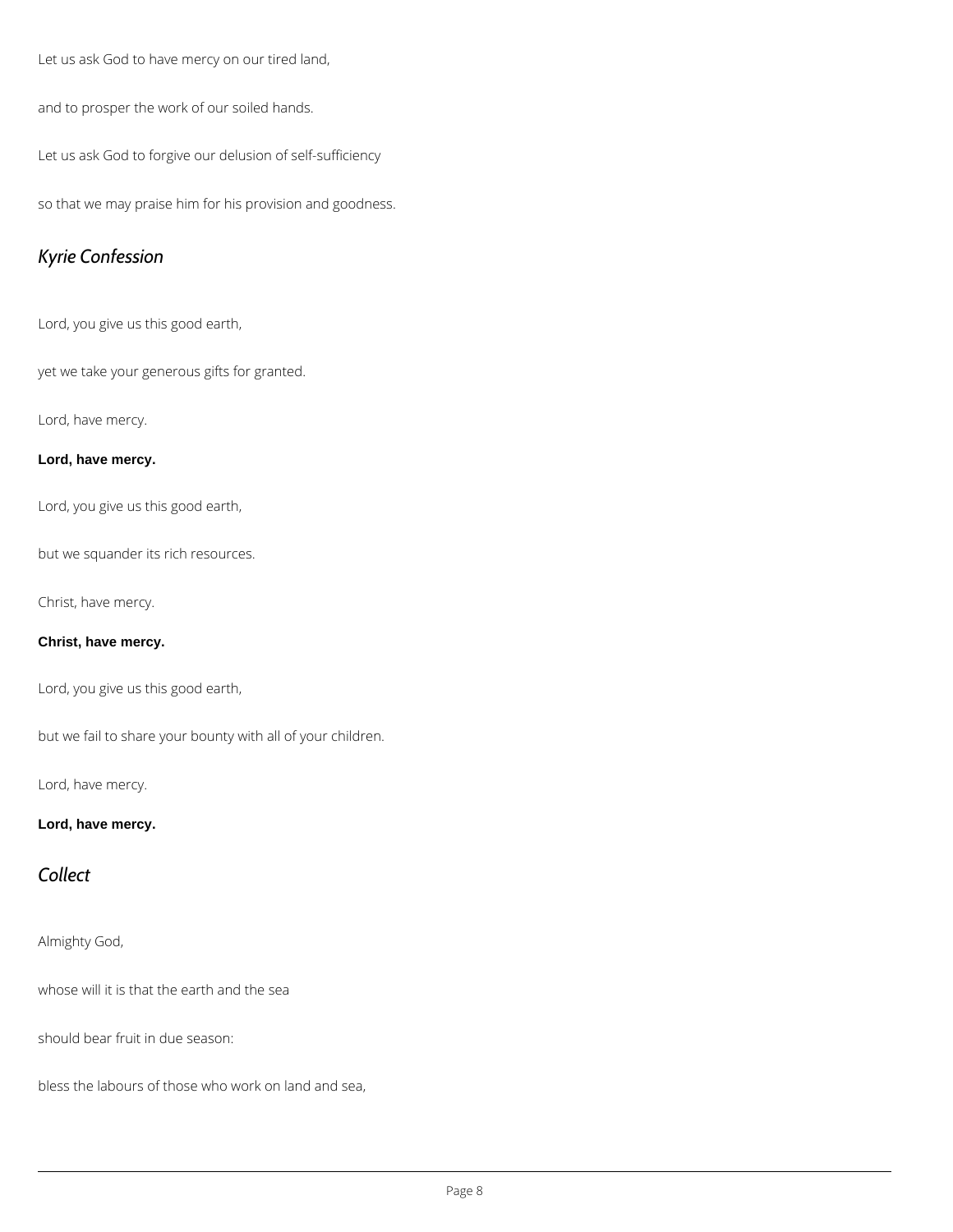#### grant us a good harvest

and the grace always to rejoice in your fatherly care;

through Jesus Christ your Son our Lord,

who is alive and reigns with you,

in the unity of the Holy Spirit,

one God, now and for ever.

*(or)*

Almighty God and Father,

you have so ordered our life

that we are dependent on one another:

prosper those engaged in commerce and industry

and direct their minds and hands,

that they may rightly use your gifts in the service of others;

through Jesus Christ your Son our Lord,

who is alive and reigns with you,

in the unity of the Holy Spirit,

one God, now and for ever.

#### God our Father,

you never cease the work you have begun

and prosper with your blessing all human labour:

make us wise and faithful stewards of your gifts,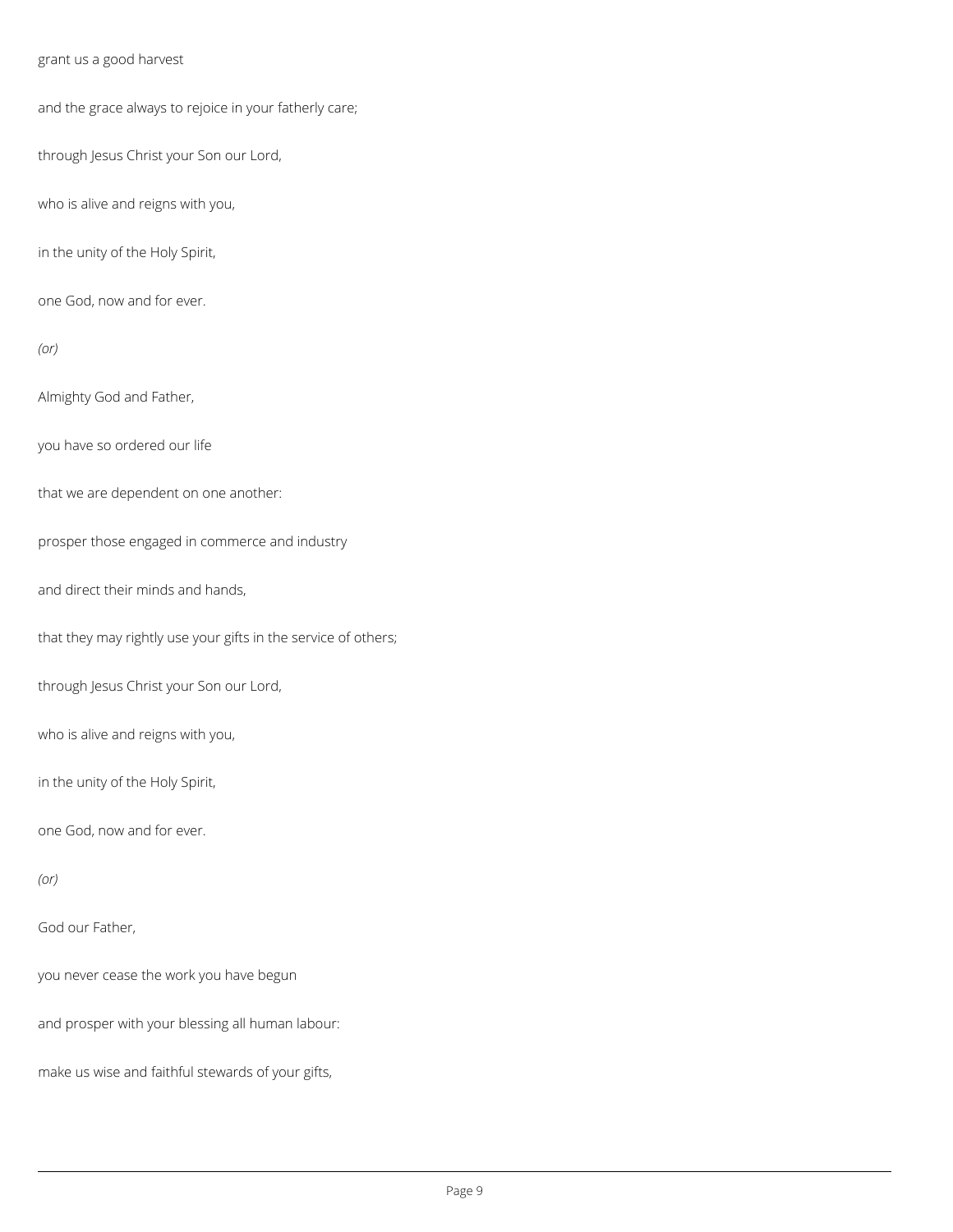that we may serve the common good,

maintain the fabric of our world

and seek that justice where all may share

the good things you pour upon us;

through Jesus Christ your Son our Lord,

who is alive and reigns with you,

in the unity of the Holy Spirit,

one God, now and for ever.

### *Lectionary*

Deuteronomy 8.1-10; 1 Kings 8.35-40; Job 28.1-11

Psalms 104.21-30; 107.1-9; 121

Philippians 4.4-7; 2 Thessalonians 3.6-13; 1 John 5.12-15

Matthew 6.1-15; Mark 11.22-24; Luke 11.5-13

### *Gospel Acclamation*

Alleluia, alleluia.

âDDAsk and you will receive, âDD says the Lord,

âDDso that your joy may be complete.âDD

*John 16.24*

#### **Alleluia.**

*(or)*

Alleluia, alleluia.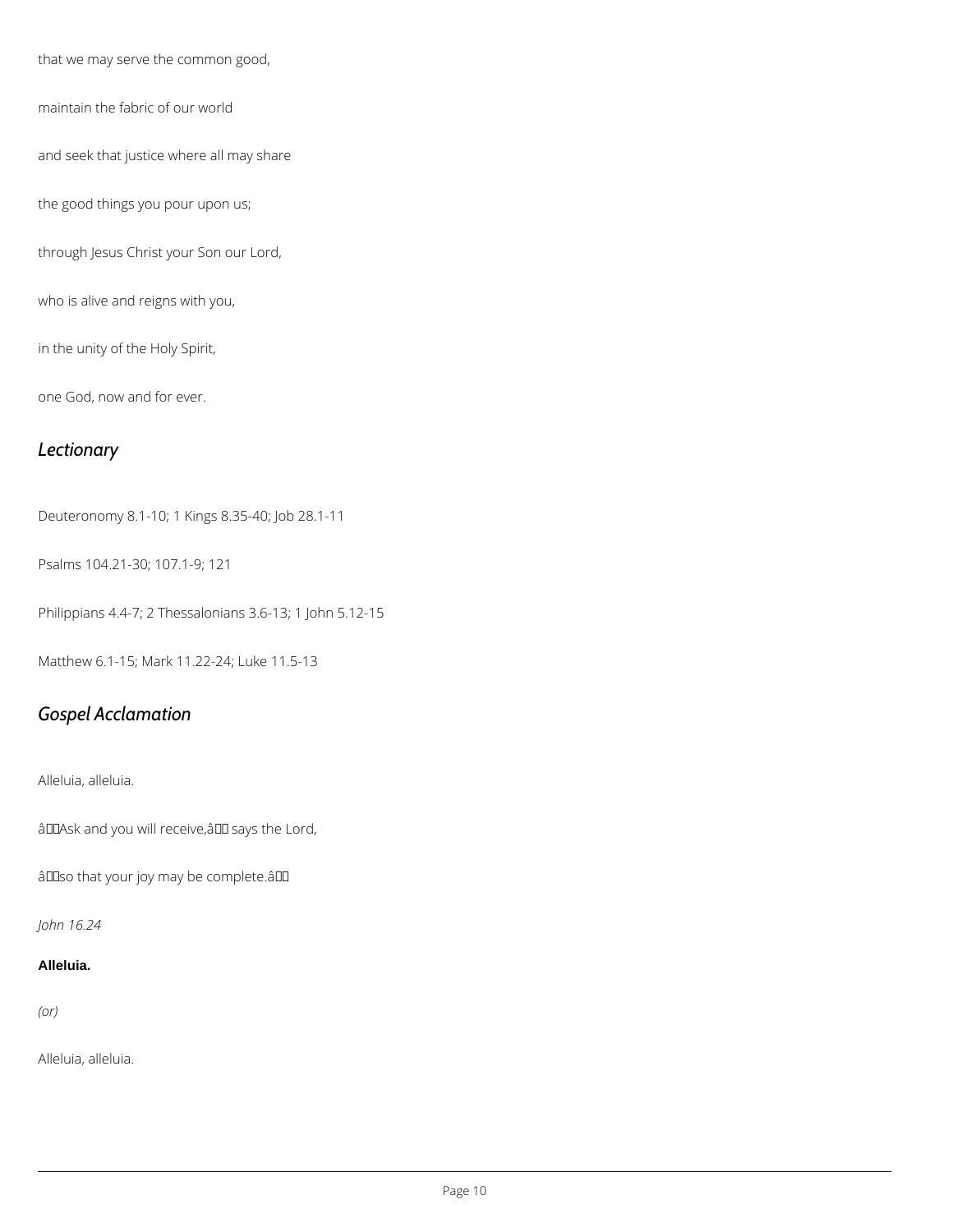âDOThe seed is the word of God, âDD says the Lord.

*Luke 8.11*

**Alleluia.**

### *Intercession*

Let us ask the God of creation to send a blessing upon us.

Upon the rich earth send a blessing, O Lord.

Let the earth be fruitful

and its resources be hallowed.

We ask in faith:

#### **we ask you to hear us, good Lord.**

Upon human labour send a blessing, O Lord.

Prosper the work of our hands;

may all find dignity and just reward in their work;

free the exploited and oppressed.

We ask in faith:

**we ask you to hear us, good Lord.**

Upon the produce of the earth send a blessing, O Lord.

Guide us into a sustainable future,

and give us the will to share the fruits of the world.

We ask in faith:

**we ask you to hear us, good Lord.**

Upon the seas and waters send a blessing, O Lord.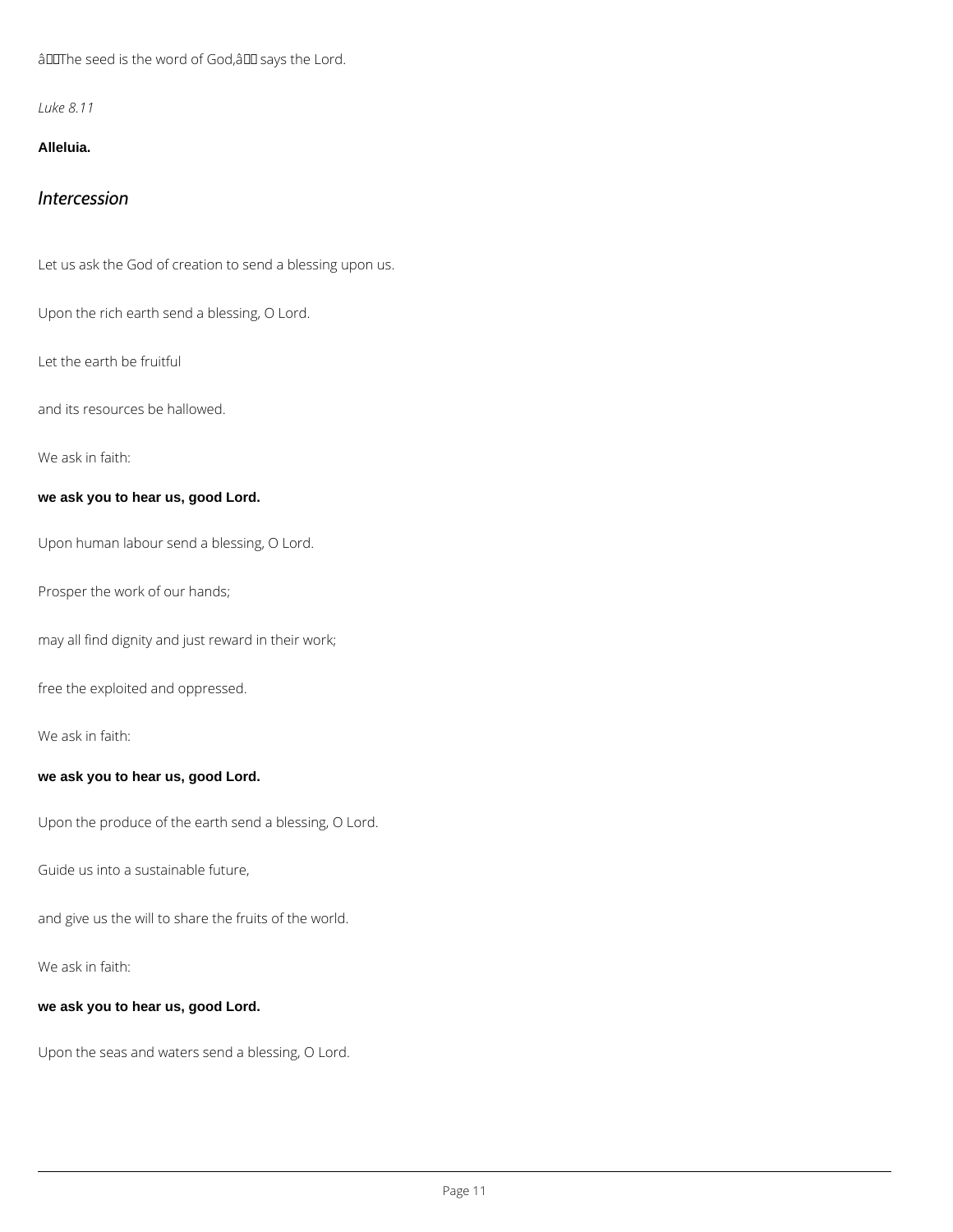Teach us to cherish the water of the earth,

and to conserve the seas, lakes and rivers.

We ask in faith:

#### **we ask you to hear us, good Lord.**

Upon aid agencies send a blessing, O Lord.

Where the earth is parched and the well has run dry;

where war brings want, and children go hungry;

where the poor cry out for bread and for justice,

give hands to care and heal, and compel us to be generous.

We ask in faith:

#### **we ask you to hear us, good Lord.**

We ask you to hear us, good Lord,

for the sake of your Son,

our Saviour Jesus Christ.

#### **Amen.**

### *Introduction to the Peace*

By prayer and supplication with thanksgiving,

let your requests be made known to God.

And the peace of God,

which passes all understanding,

will guard your hearts and minds in Christ Jesus.

*Philippians 4.6,7*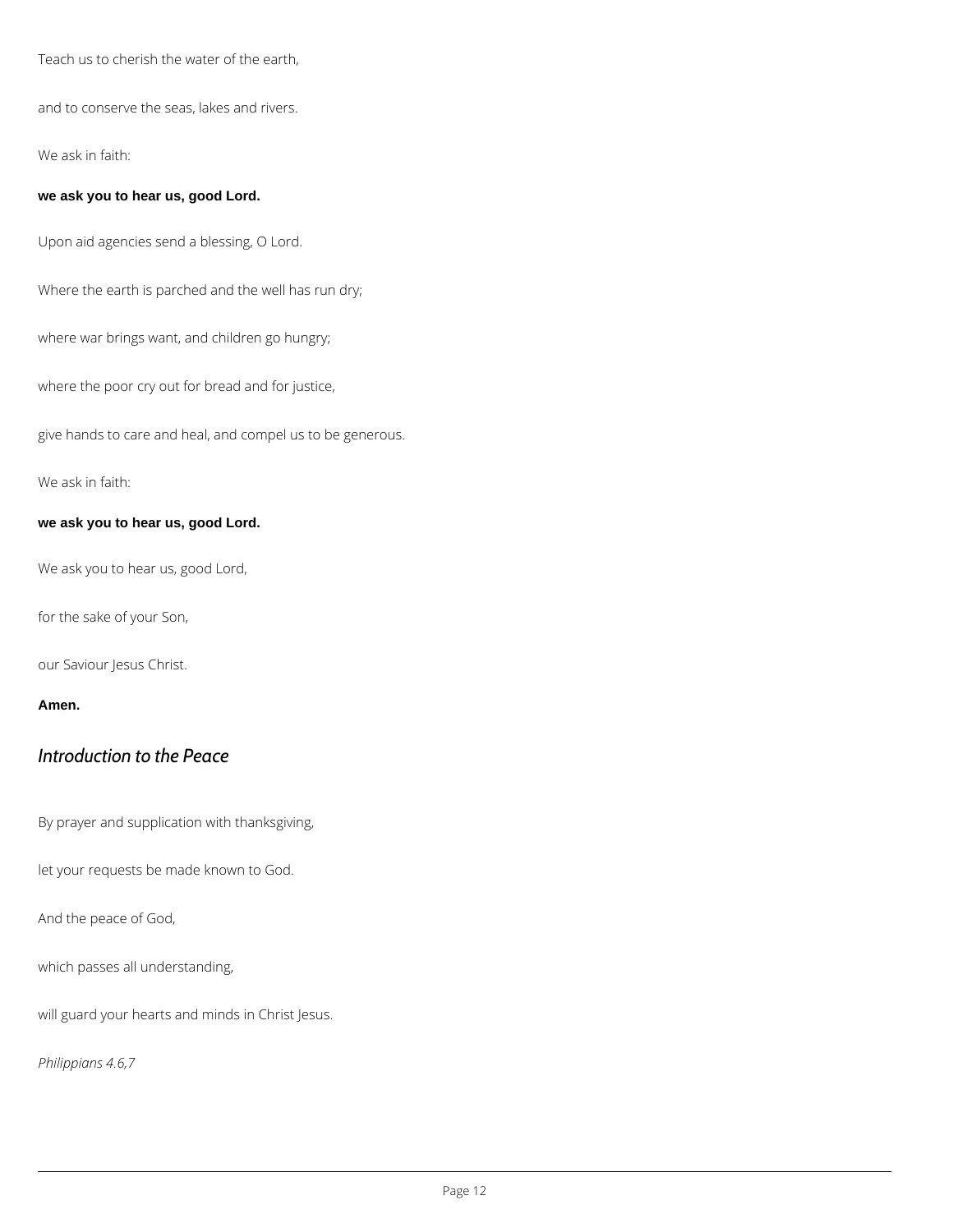### *Prayer at the Preparation of the Table*

Blessed be God,

by whose grace creation is renewed,

by whose love heaven is opened,

by whose mercy we offer our sacrifice of praise.

#### **Blessed be God for ever.**

### *Preface*

And now we give you thanks

for your ancient promise

that while the earth endures,

seedtime and harvest, cold and heat,

summer and winter, day and night,

will never cease.

### *Extended Preface*

It is indeed right and good

to give you thanks and praise,

almighty God and Father,

#### through Jesus Christ your Son.

Through him you have created us in your own image,

and made us stewards of your good creation.

Through him you teach us to exult in the birds of the air,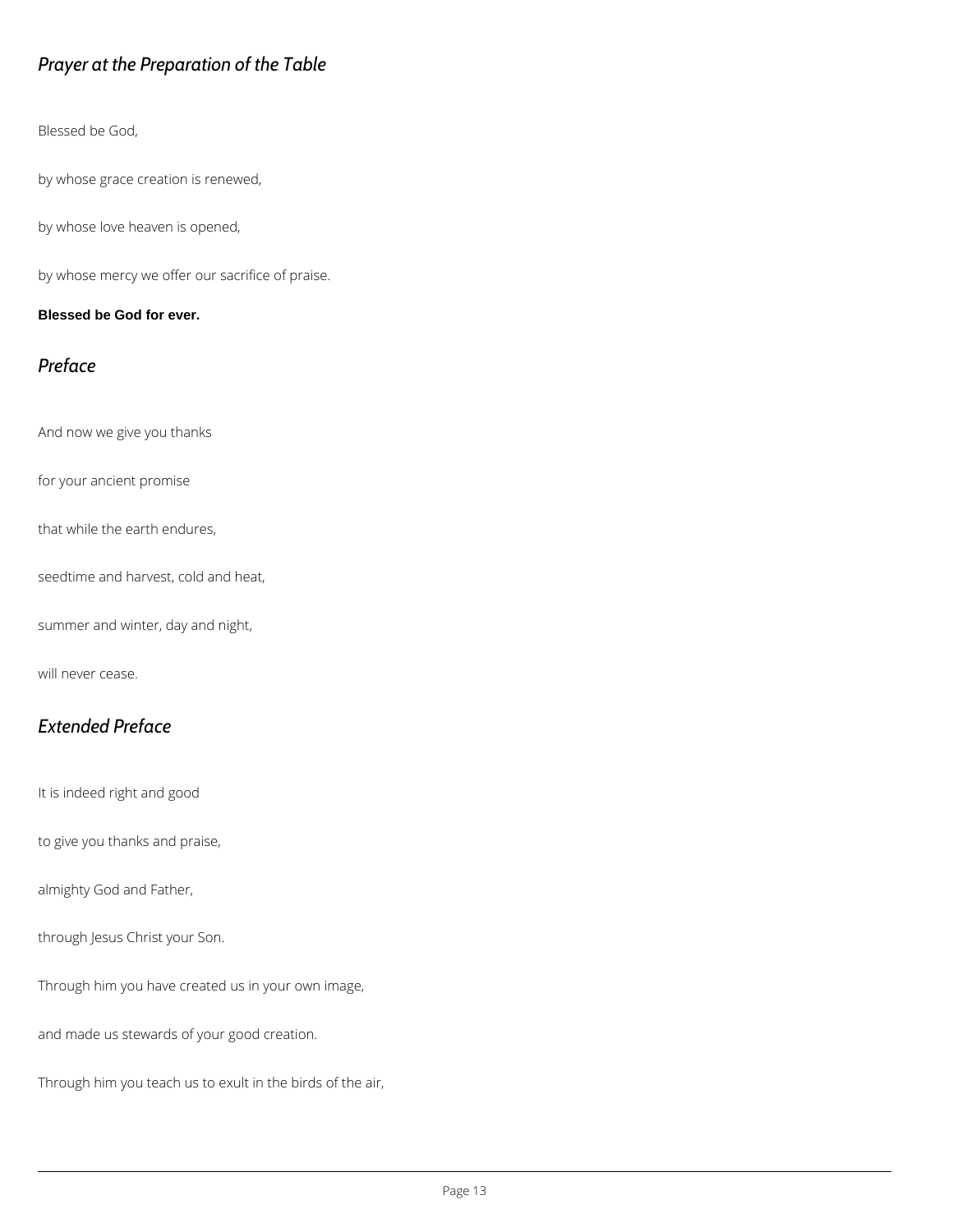the lilies of the field, the precious and life-giving crops of the earth.

Through him you free us from the slavery of sin,

giving him to die upon the cross

and to rise again for our salvation.

Through him, you begin your work of new creation,

as we look for a new heaven and a new earth

in which your righteousness dwells.

Therefore, we join with angels and archangels,

and give voice to every creature under heaven,

for ever praising you and *saying:*

### *Post Communion*

God our creator,

you give seed for us to sow and bread for us to eat:

as you have blessed the fruit of our labour in this eucharist,

so we ask you to give all your children their daily bread,

that the world may praise you for your goodness;

through Jesus Christ our Lord.

#### *Blessing*

May God the Father of our Lord Jesus Christ,

who is the source of all goodness and growth,

pour his blessing upon all things created,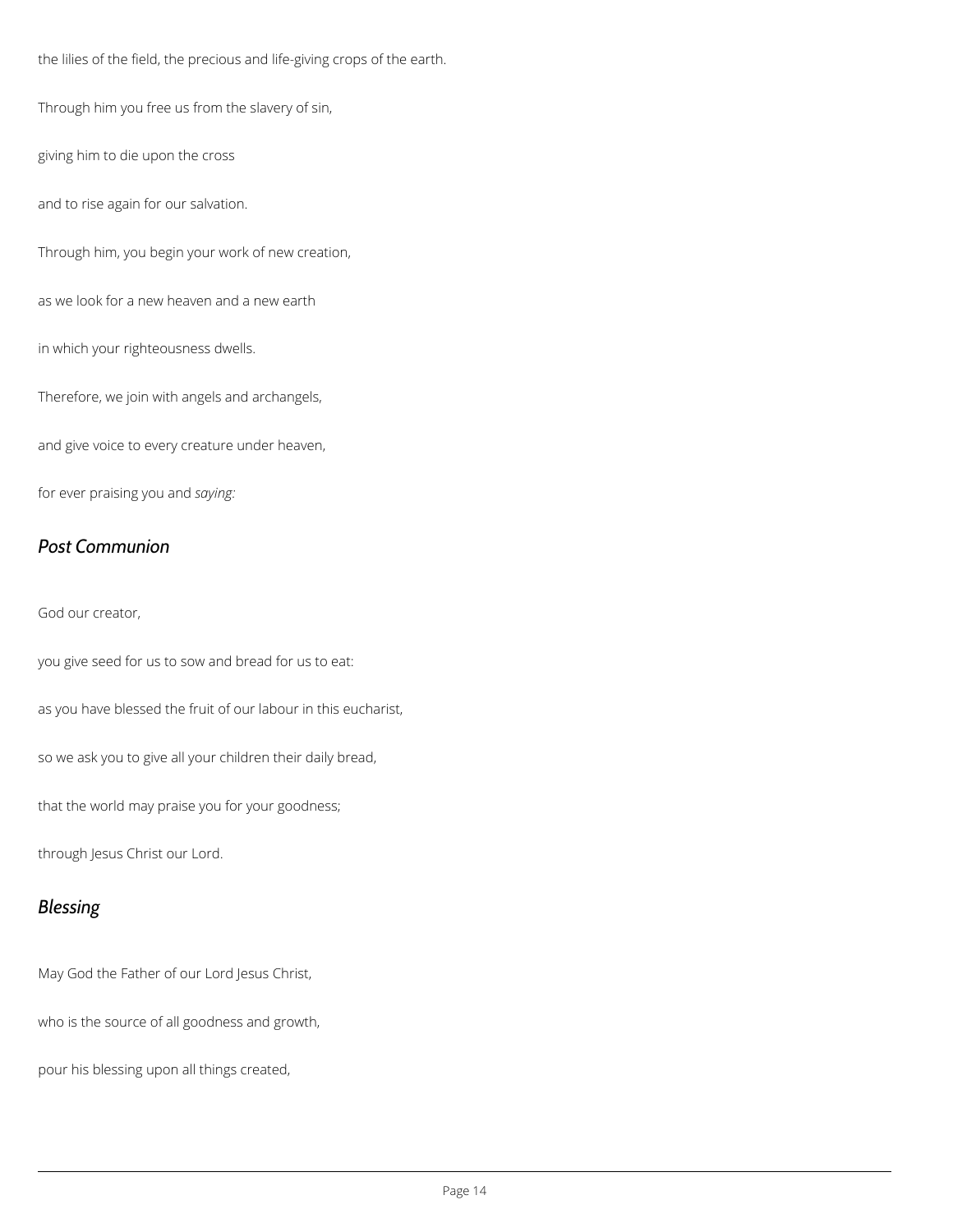and upon you his children,

that you may use his gifts to his glory and the welfare of all peoples;

and the blessing of God almighty,

the Father, the Son, and the Holy Spirit,

be among you and remain with you always.

#### *Dismissal*

Tend the earth, care for Godâlls good creation,

and bring forth the fruits of righteousness.

Go in the peace of Christ.

**Thanks be to God.**

### *Acclamation*

**God be gracious to us and bless us:**

**and make his face to shine upon us.**

Let the peoples praise you, O God:

#### **God be gracious to us and bless us.**

Judge the peoples righteously and govern the nations upon earth.

#### **God be gracious to us and bless us.**

Let the earth bring forth her increase:

**God be gracious to us and bless us.**

**God be gracious to us and bless us:**

**and make his face to shine upon us.**

*cf Psalm 67*

For the Rogationtide Procession, see Common Worship: Times and Seasons, pages 614â00618.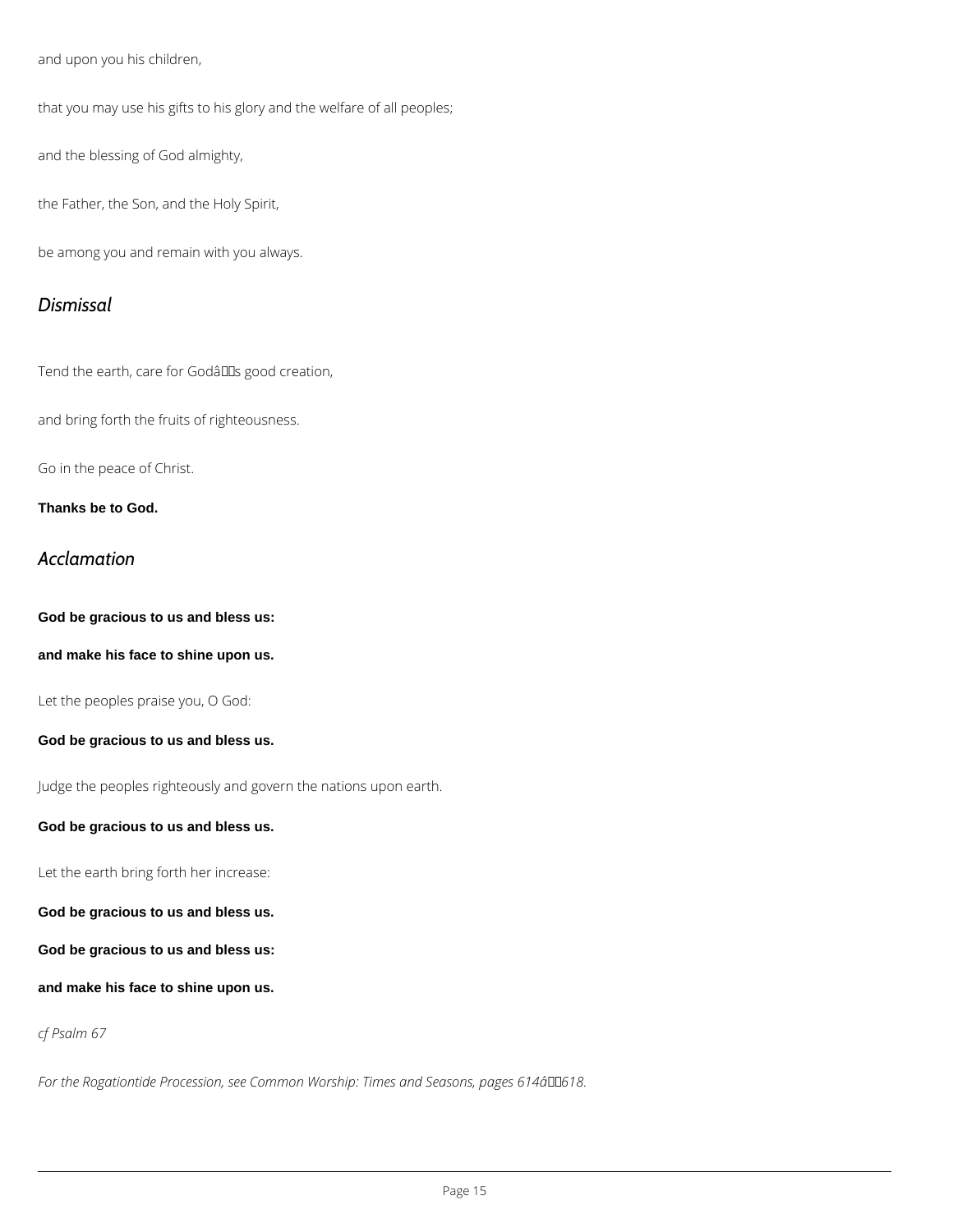Mission and Evangelism  $a + f$ 

Colour of the Season

Invitation to Confession

I set no store by life: I only want to finish the race

and complete the task which the Lord Jesus assigned to me,

of bearing witness to the gospel of  $G$ odâ $\in$ <sup>TM</sup>s grace.

Acts 20.24

Conscious of our failure to proclaim the gospel,

let us call to mind our sins:

Kyrie Confession

â€~I was hungry and you gave me no food,

I was thirsty and you gave me no drink.  $\hat{a} \in \mathbb{M}$ 

Lord, have mercy.

Lord, have mercy.

 $a \in \tilde{a}$  was a stranger and you did not welcome me,

naked and you did not clothe me.  $\hat{a} \in T^M$ 

Christ, have mercy.

Christ, have mercy.

 $\hat{a} \in \tilde{a}$  was sick and you did not visit me,

in prison and you did not come to me.  $\hat{a} \in T^M$ 

Lord, have mercy.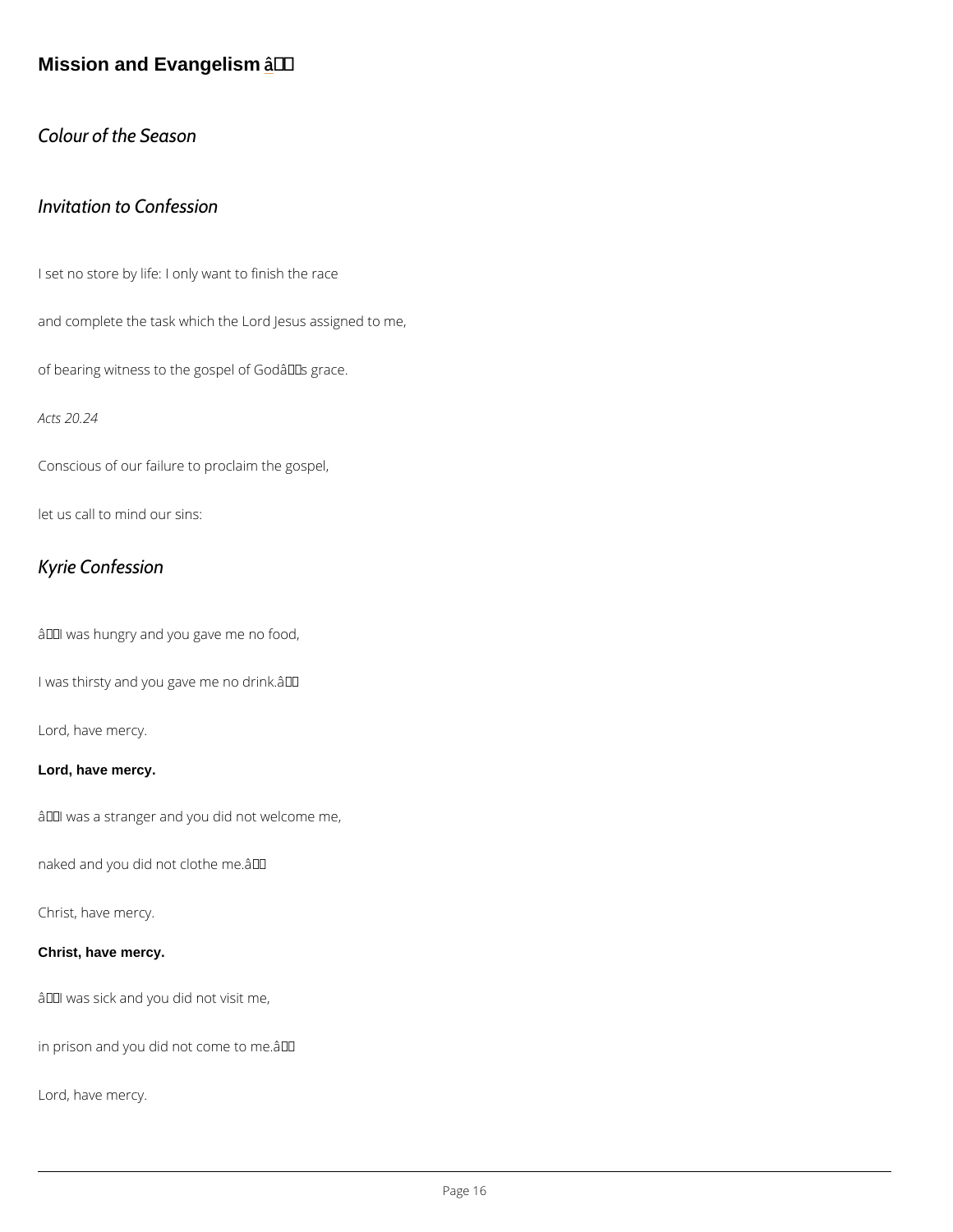#### **Lord, have mercy.**

### *Collect*

Almighty God,

who called your Church to witness

that you were in Christ reconciling the world to yourself:

help us to proclaim the good news of your love,

that all who hear it may be drawn to you;

through him who was lifted up on the cross,

and reigns with you

in the unity of the Holy Spirit,

one God, now and for ever.

### *Lectionary*

Isaiah 49.1-6; *or* 52.7-10; Micah 4.1-5

Psalms 2; 46; 67

Acts 17.10-end; 2 Corinthians 5.14â006.2; Ephesians 2.13-end

Matthew 5.13-16; *or* 28.16-end; John 17.20-end

### *Gospel Acclamation*

#### Alleluia, alleluia.

âDDGo and make disciples of all the nations, âDD

says the Lord;

âDOI am with you always, to the end of the age.âDO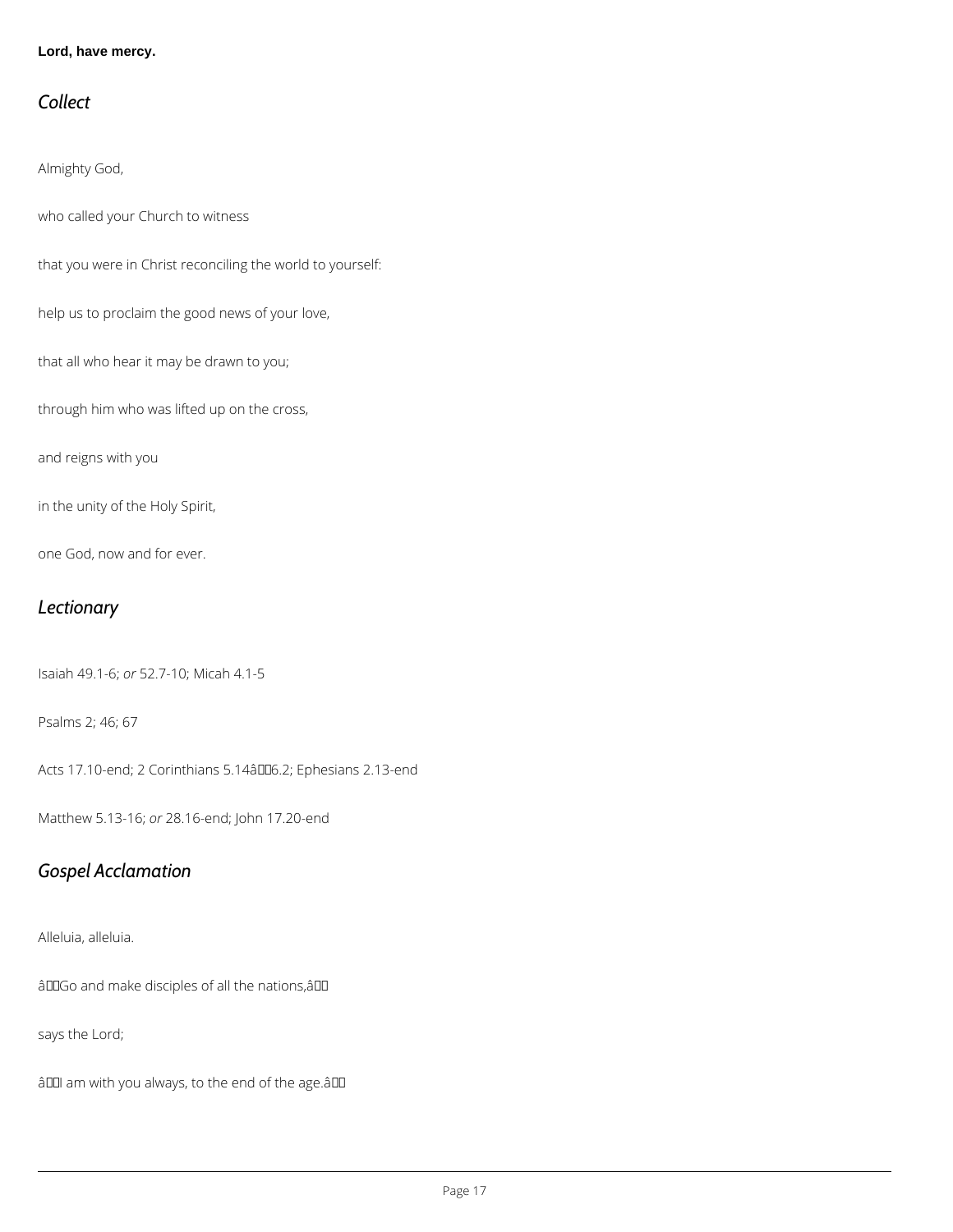*Matthew 28.19,20*

#### **Alleluia.**

#### *Intercession*

In the power of the Spirit and in union with Christ,

let us pray to the Father.

*All or some of these petitions may be used*

God of our salvation,

hope of all the ends of the earth,

we pray:

**Your kingdom come.**

That the world may know Jesus Christ

as the Prince of Peace,

we pray:

**Your kingdom come.**

That all who are estranged and without hope

may be brought near in the blood of Christ,

we pray:

#### **Your kingdom come.**

That the Church may be one in serving

and proclaiming the gospel,

we pray:

#### **Your kingdom come.**

That we may be bold to speak the word of God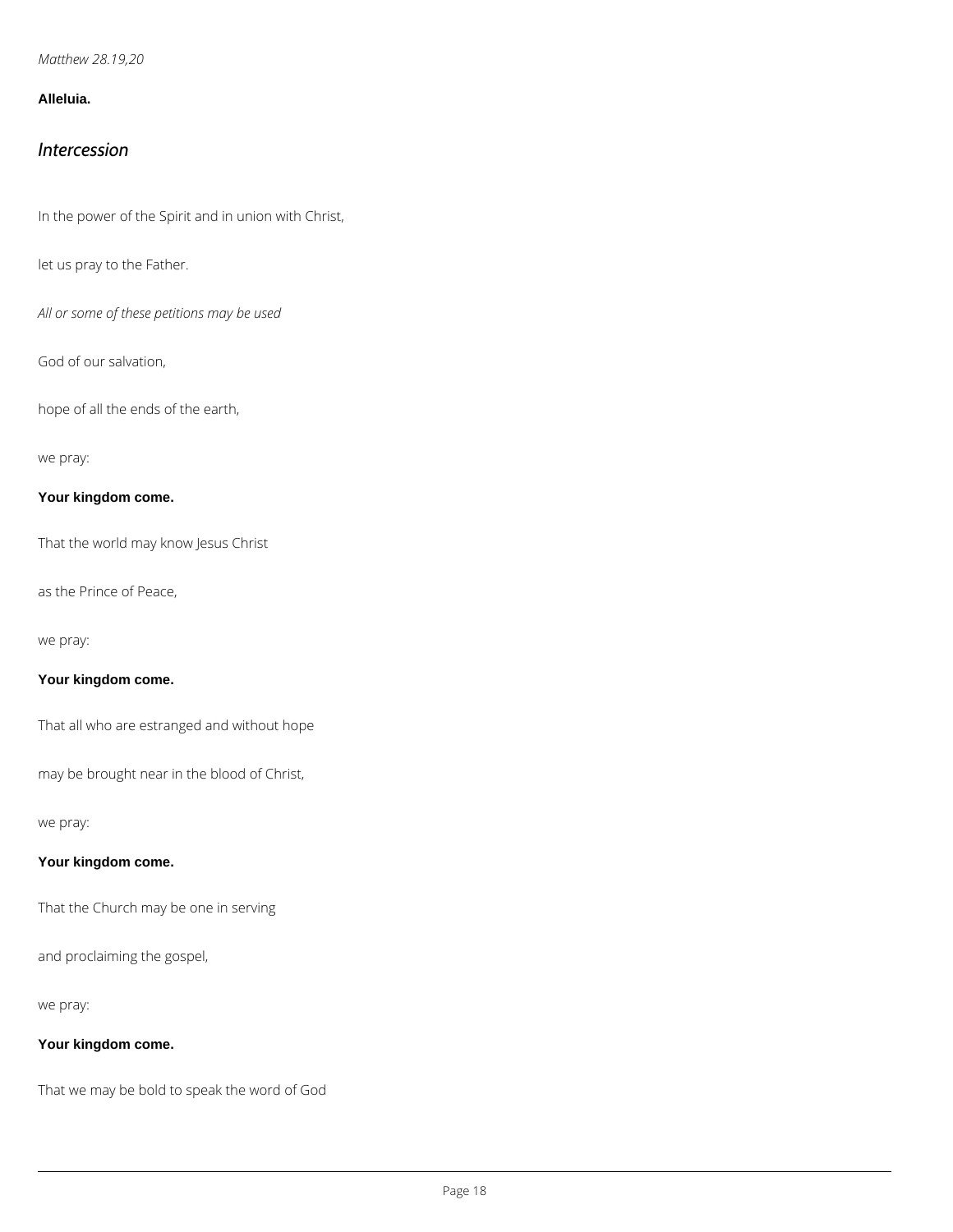while you stretch out your hand to save,

we pray:

#### **Your kingdom come.**

That the Church may be generous in giving,

faithful in serving, bold in proclaiming,

we pray:

#### **Your kingdom come.**

That the Church may welcome and support

all whom God calls to faith,

we pray:

#### **Your kingdom come.**

That all who serve the gospel may be kept in safety

while your word accomplishes its purpose,

we pray:

#### **Your kingdom come.**

That all who suffer for the gospel

may know the comfort and glory of Christ,

#### we pray:

#### **Your kingdom come.**

That the day may come when every knee shall bow

and every tongue confess that Jesus Christ is Lord,

we pray:

**Your kingdom come.**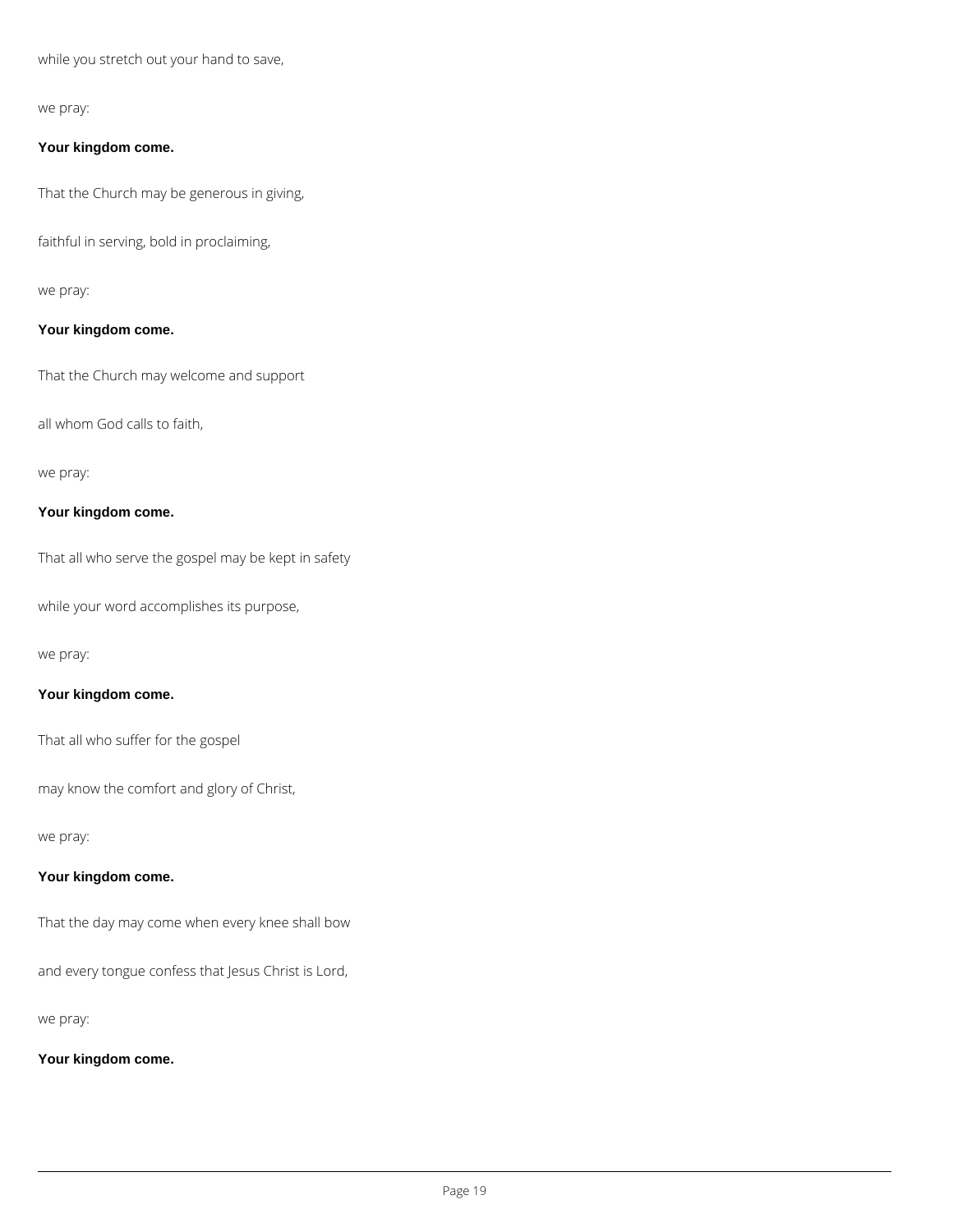#### Almighty God,

by your Holy Spirit you have made us one

with your saints in heaven and on earth:

grant that in our earthly pilgrimage

we may ever be supported by this fellowship of love and prayer,

and know ourselves surrounded by their witness

to your power and mercy;

through Jesus Christ our Lord.

#### **Amen.**

### *Introduction to the Peace*

Christ came and proclaimed the gospel:

peace to those who are far off

and peace to those who are near.

### *Prayer at the Preparation of the Table*

Faithful God, receive all we offer you this day.

May we so live the life of Christ

that your Church may be a sign of salvation

to all the nations of the world.

We ask this in the name of Jesus Christ the Lord.

*Extended Preface*

Father, we give you thanks and praise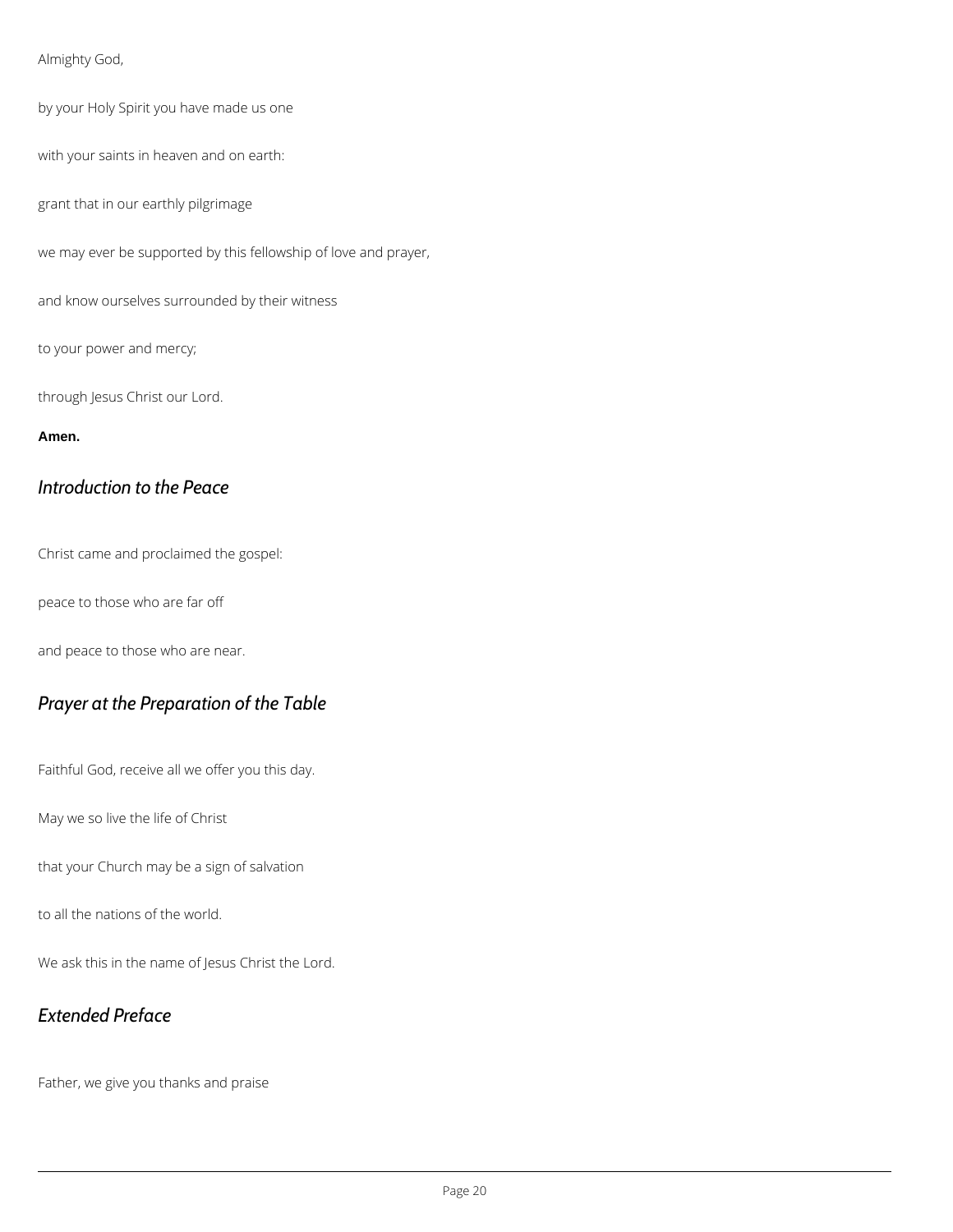through Jesus Christ our Lord

because you are God almighty,

creator of the world and all that is in it.

Through him you made the whole human race

and in him you show us the mystery of your purpose.

In him you will bring all things together under him as head,

all things in heaven, all things on earth.

Through him we have heard the word of truth,

the good news of salvation,

and you have marked us with the seal of your promised Spirit.

We who were once far off

have been brought near by the blood of Christ,

for he is the peace between us

and has broken down the barrier of hostility.

He has made of us one new humanity

and reconciled us to you by the cross.

Through him with angels and archangels

and all the company of heaven,

we come before you, Father, by the Holy Spirit,

for ever praising you and saying:

*(or)*

Living God, Father of light,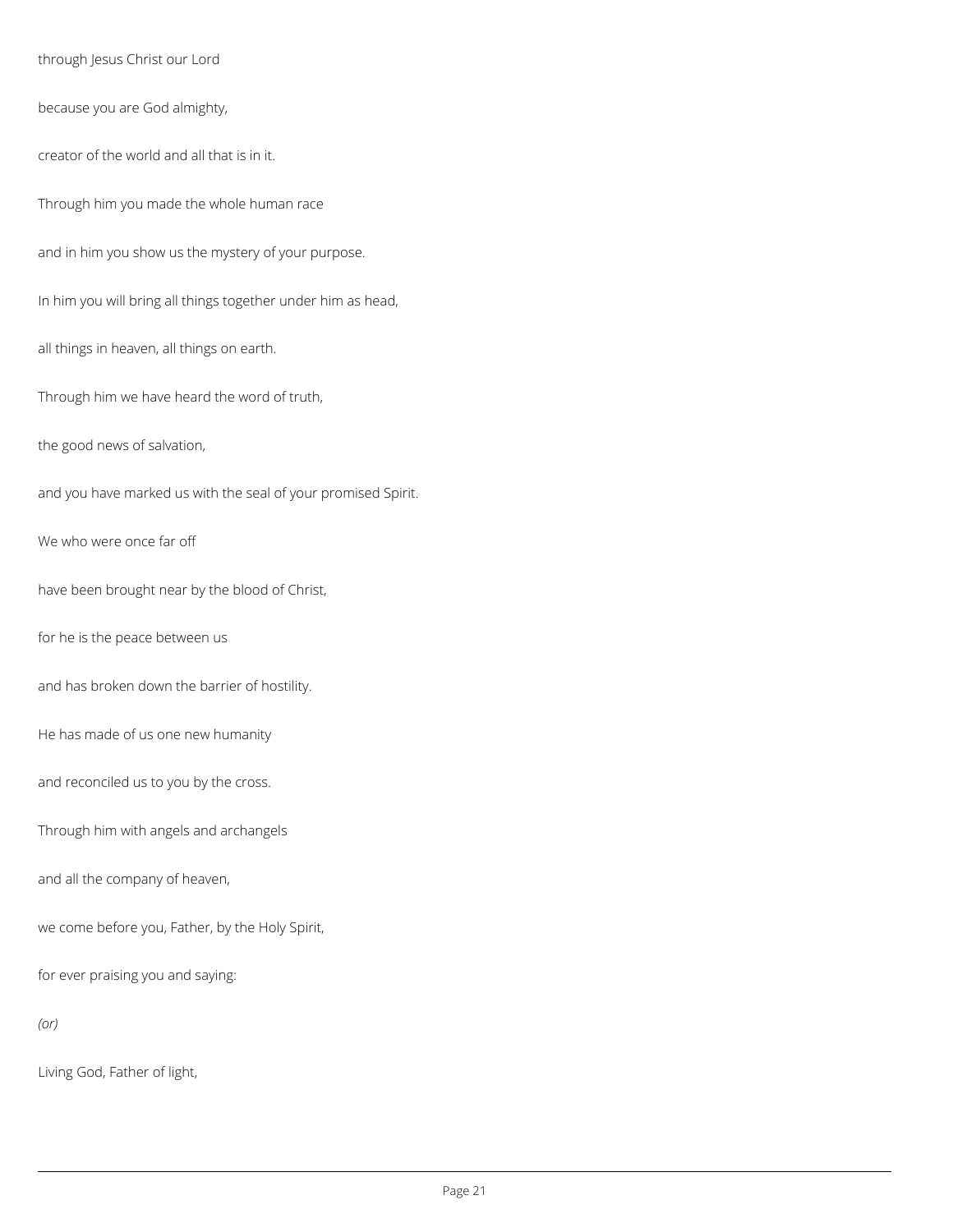hope of nations, friend of sinners,

builder of the city that is to come:

your love is made visible in Jesus Christ,

you bring home the lost, restore the sinner

and give dignity to the despised.

In the face of Jesus Christ

your light shines out,

flooding lives with goodness and truth,

gathering into one a divided and broken humanity.

With people from every race and nation,

with the Church of all the ages,

with apostles, evangelists and martyrs,

we join the angels of heaven in their unending song:

### *Post Communion*

Eternal God, giver of love and power,

your Son Jesus Christ has sent us into all the world

to preach the gospel of his kingdom:

confirm us in this mission,

and help us to live the good news we proclaim;

through Jesus Christ our Lord.

### *Blessing*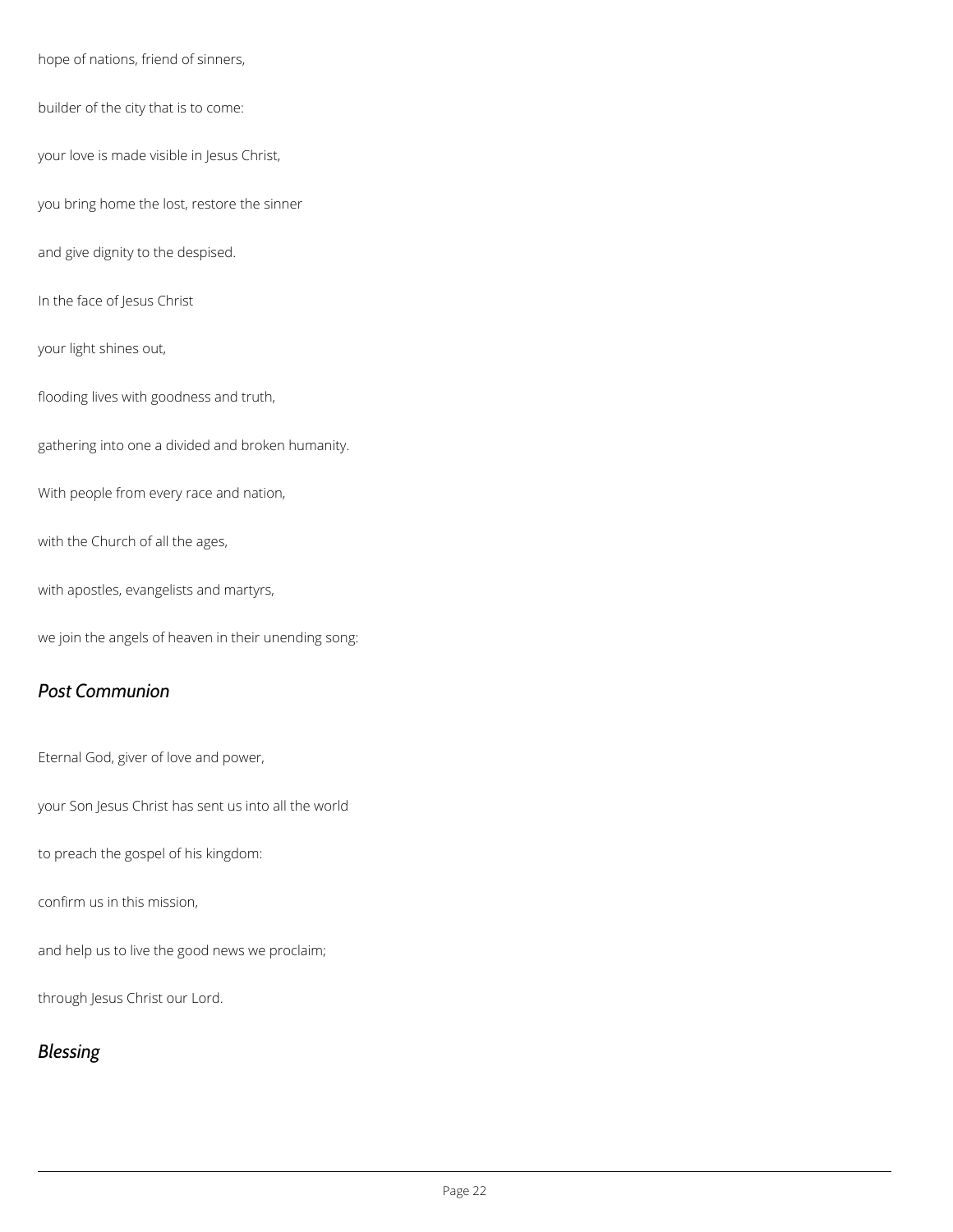The Father, whose glory fills the heavens,

cleanse you by his holiness

and send you to proclaim his word.

#### **Amen.**

The Son, who has ascended to the heights,

pour upon you the riches of his grace.

#### **Amen.**

The Holy Spirit, the Comforter,

equip you and strengthen you in your ministry.

#### **Amen.**

And the blessing of God almighty,

the Father, the Son, and the Holy Spirit,

be among you and remain with you always.

#### **Amen.**

### *Dismissal*

The Lord says, âDDGo into all the world

and make disciples of all the nations.âDD

Go in peace to love and serve the Lord.

#### **In the name of Christ. Amen.**

The Lord says, âDDGo into all the world

and make disciples of all the nations.â

Go in the peace of Christ.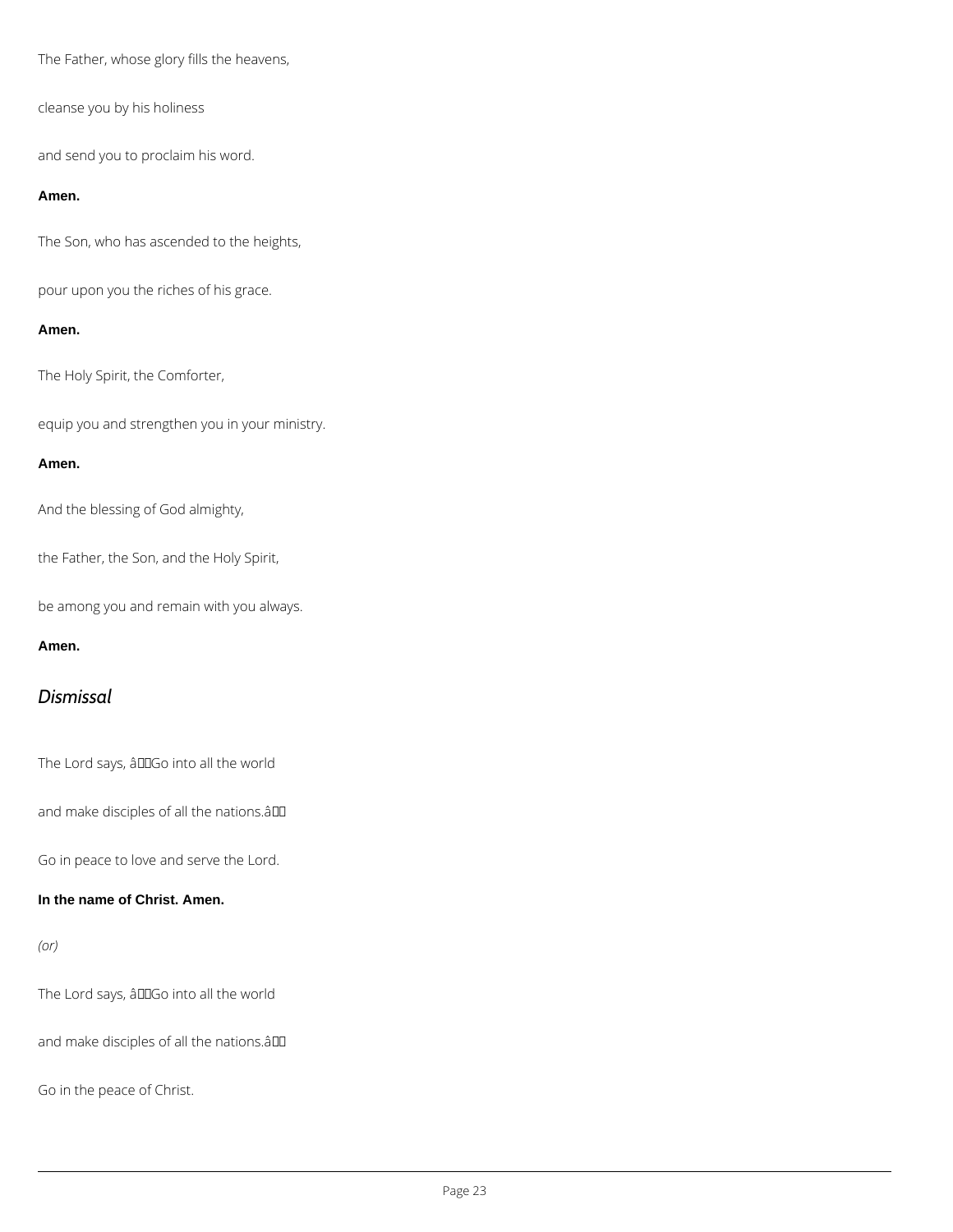Thanks be to God.

The Unity of the Church  $a + f$ 

Colour of the Season

### Invitation to Confession

We have come together as Godâ $\in$ <sup>TM</sup>s family

to pray for the recovery of the unity of Christ's Church

and for the renewal of our common life.

The Lord is full of gentleness and compassion.

In penitence and faith let us ask his forgiveness of our sins.

### Kyrie Confession

Lord Jesus, you came to reconcile us

to one another and to the Father:

Lord, have mercy.

Lord, have mercy.

Lord Jesus, you heal the wounds of sin and division:

Christ, have mercy.

Christ, have mercy.

Lord Jesus, you intercede for us with your Father:

Lord, have mercy.

Lord, have mercy.

(or)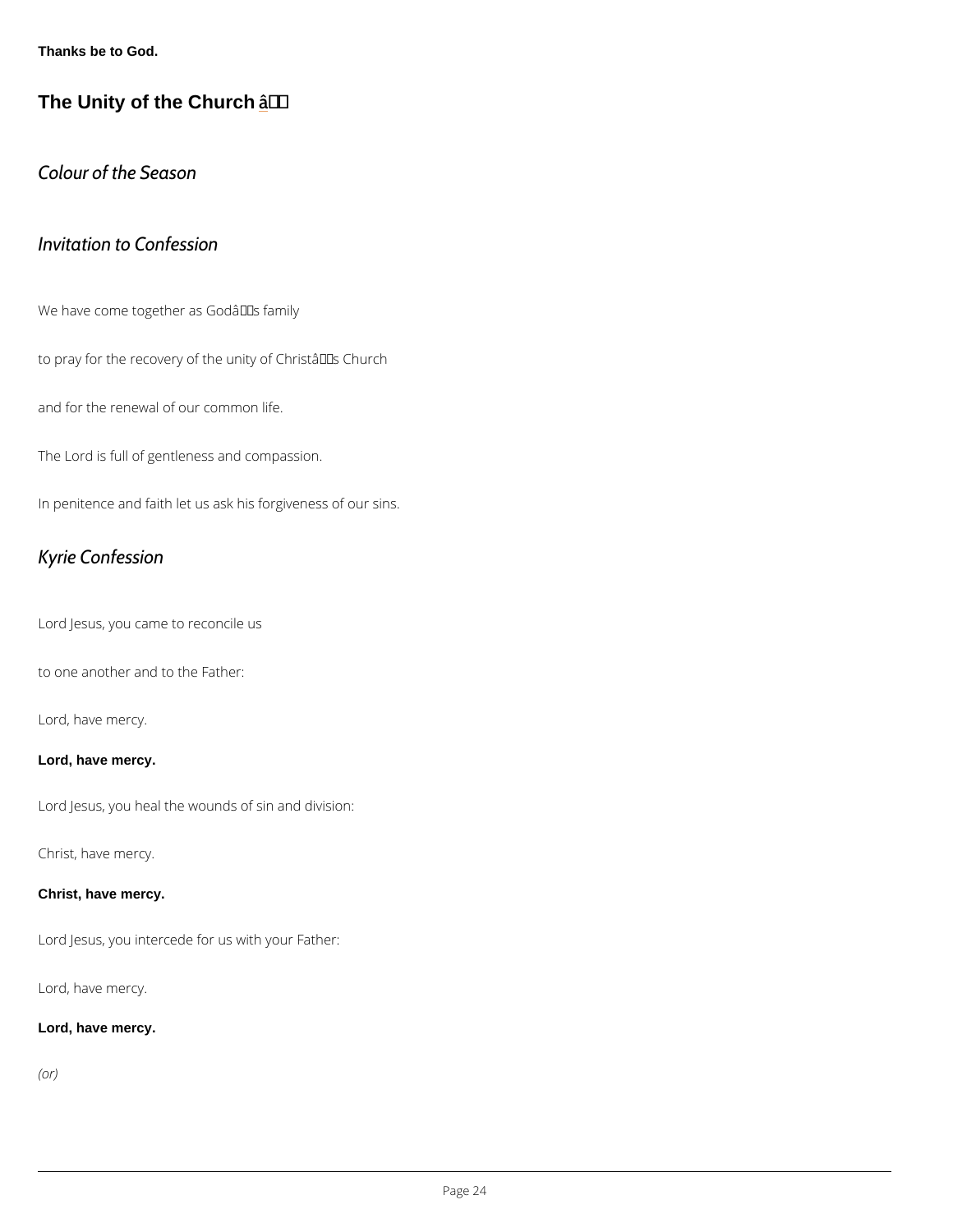There is one Body and one Spirit,

and one hope of our calling.

Lord, have mercy.

#### **Lord, have mercy.**

There is one Lord, one faith, one baptism.

Christ, have mercy.

#### **Christ, have mercy.**

There is one God and Father of us all,

above all and through all and in all.

Lord, have mercy.

**Lord, have mercy.**

### *Collect*

Heavenly Father,

you have called us in the Body of your Son Jesus Christ

to continue his work of reconciliation

and reveal you to the world:

forgive us the sins which tear us apart;

give us the courage to overcome our fears

and to seek that unity which is your gift and your will;

through Jesus Christ your Son our Lord,

who is alive and reigns with you,

in the unity of the Holy Spirit,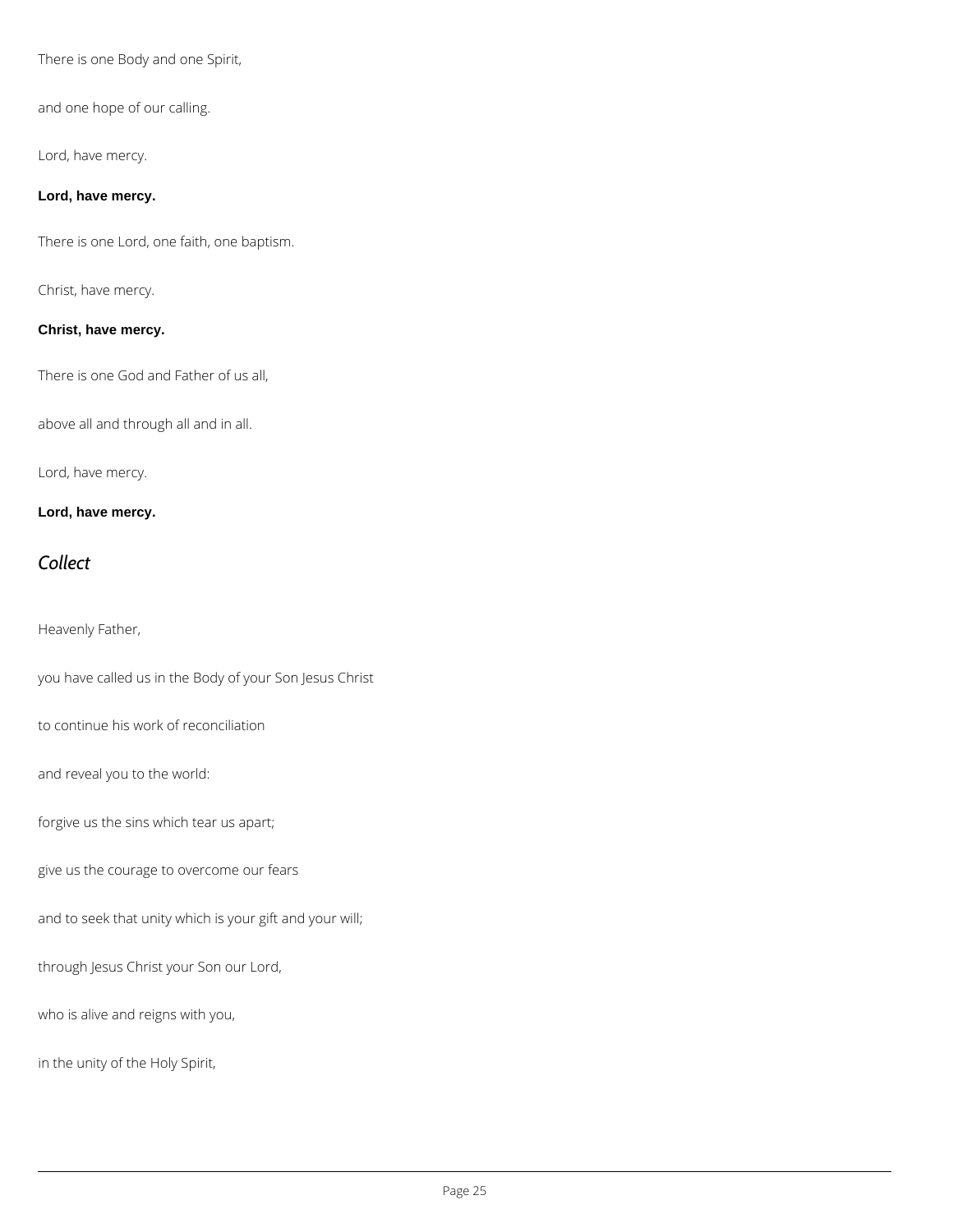one God, now and for ever.

*(or)*

Lord Jesus Christ,

who said to your apostles,

âDDPeace I leave with you, my peace I give to youâDD:

look not on our sins but on the faith of your Church

and grant it the peace and unity of your kingdom;

where you are alive and reign with the Father

in the unity of the Holy Spirit,

one God, now and for ever.

### *Lectionary*

Jeremiah 33.6-9a; Ezekiel 36.23-28; Zephaniah 3.16-end

Psalms 100; 122; 133

Ephesians 4.1-6; Colossians 3.9-17; 1 John 4.9-15

Matthew 18.19-22; John 11.45-52; *or* 17.11b-23

### *Gospel Acclamation*

Alleluia, alleluia.

There is one body and one Spirit, one Lord, one faith, one baptism,

one God and Father of all, who is above all and through all and in all.

#### **Alleluia.**

*Ephesians 4.4-6*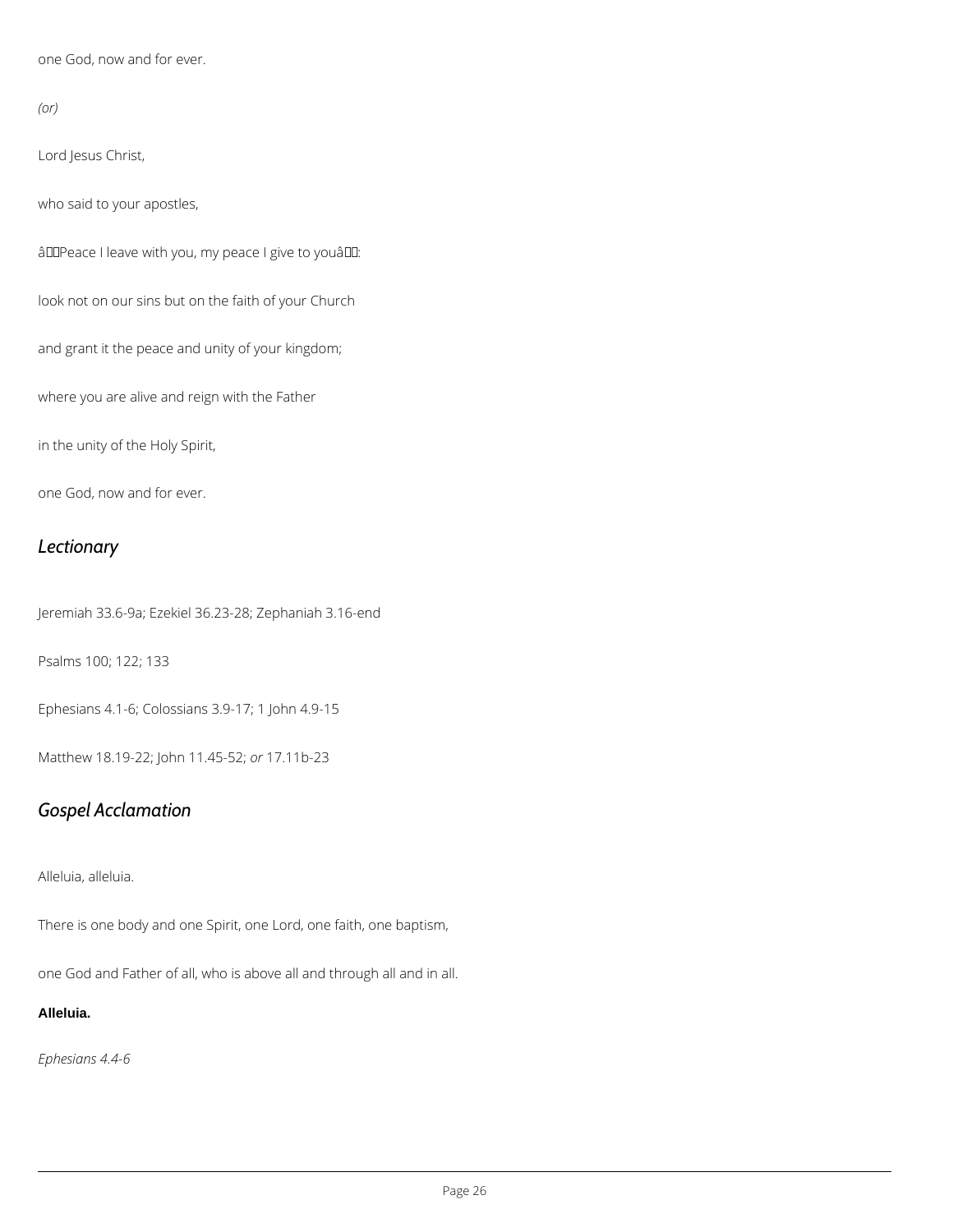### *Intercession*

In faith let us pray to God our Father,

his Son Jesus Christ,

and the Holy Spirit.

For the Church of God throughout the world,

let us invoke the Spirit.

#### **Kyrie eleison.**

For the leaders of the nations,

that they may establish and defend justice and peace,

let us pray for the wisdom of God.

#### **Kyrie eleison.**

For those who suffer oppression or violence,

let us invoke the power of the Deliverer.

#### **Kyrie eleison.**

That the churches may discover again their visible unity

in the one baptism which incorporates them in Christ,

let us pray for the love of Christ.

#### **Kyrie eleison.**

That the churches may attain communion

in the Eucharist around one table,

let us pray for the strength of Christ.

**Kyrie eleison.**

That the churches may recognize each otherâlls ministries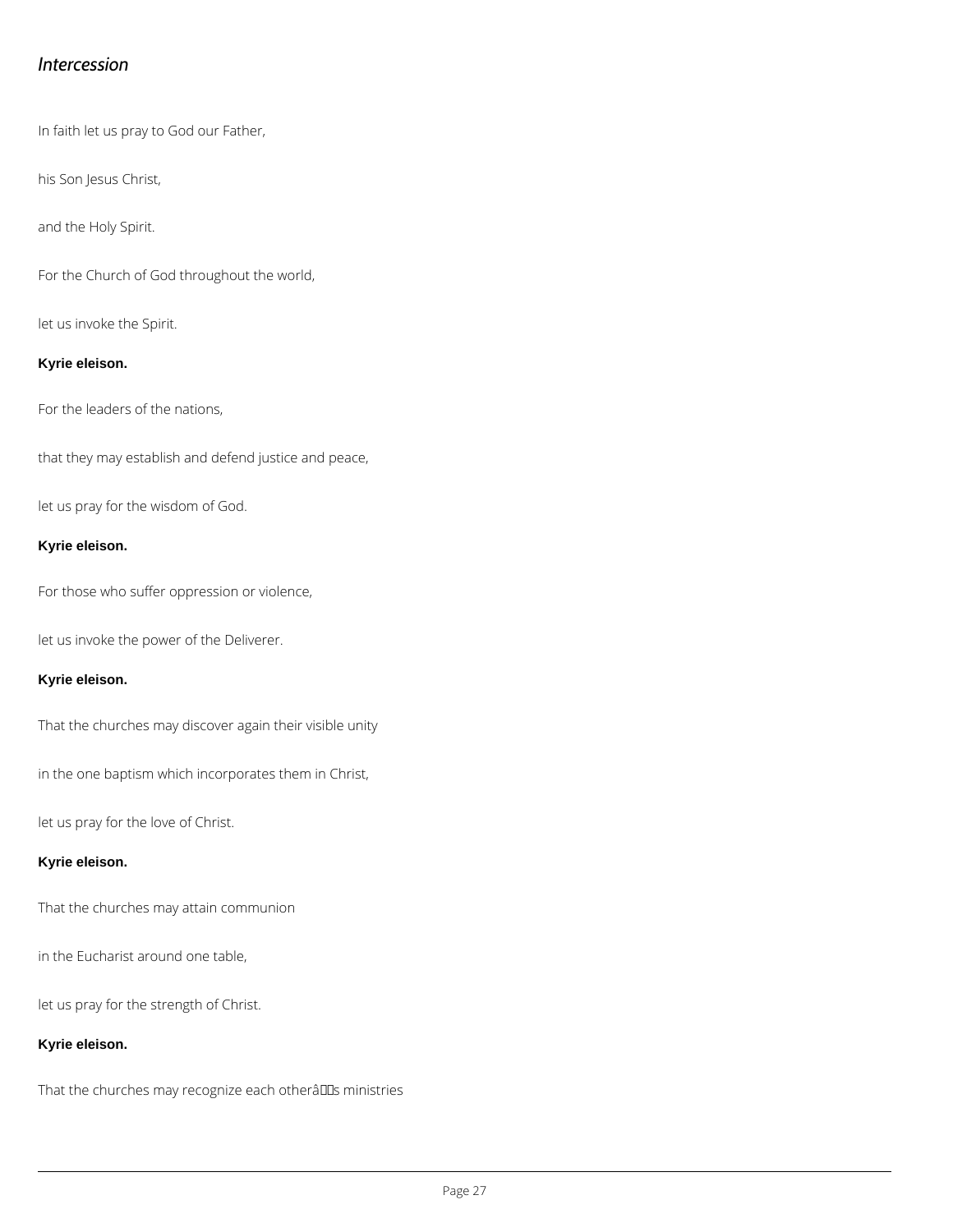in the service of their one Lord,

let us pray for the peace of Christ.

#### **Kyrie eleison.**

*Free prayer of the congregation may follow.*

Into your hands, O Lord,

we commend all for whom we pray,

trusting in your mercy;

through your Son, Jesus Christ our Lord.

#### **Amen.**

### *Introduction to the Peace*

Lord Jesus Christ, you said to your apostles,

âDDPeace I leave with you, my peace I give to you.âDD

Look not on our sins, but on the faith of your Church,

and grant it that peace and unity which is according to your will.

### *Prayer at the Preparation of the Table*

#### Lord,

hear the prayers of your people

as we celebrate this memorial of our salvation.

May this sacrament of your love

unite us more closely to you and to each other.

Through Jesus Christ our Lord.

*(or)*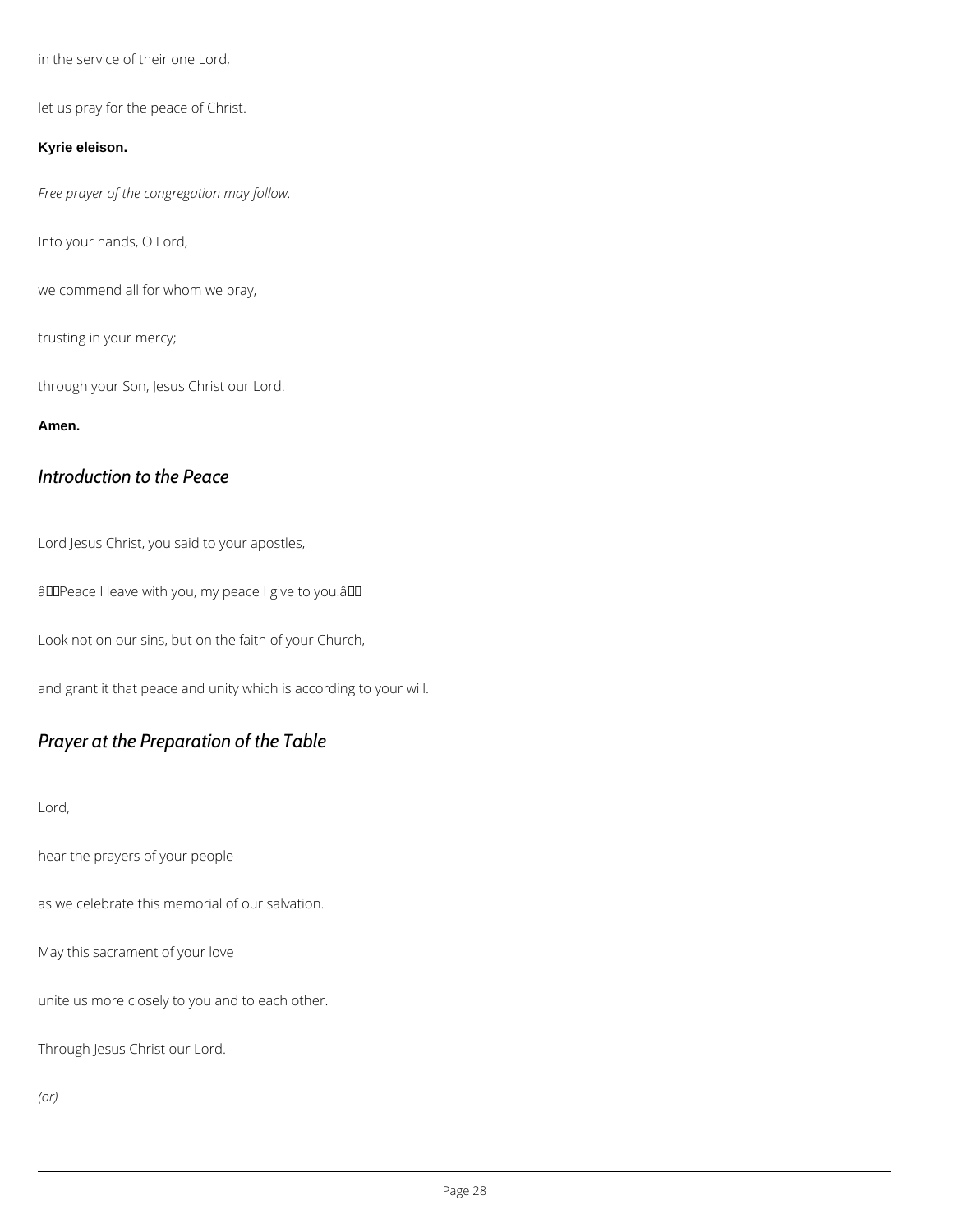God of power and love,

by your Holy Spirit,

draw the scattered flock of Christ into a visible unity

and make your Church a sign of hope to our divided world;

through Jesus Christ our Lord.

### *Preface*

And now we give you thanks

because of the unity you have given us in your Son

and that you are the God and Father of us all,

above all and through all and in all.

*(or)*

And now we give you thanks

because you gather your scattered children into your Church

to be as one even as you, Father, are one

with your Son and the Holy Spirit.

You call us to be one people,

to praise your wisdom in all your works,

to be the body of Christ

and the dwelling place of the Holy Spirit.

### *Extended Preface*

Father, all-powerful and ever-living God,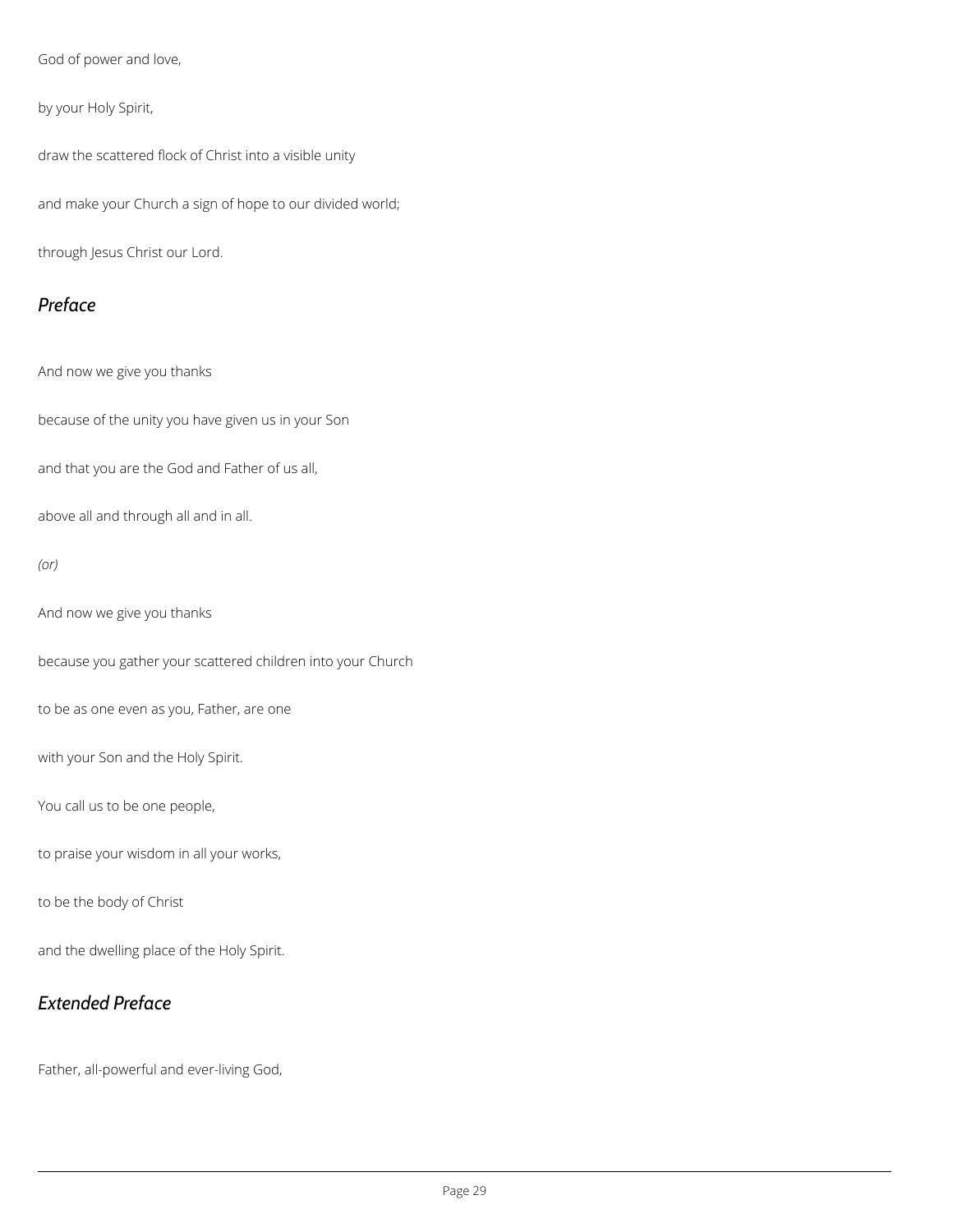we do well always and everywhere to give you thanks

through Jesus Christ our Lord.

By him, your only Son,

who restored to us peace through the blood of his cross,

you willed to reconcile all creatures.

In him you have led us to the knowledge of your truth,

that bound together by one faith and one baptism

we might become his body.

Through him you have given your Holy Spirit to all peoples

to work marvels by innumerable gifts

and an abundant variety of graces.

Gathering us together in unity,

your Spirit dwells in the hearts of all your children,

filling the whole Church with his presence

and guiding it with wisdom from above.

And so, with steadfast love,

we proclaim your glory

and join with hosts of angels

in their triumphant hymn of praise:

### *Post Communion*

Eternal God and Father,

whose Son at supper prayed that his disciples might be one,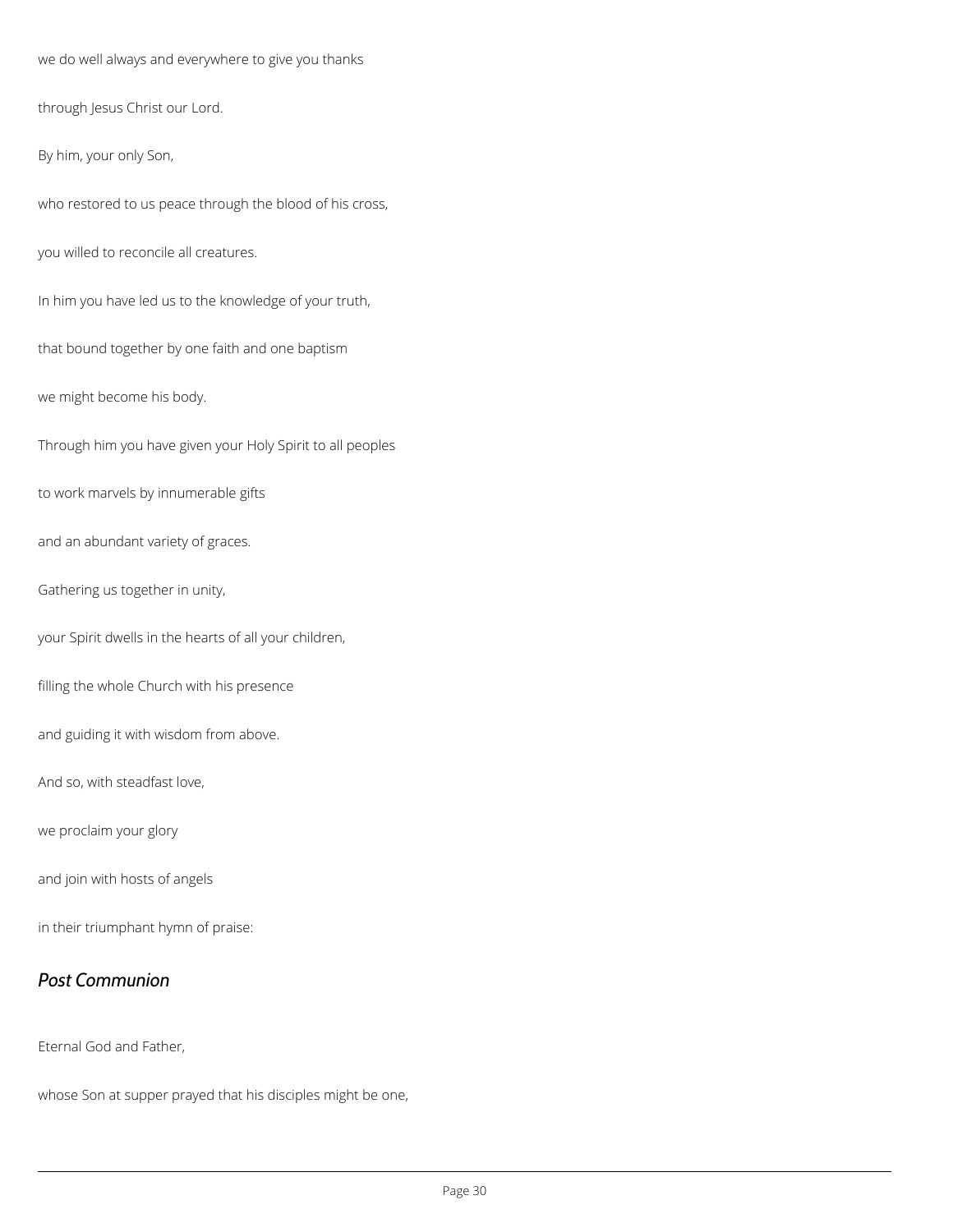as he is one with you:

draw us closer to him,

that in common love and obedience to you

we may be united to one another

in the fellowship of the one Spirit,

that the world may believe that he is Lord, to your eternal glory;

through Jesus Christ our Lord.

### *Blessing*

The Lord Jesus Christ,

Son of the living God,

teach you to walk in his way more trustfully,

to accept his truth more faithfully,

and to share his life more lovingly;

that by the power of the Holy Spirit

you may come as one family to the kingdom of the Father.

And the blessing of God almighty,

the Father, the Son, and the Holy Spirit,

be among you and remain with you always.



One in heart and one in mind,

and empowered by the Spirit,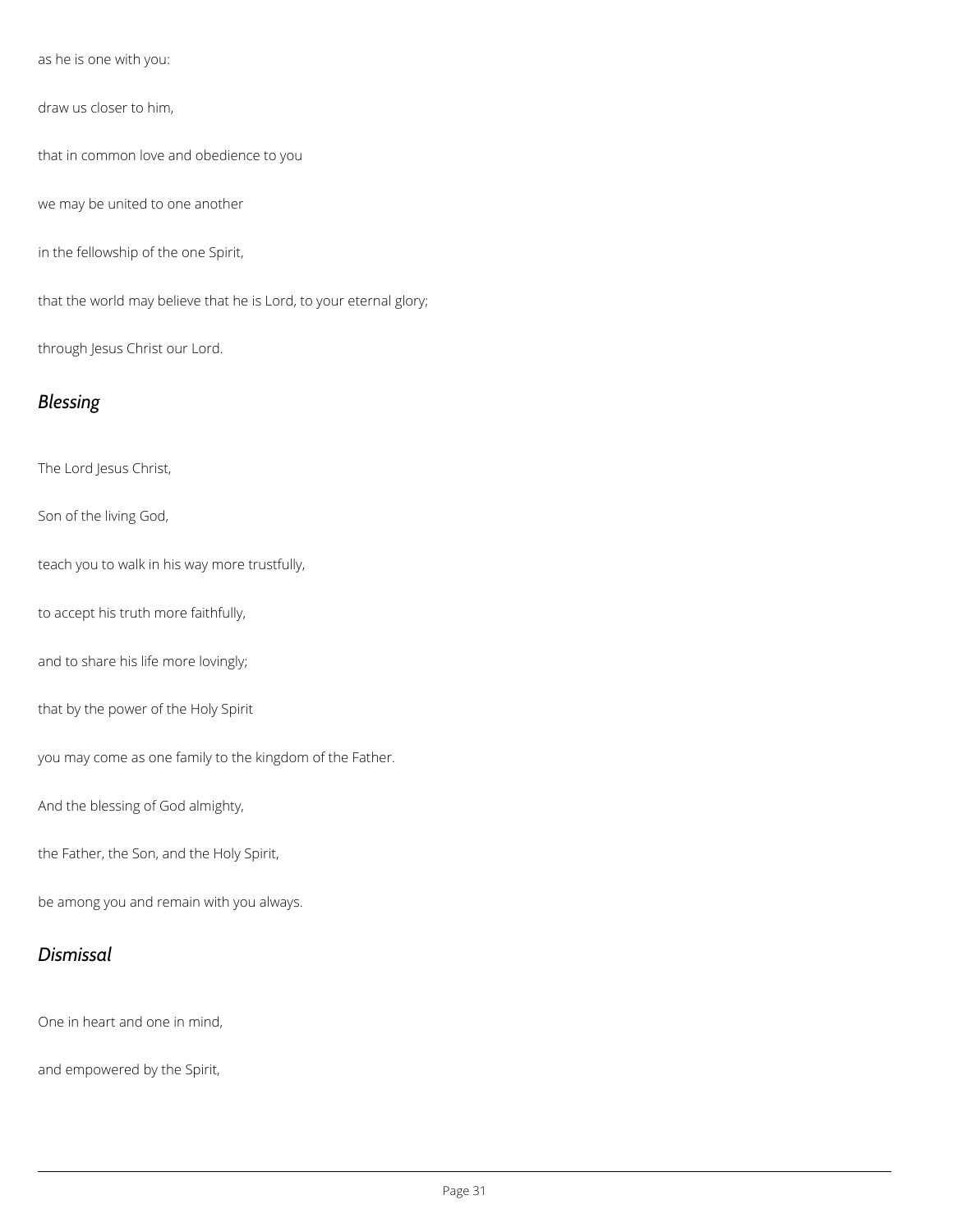go in peace to love and serve the Lord.

In the name of Christ. Amen.

(or)

One in heart and one in mind,

and empowered by the Spirit,

go in the peace of Christ.

Thanks be to God.

The Peace of the World  $\hat{a}$  † '

Colour of the Season

Invitation to Confession

Let us confess to God the sins and shortcomings of the world;

its pride, its selfishness, its greed;

its evil distortions and hatreds.

Let us confess our share in what is wrong,

and our failure to seek and establish that peace

which God wills for all his children.

Kyrie Confession

Lord Jesus, you wept over the sins of your city.

On outriv/town/nation on, have mercy.

Lord, have mercy.

Lord Jesus, you heal the wounds of sin and division, jealousy and bitterness.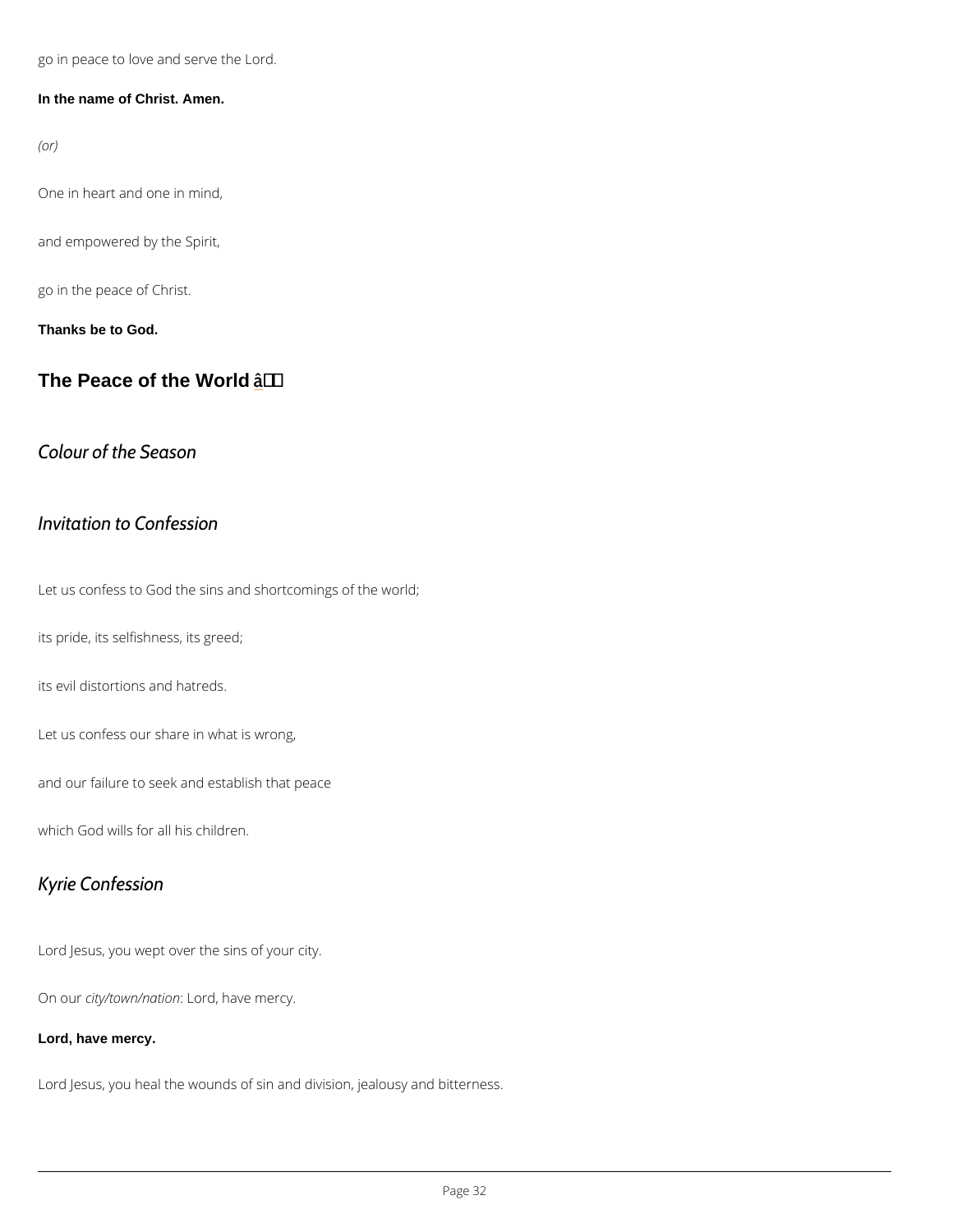On us: Christ, have mercy.

#### **Christ, have mercy.**

Lord Jesus, you bring pardon and peace to the sinner.

Grant us peace: Lord, have mercy.

**Lord, have mercy.**

### *Collect*

Almighty God,

from whom all thoughts of truth and peace proceed:

kindle, we pray, in the hearts of all, the true love of peace

and guide with your pure and peaceable wisdom

those who take counsel for the nations of the earth

that in tranquillity your kingdom may go forward,

till the earth is filled with the knowledge of your love;

through Jesus Christ your Son our Lord,

who is alive and reigns with you,

in the unity of the Holy Spirit,

one God, now and for ever.

### *Lectionary*

Isaiah 9.1-6; *or* 57.15-19; Micah 4.1-5

Psalms 40.14-17; 72.1-7; 85.8-13

Philippians 4.6-9; 1 Timothy 2.1-6; James 3.13-18

Matthew 5.43-end; John 14.23-29; *or* 15.9-17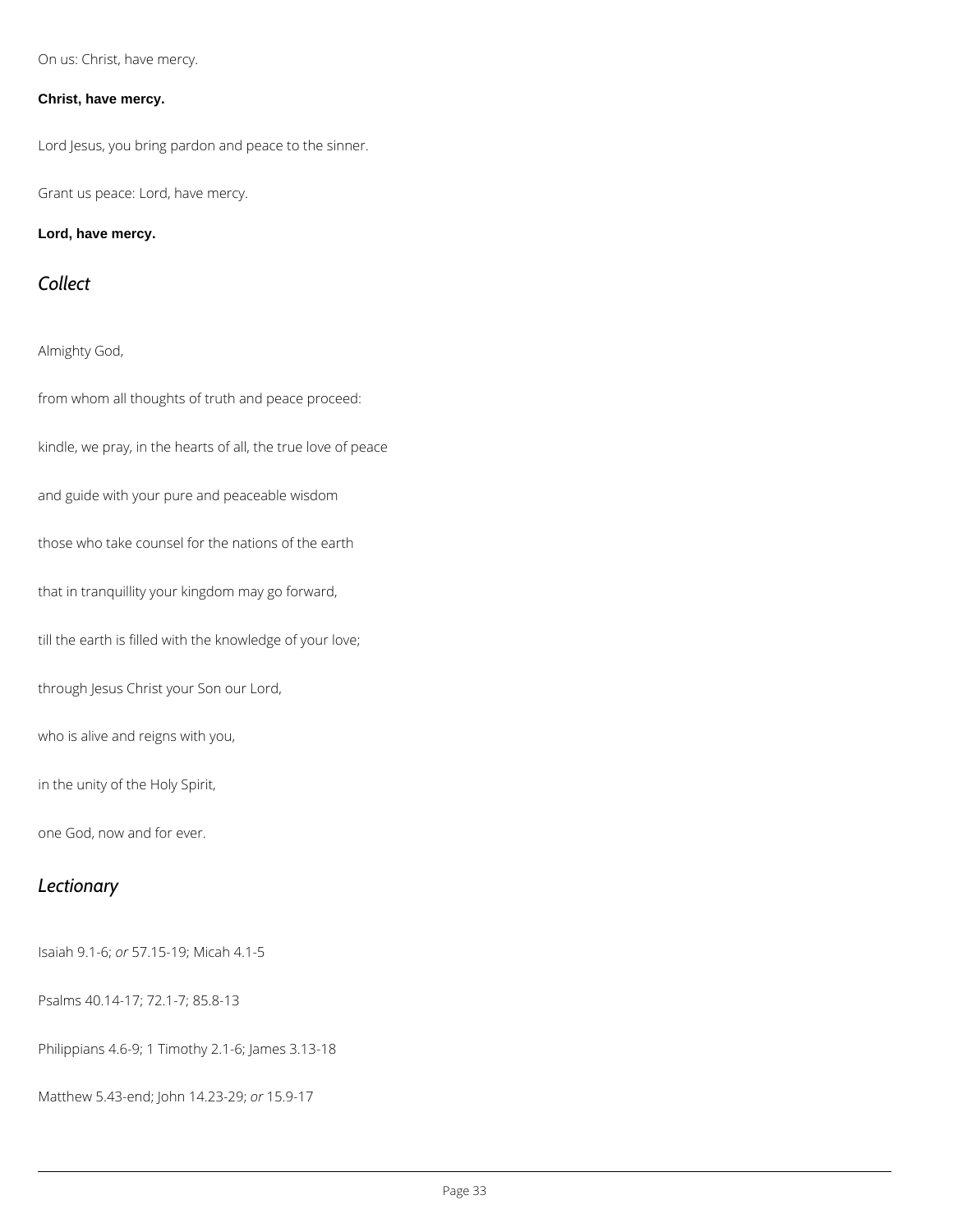### *Gospel Acclamation*

#### Alleluia, alleluia.

âDDBlessed are the peacemakers, âDD says the Lord,

âDDfor they will be called children of God.âDD

*Matthew 5.9*

#### **Alleluia.**

### *Intercession*

In peace let us pray to the Lord.

We pray for the leaders of the nations,

that you will guide them in the ways of freedom, justice and truth.

Lord, in your mercy

#### **hear our prayer.**

We pray for those who bear arms on behalf of the nation,

that they may have discipline and discernment,

courage and compassion.

Lord, in your mercy

#### **hear our prayer.**

We pray for our enemies, and those who wish us harm,

that you will turn the hearts of all to kindness and friendship.

Lord, in your mercy

**hear our prayer.**

We pray for the wounded and the captive,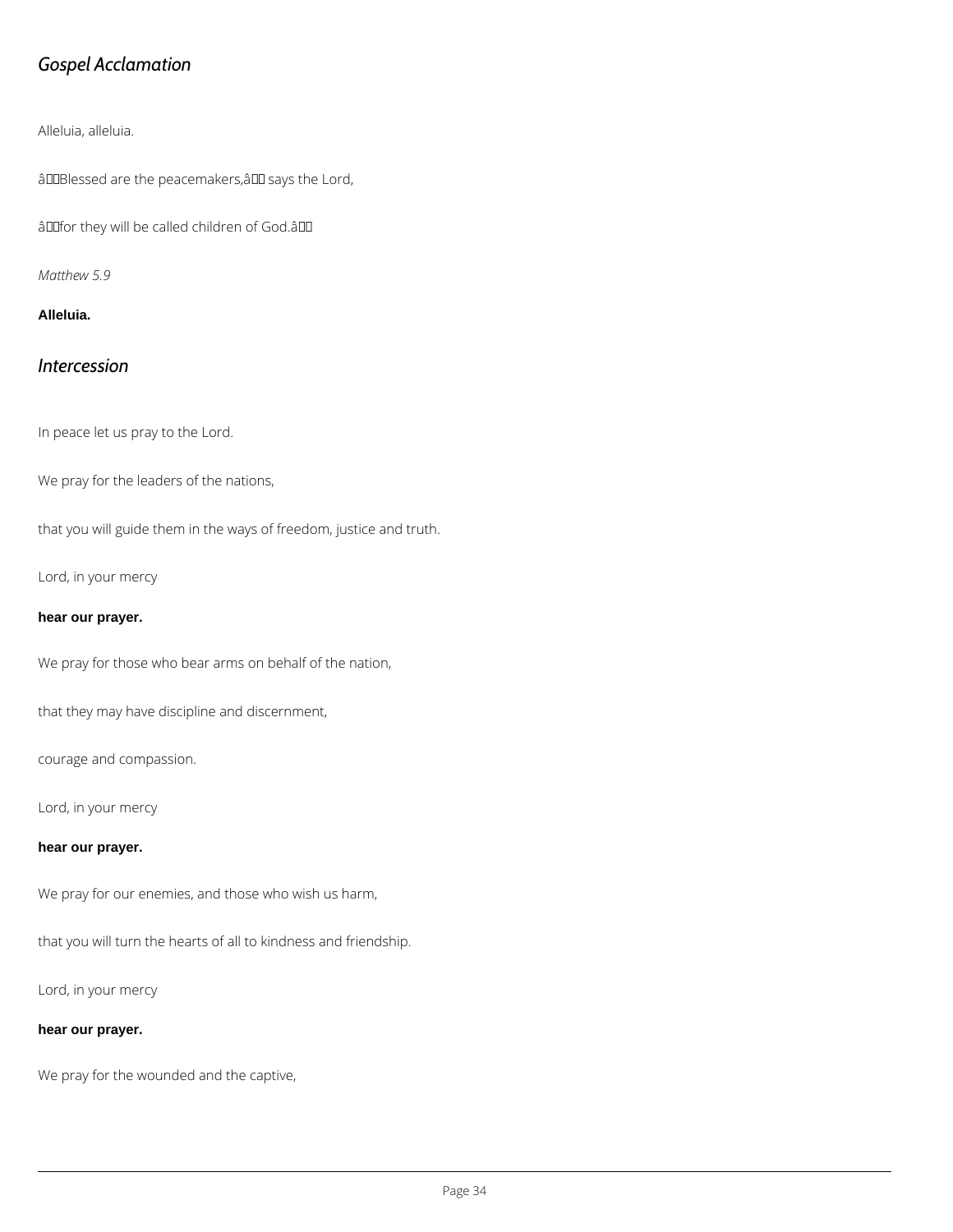the grieving and the homeless,

that in all their trials they may know your love and support.

Lord, in your mercy

**hear our prayer.**

Most holy God and Father,

hear our prayers for all who strive for peace

and all who fight for justice.

Help us, who today remember the cost of war,

to work for a better tomorrow;

and, as we commend to you lives lost in terror and conflict,

bring us all, in the end, to the peace of your presence;

through Christ our Lord.

**Amen.**

### *Introduction to the Peace*

Jesus says: âDDPeace I leave with you; my peace I give to you.

Do not let your hearts be troubled, neither let them be afraid.â

#### *cf John 14.27*

### *Prayer at the Preparation of the Table*

Look upon us in mercy not in judgement;

draw us from hatred to love;

make the frailty of our praise

a dwelling place for your glory.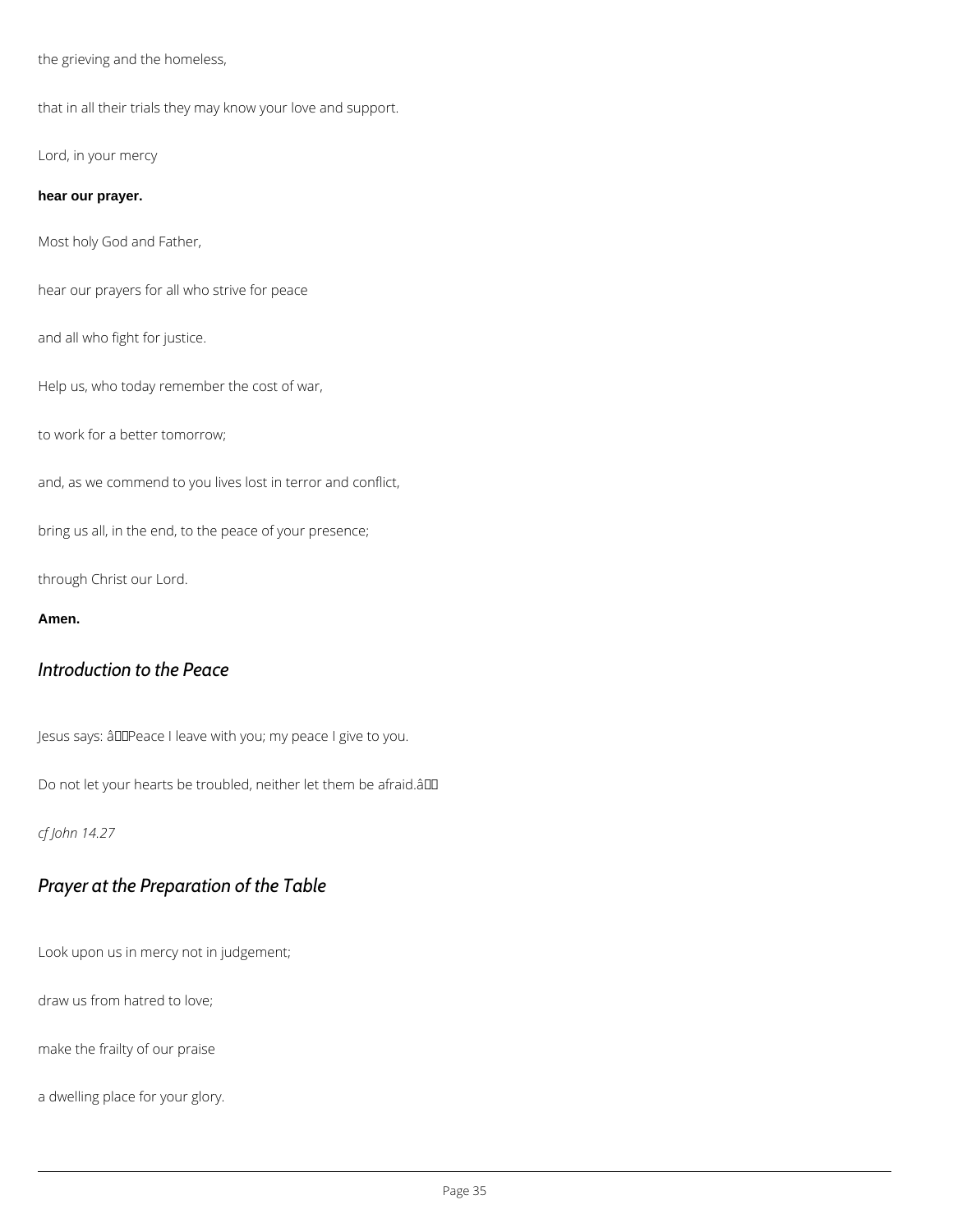### *Preface*

And now we give you thanks,

because you have anointed your Son as the Messiah,

the light of the nations,

and revealed him as the hope of all who thirst for righteousness and peace.

### *Extended Preface*

Living God, Father of light,

hope of nations, friend of sinners,

builder of the city that is to come:

your love is made visible in Jesus Christ,

you bring home the lost, restore the sinner

and give dignity to the despised.

In the face of Jesus Christ

your light shines out,

flooding lives with goodness and truth,

gathering into one a divided and broken humanity.

With people from every race and nation,

with apostles, evangelists and martyrs,

we join the angels of heaven in their unending song:

### *Post Communion*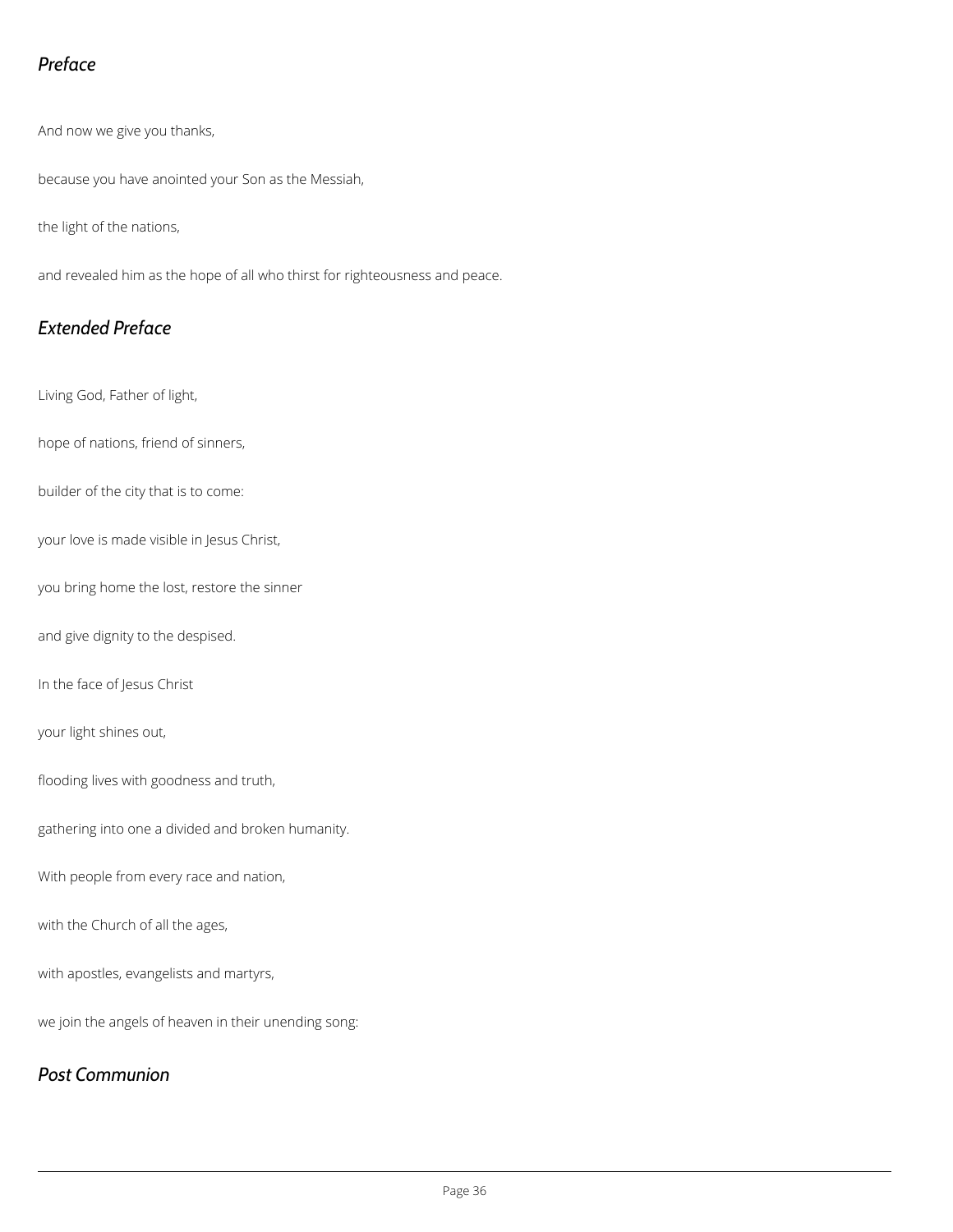God our Father,

your Son is our peace

and his cross the sign of reconciliation:

help us, who share the broken bread,

to bring together what is scattered

and to bind up what is wounded,

that Christ may bring in the everlasting kingdom of his peace;

who is alive and reigns, now and for ever.

### Blessing

God grant to the living grace,

to the departed rest,

to the Church, the Queen, the Commonwealth and all people,

unity, peace and concord,

and to us and all Godâ $\in$ <sup>TM</sup>s servants,

life everlasting;

and the blessing of God almighty,

the Father, the Son, and the Holy Spirit,

be among you and remain with you always.

Ministry (including Ember Days)  $a + 4$ 

### Red or Colour of the Season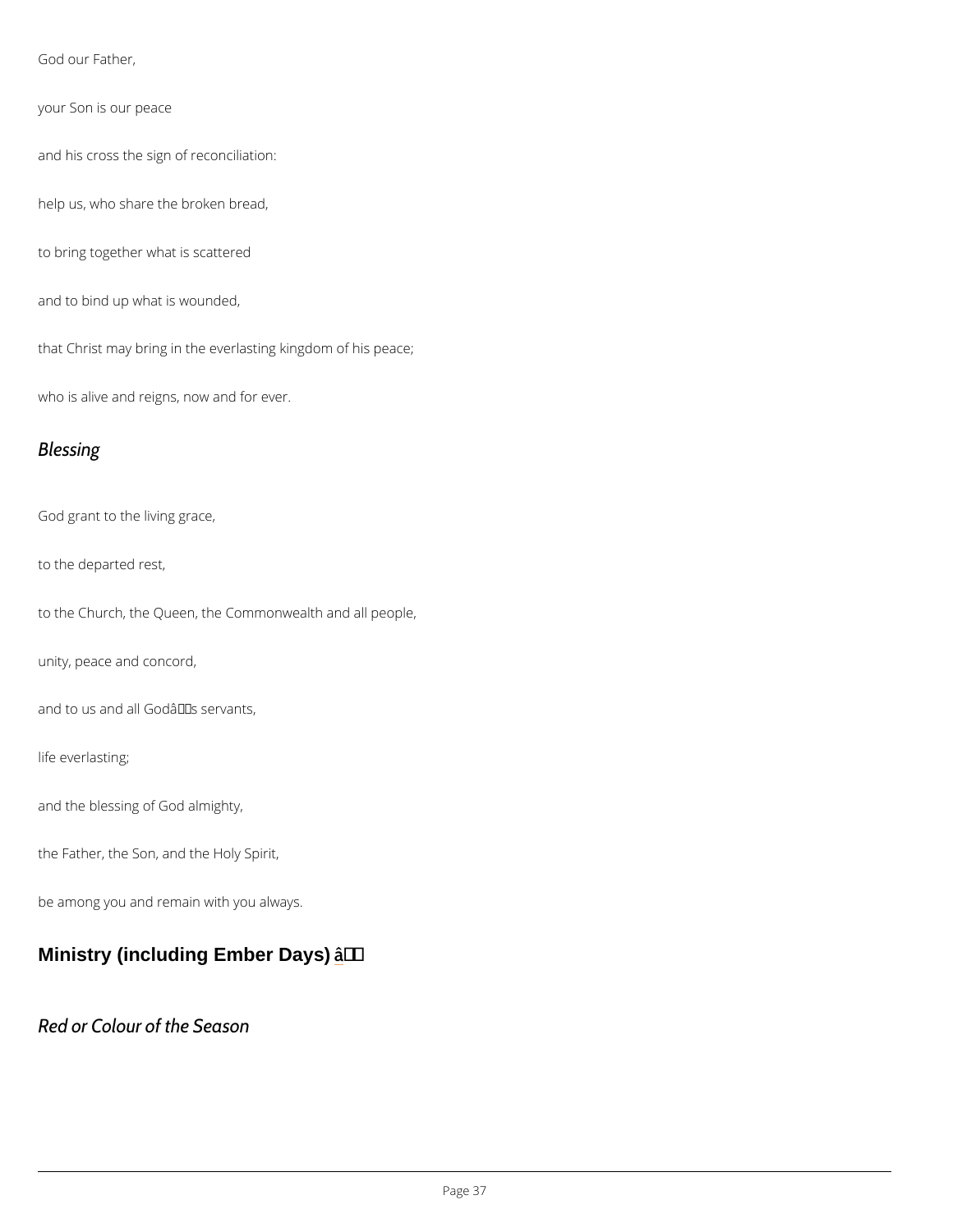### *Invitation to Confession*

God has called us to follow Christ,

and has formed us into a royal priesthood, a holy nation,

to declare the wonderful deeds of him who has called us out of darkness into his marvellous light.

Let us confess the times when we have failed to heed this call.

### *Kyrie Confession*

Lord Jesus, you said to your disciples:

âDDYou have not chosen me, but I have chosen you.âDD

Lord, have mercy.

#### **Lord, have mercy.**

Lord Jesus, we know that the harvest is plentiful

but the labourers are few.

Christ, have mercy.

#### **Christ, have mercy.**

Lord Jesus, you appointed us to go and bear fruit that will last.

Lord, have mercy.

#### **Lord, have mercy.**

### *Collect*

*(for the ministry of all Christian people)*

Almighty and everlasting God,

by whose Spirit the whole body of the Church is governed and sanctified: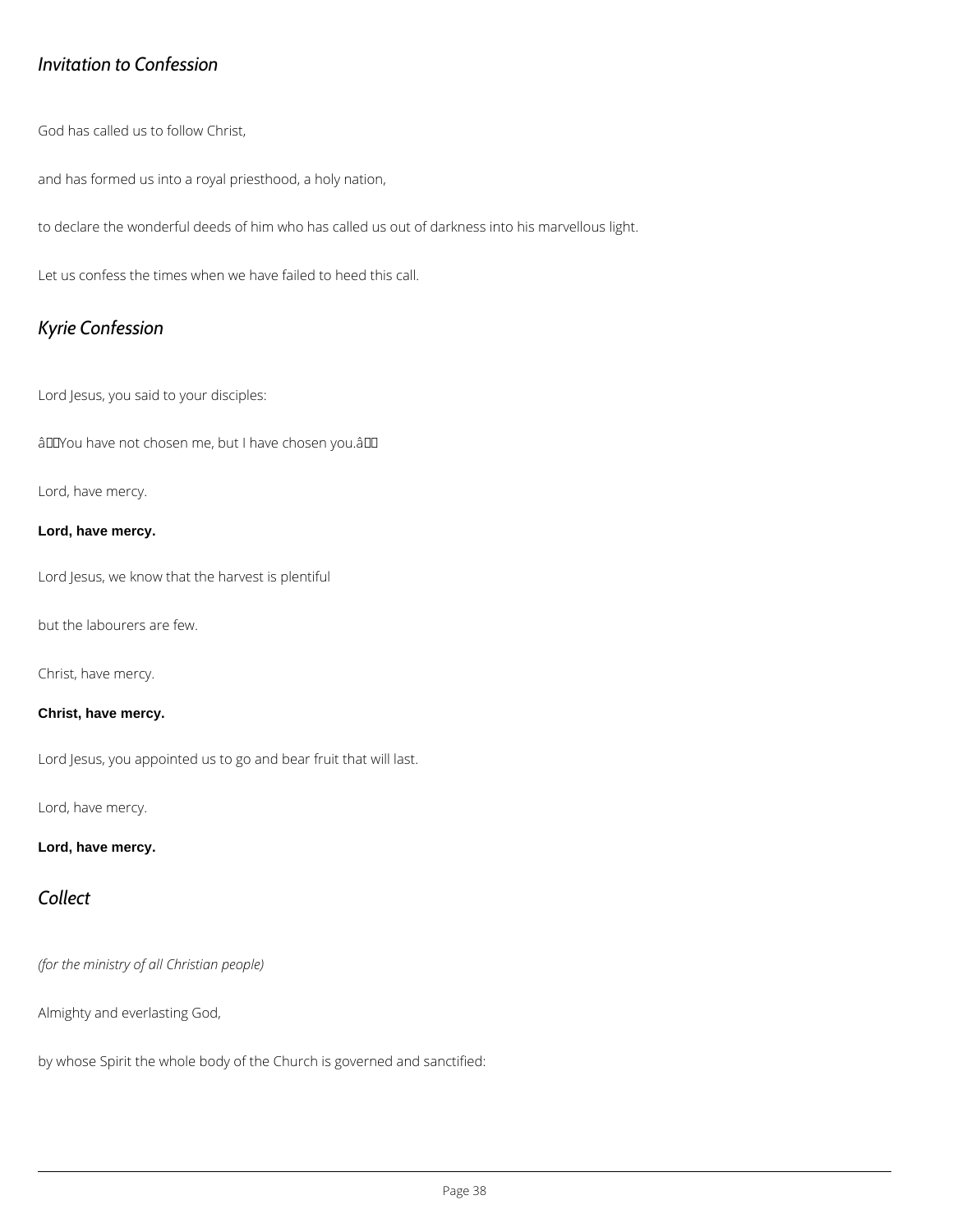hear our prayer which we offer for all your faithful people,

that in their vocation and ministry

they may serve you in holiness and truth

to the glory of your name;

through our Lord and Saviour Jesus Christ,

who is alive and reigns with you,

in the unity of the Holy Spirit,

one God, now and for ever.

*(or)*

*(for those to be ordained)*

Almighty God, the giver of all good gifts,

by your Holy Spirit you have appointed various orders of ministry in the Church:

look with mercy on your servants now called to be deacons and priests;

maintain them in truth and renew them in holiness,

that by word and good example they may faithfully serve you

to the glory of your name and the benefit of your Church;

through the merits of our Saviour Jesus Christ,

who is alive and reigns with you,

in the unity of the Holy Spirit,

one God, now and for ever.

*or (for vocations)*

Almighty God,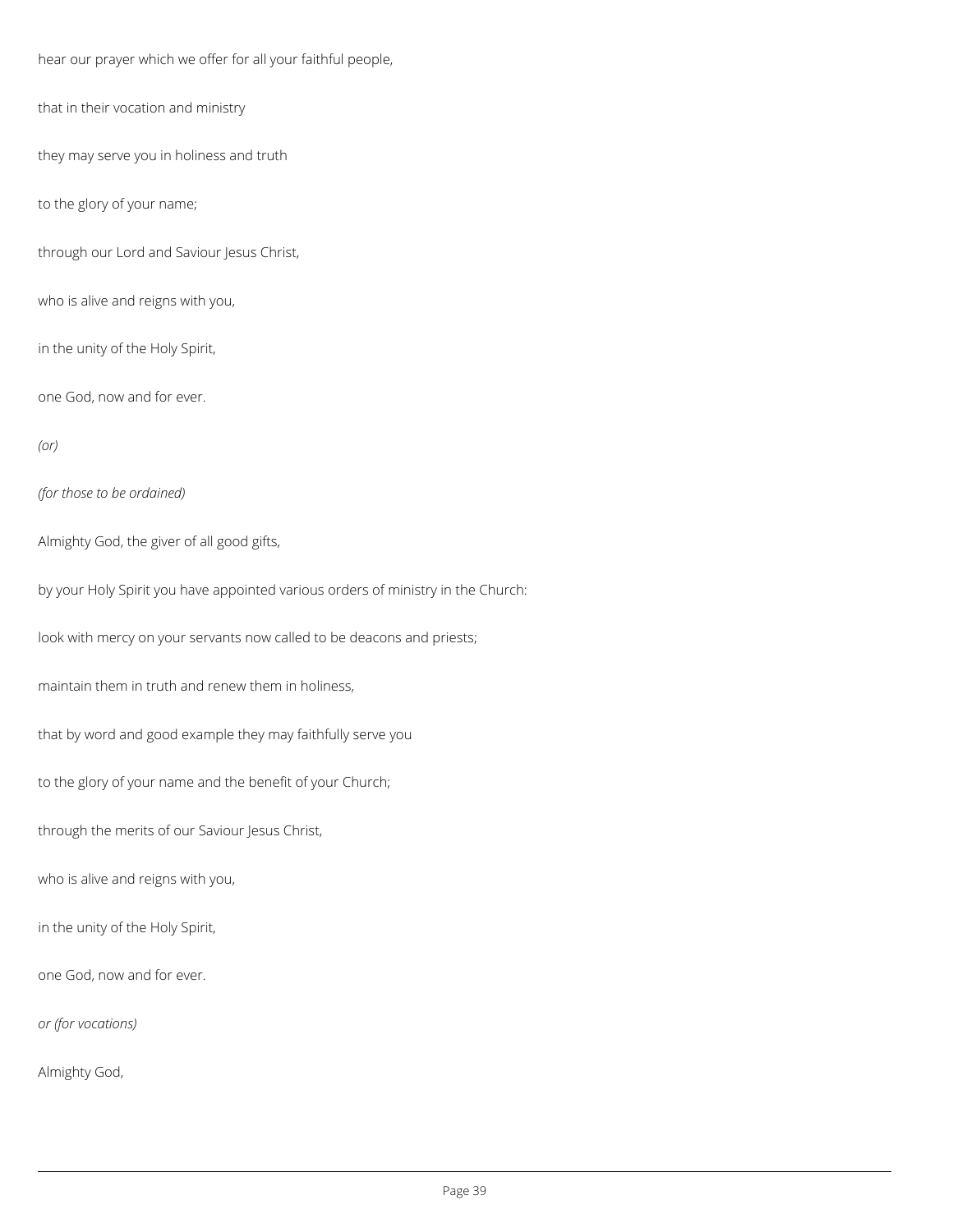#### you have entrusted to your Church

a share in the ministry of your Son our great high priest:

inspire by your Holy Spirit the hearts of many

to offer themselves for the ministry of your Church,

that, strengthened by his power,

they may work for the increase of your kingdom

and set forward the eternal praise of your name;

through Jesus Christ your Son our Lord,

who is alive and reigns with you,

in the unity of the Holy Spirit,

one God, now and for ever.

*or (for the inauguration of a new ministry)*

God our Father, Lord of all the world,

through your Son you have called us into the fellowship of your universal Church:

hear our prayer for your faithful people

that in their vocation and ministry

each may be an instrument of your love,

and give to your servant *N* now to be  $\frac{\partial \Pi}{\partial t}$ *installed, inducted, etc.*)

the needful gifts of grace;

through our Lord and Saviour Jesus Christ,

who is alive and reigns with you,

in the unity of the Holy Spirit,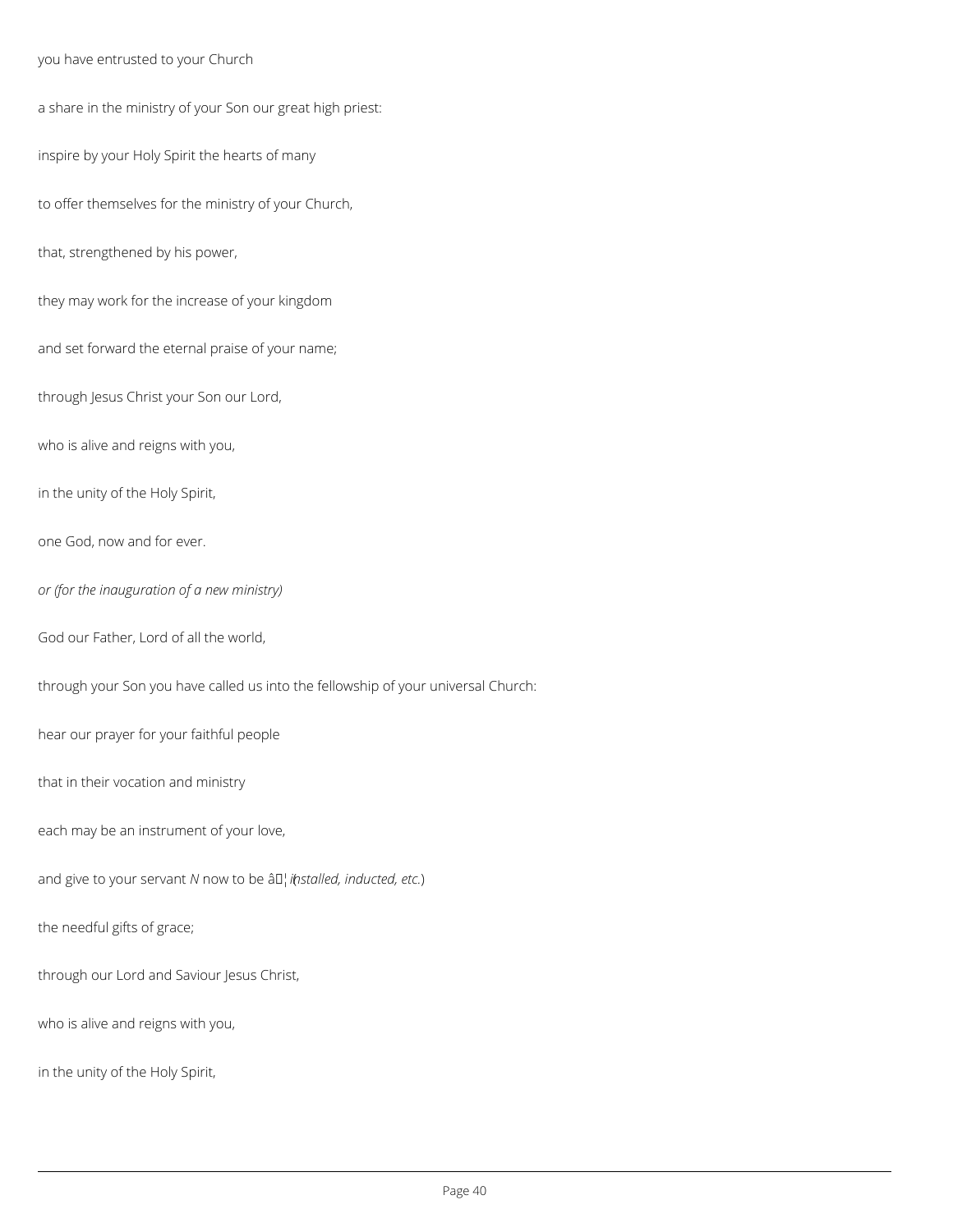one God, now and for ever.

### *Lectionary*

Numbers 11.16,17, 24-29; *or* 27.15-end; 1 Samuel 16.1-13a; Isaiah 6.1-8; *or* 61.1-3; Jeremiah 1.4-10

Psalms 40.8-13; 84.8-12; 89.19-25; 101.1-5,7; 122

Acts 20.28-35; 1 Corinthians 3.3-11; Ephesians 4.4-16; Philippians 3.7-14

Luke 4.16-21; *or* 12.35-43; *or* 22.24-27; John 4.31-38; *or* 15.5-17

### *Gospel Acclamation*

Alleluia, alleluia.

Go out into the whole world

and make disciples of all the nations.

*Matthew 28.19*

#### **Alleluia.**

### *Intercession*

We pray for the flourishing of Godâlls gifts to his Church, saying:

Jesus, Lord of your Church,

#### **in your mercy hear us.**

God our Father, you give us gifts that we may work together

in the service of your Son:

bless the leaders of your Church,

that they may be firm in faith,

and humble before you.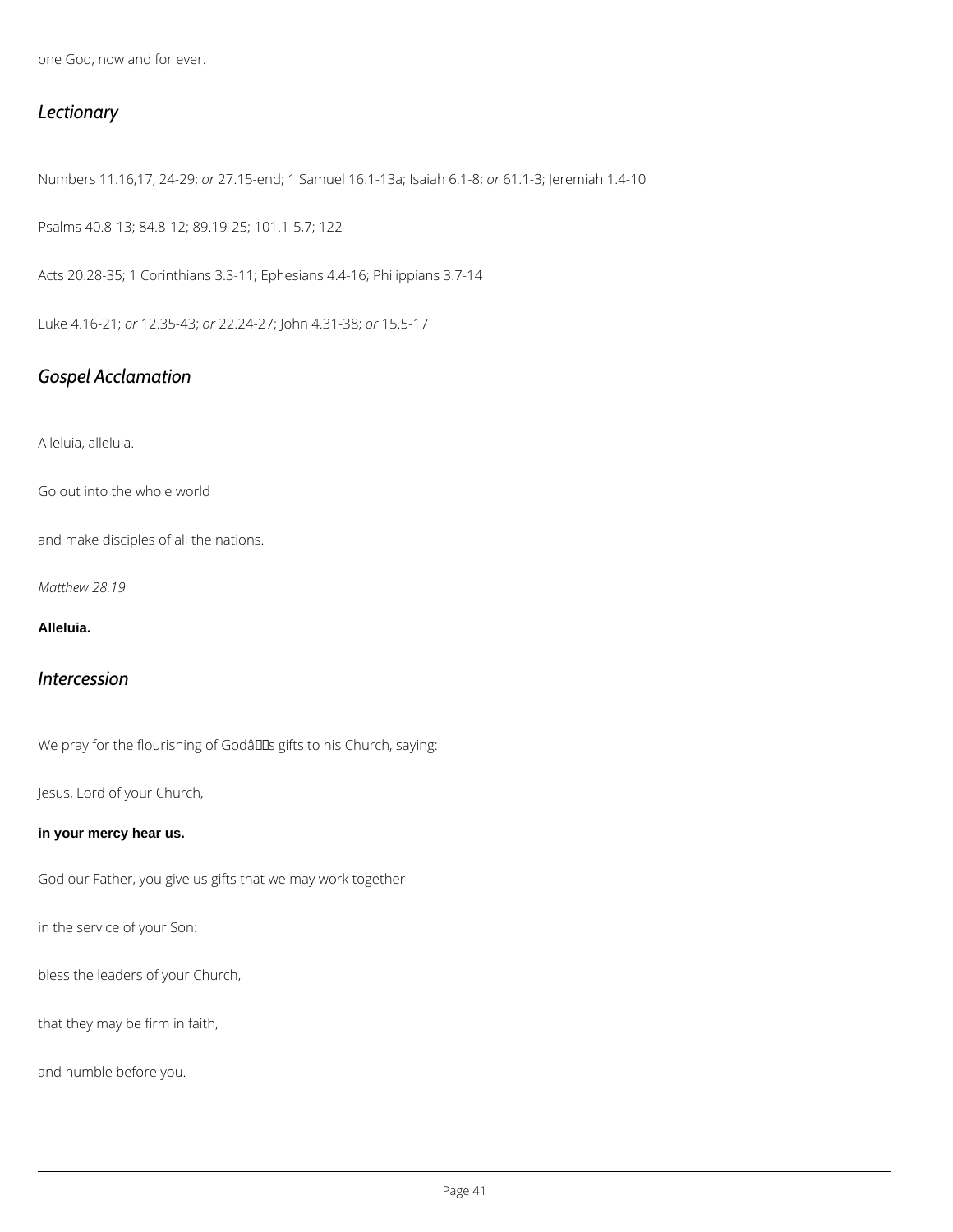Jesus, Lord of your Church,

#### **in your mercy hear us.**

Bless those who teach,

that they may increase our understanding,

and be open to your word for them.

Jesus, Lord of your Church,

#### **in your mercy hear us.**

Bless those who minister healing,

that they may bring wholeness to others,

yet know your healing in themselves.

Jesus, Lord of your Church,

#### **in your mercy hear us.**

Bless those through whom you speak,

that they may proclaim your word in power,

yet open their ears to your gentle whisper.

Jesus, Lord of your Church,

#### **in your mercy hear us.**

Bless those who work in your world today,

that in the complexity of their daily

lives they may live for you, fulfil your purposes,

and seek your kingdom first.

Jesus, Lord of your Church,

**in your mercy hear us.**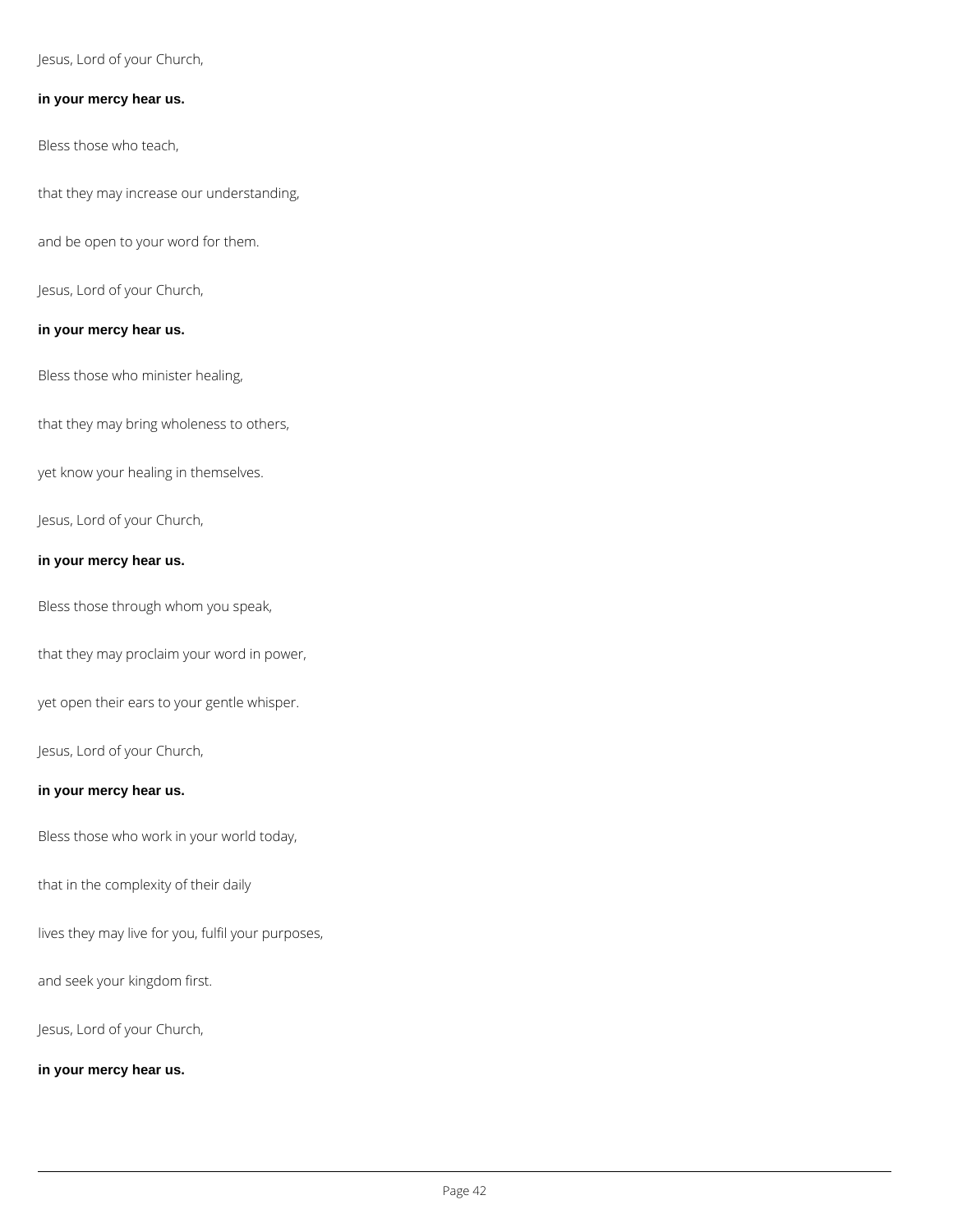Bless those who are uncertain of their gifts

and those who are powerless in this worldâlls eyes,

that they may be made strong in your gift of the Holy Spirit.

Jesus, Lord of your Church,

**hear our prayer,**

**and make us one in heart and mind**

**to serve you with joy for ever. Amen.**

### *Introduction to the Peace*

We are all one in Christ Jesus.

We belong to him through faith,

heirs of the promise of the Spirit of peace.

### *Prayer at the Preparation of the Table*

Heavenly Father,

as we set before you these gifts of bread and wine,

bless also the gift of our hearts and minds

as we offer our lives in your service;

for Jesus Christâllas sake.

### *Preface*

And now we give you thanks

because Christ came not to be served but to serve,

and to give his life as a ransom for many.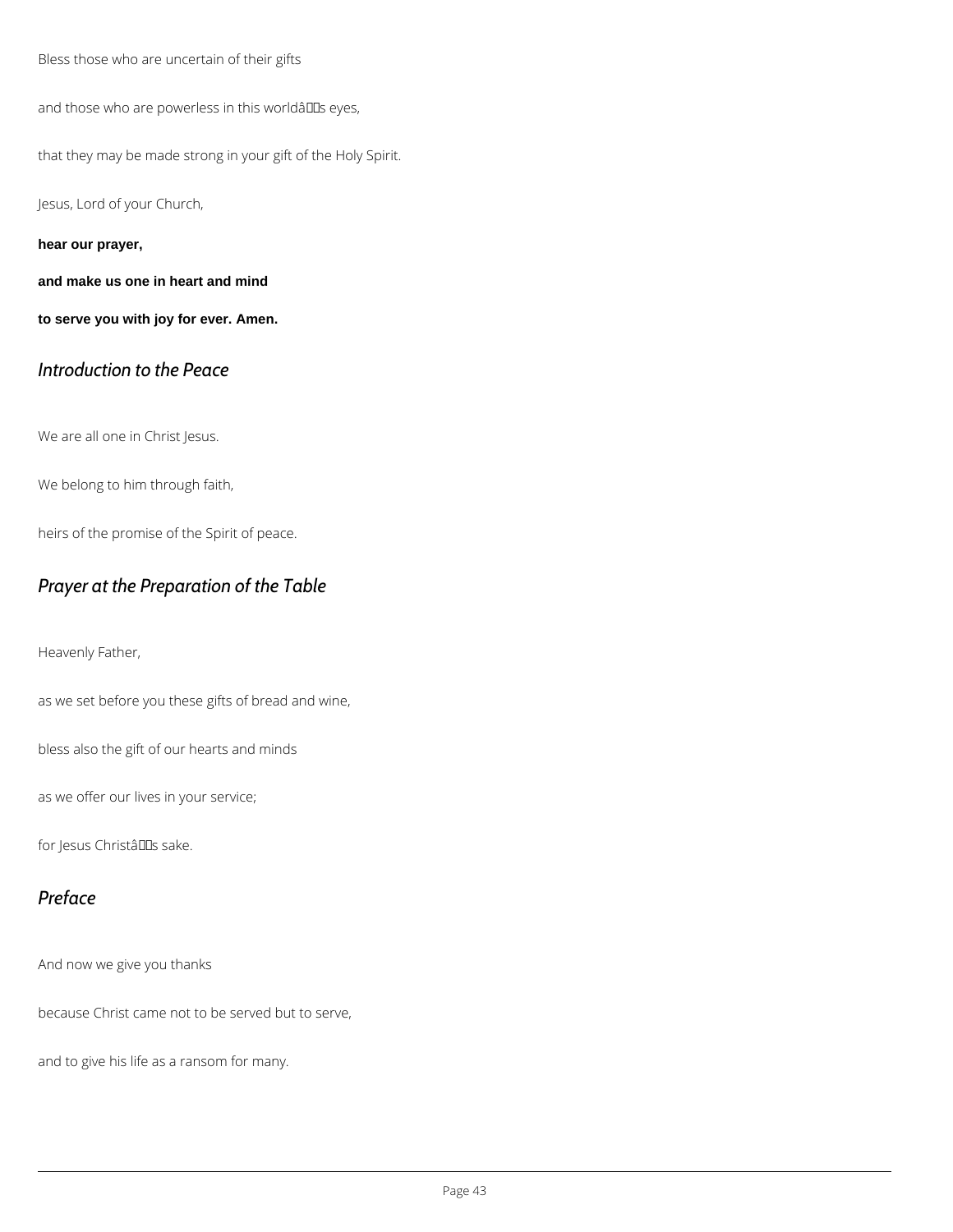He calls his faithful servants

to lead your holy people in love,

nourishing them by your word and sacraments.

Therefore âD¦

*(or)*

And now we give you thanks

because within the royal priesthood of your Church

you ordain ministers to proclaim the word of God,

to care for your people

and to celebrate the sacraments of the new covenant.

Therefore âD¦

### *Extended Preface*

It is indeed right and good, our duty and our salvation,

always and everywhere to give you thanks

through your servant Jesus Christ our Lord.

At his baptism he was revealed as your beloved Son

and coming among us as one who serves,

he taught that they are greatest in your kingdom

who make themselves least and the servants of all.

Although he was their teacher and their Lord,

he washed the feet of his disciples,

and commanded us to do the same.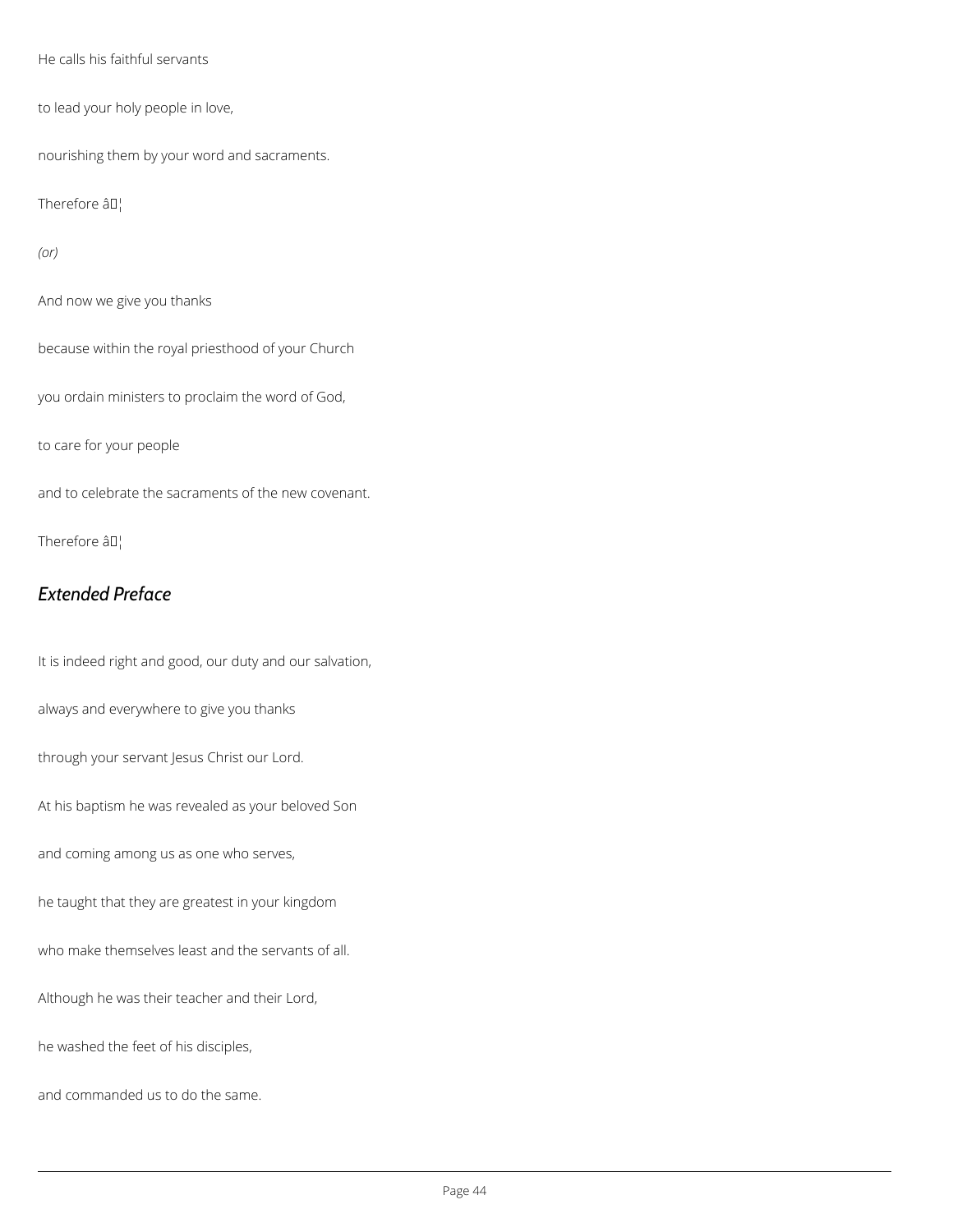Through your Holy Spirit you bestow upon your people

a rich diversity of gifts and ministries,

and from this royal priesthood

you raise up men and women to proclaim your word,

to care for your people

and to be the stewards of the mysteries of Christ.

You call them to serve the world your Son redeemed

and build up his body, the Church,

to the greater glory of your name.

And so with angels and archangels

and all the heavenly host,

we proclaim your glory

and join their unending hymn of praise:

### *Post Communion*

Heavenly Father,

whose ascended Son gave gifts of leadership and service to the Church:

strengthen us who have received this holy food

to be good stewards of your manifold grace;

through him who came not to be served but to serve,

and give his life as a ransom for many,

Jesus Christ our Lord.

*(or)*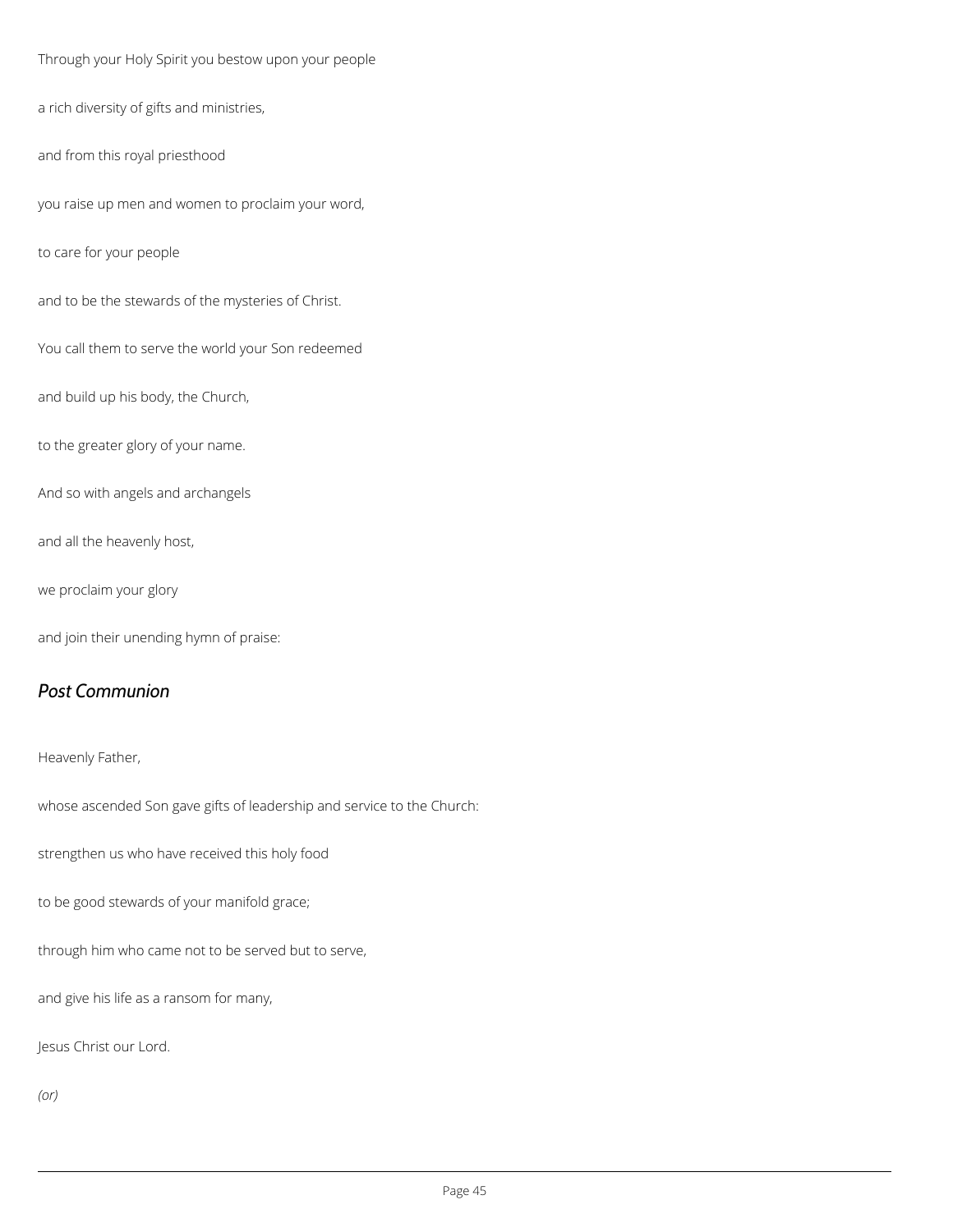Lord of the harvest,

you have fed your people in this sacrament

with the fruits of creation made holy by your Spirit:

by your grace raise up among us faithful labourers

to sow your word and reap the harvest of souls;

through Jesus Christ our Lord.

### *Blessing*

May the boldness of the Spirit transform you,

may the gentleness of the Spirit lead you,

may the gifts of the Spirit equip you

to serve and worship God;

and the blessing of God almighty,

the Father, the Son, and the Holy Spirit,

be among you and remain with you always.

### *Acclamation*

There are varieties of gifts,

**but the same Spirit.**

There are varieties of service,

#### **but the same Lord.**

There are different kinds of working,

#### **but the same God is at work in all.**

There is one body, one Spirit, one hope in Godâlls call;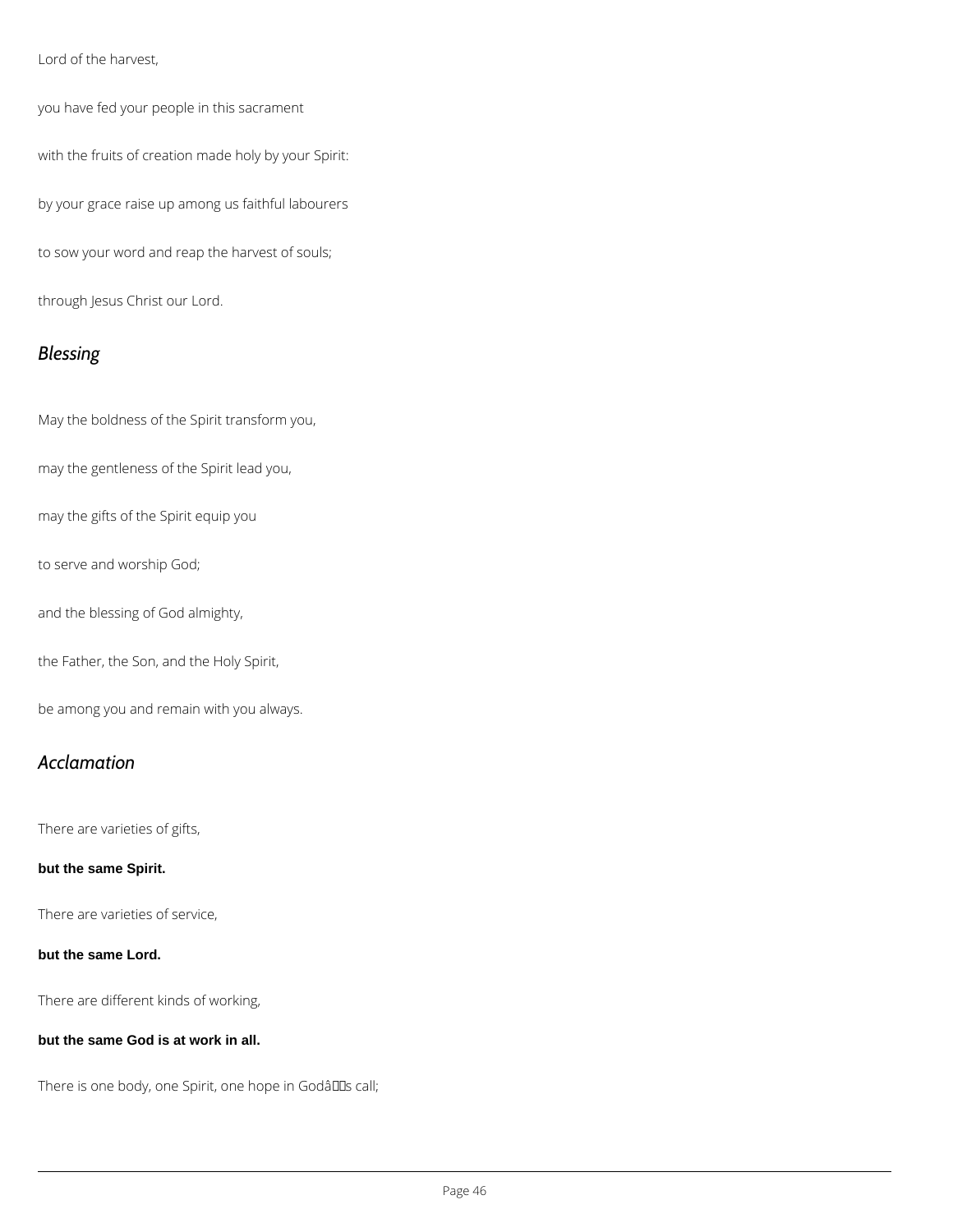one Lord, one faith, one baptism.

There is one God, Father of all, over all and in all,

to whom Christ ascended on high.

And through his Spirit he gives us gifts:

some are apostles, some are his prophets;

evangelists, pastors and teachers he gives us,

so that we can minister together

to build up his body,

to be mature in the fullness of Christ.

Social Justice and Responsibility \_\_ a + '

Colour of the Season

Collect

Eternal God,

in whose perfect realm

no sword is drawn but the sword of righteousness,

and no strength known but the strength of love:

so guide and inspire the work of those who seek your kingdom

that all your people may find their security

in that love which casts out fear

and in the fellowship revealed to us

in Jesus Christ our Saviour,

who is alive and reigns with you,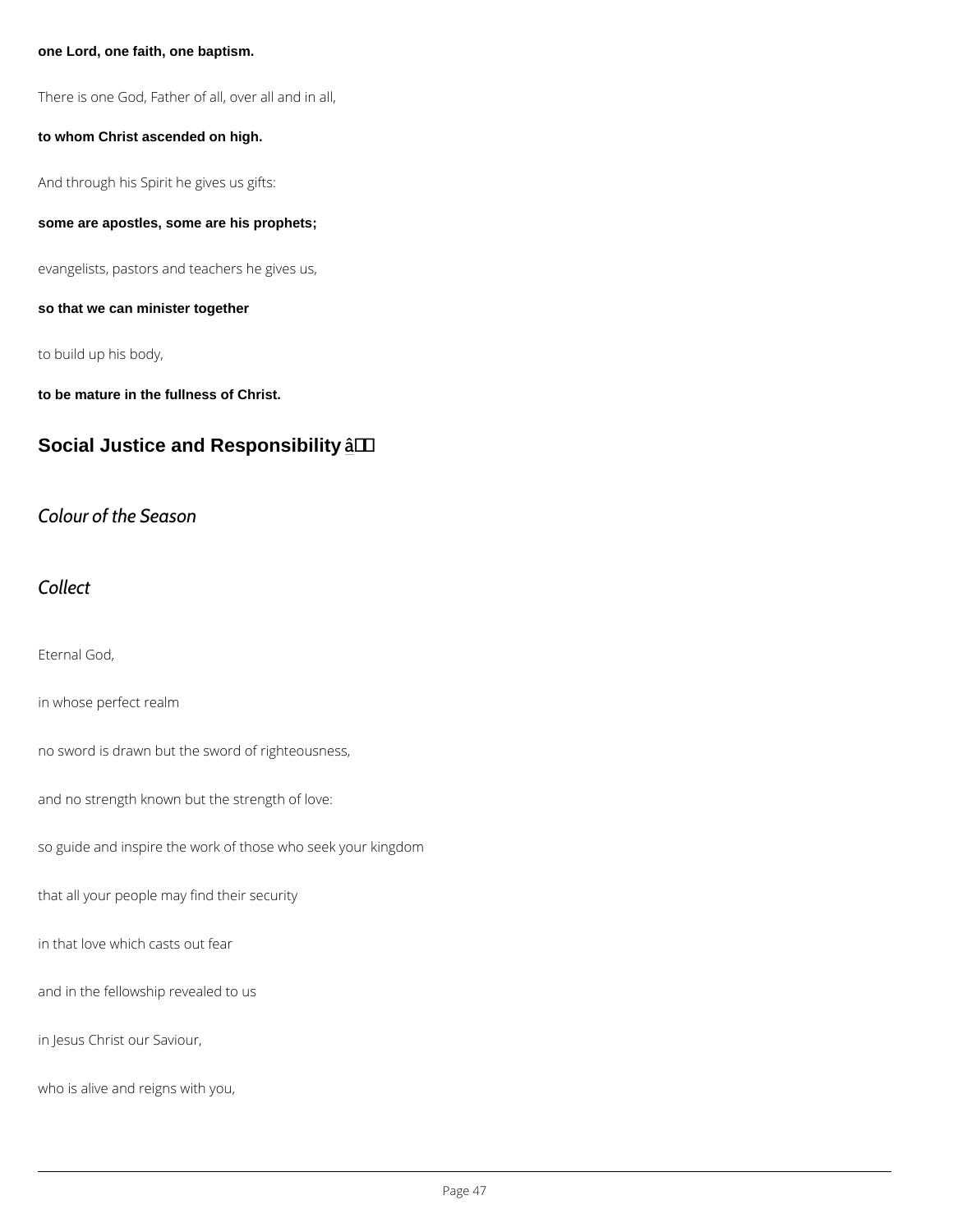in the unity of the Holy Spirit,

one God, now and for ever.

*(or)*

Almighty and eternal God,

to whom we must all give account:

guide with your Spirit the  $\hat{a} \Pi_1^1$  of this *(ity, society, etc.)*,

that *we/they* may be faithful to the mind of Christ

and seek in all *our/their* purposes to enrich our common life;

through Jesus Christ your Son our Lord,

who is alive and reigns with you,

in the unity of the Holy Spirit,

one God, now and for ever.

### *Lectionary*

Isaiah 32.15-end; Amos 5.21-24; *or* 8.4-7; Acts 5.1-11

Psalms 31.21-24; 85.1-7; 146.5-10

Colossians 3.12-15; James 2.1-4

Matthew 5.1-12; *or* 25.31-end; Luke 16.19-end

#### *Post Communion*

help us, whom you have fed and satisfied in this eucharist,

to hunger and thirst for what is right;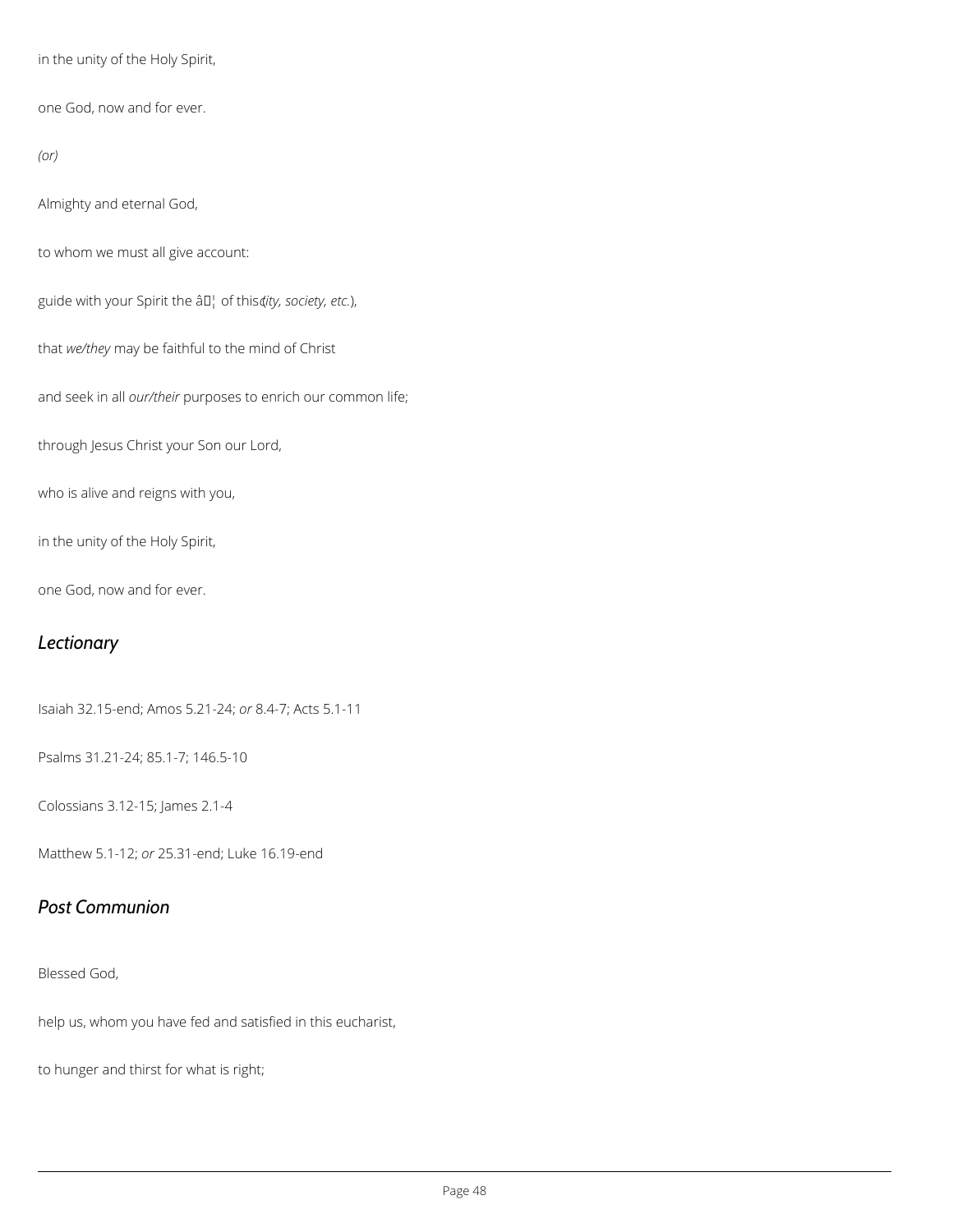help us, who here have rejoiced and been glad,

to stand with those who are persecuted and reviled;

help us, who here have glimpsed the life of heaven,

to strive for the cause of right

and for the coming of the kingdom of Jesus Christ,

who is alive and reigns, now and for ever.

In Time of Trouble  $a + 4$ 

Colour of the Season

Collect

Sovereign God,

the defence of those who trust in you

and the strength of those who suffer:

look with mercy on our affliction

and deliver us through our mighty Saviour Jesus Christ,

who is alive and reigns with you,

in the unity of the Holy Spirit,

one God, now and for ever.



Genesis 9.8-17; Job 1.13-end; Isaiah 38.6-11

Psalms 86.1-7; 107.4-15; 142.1-7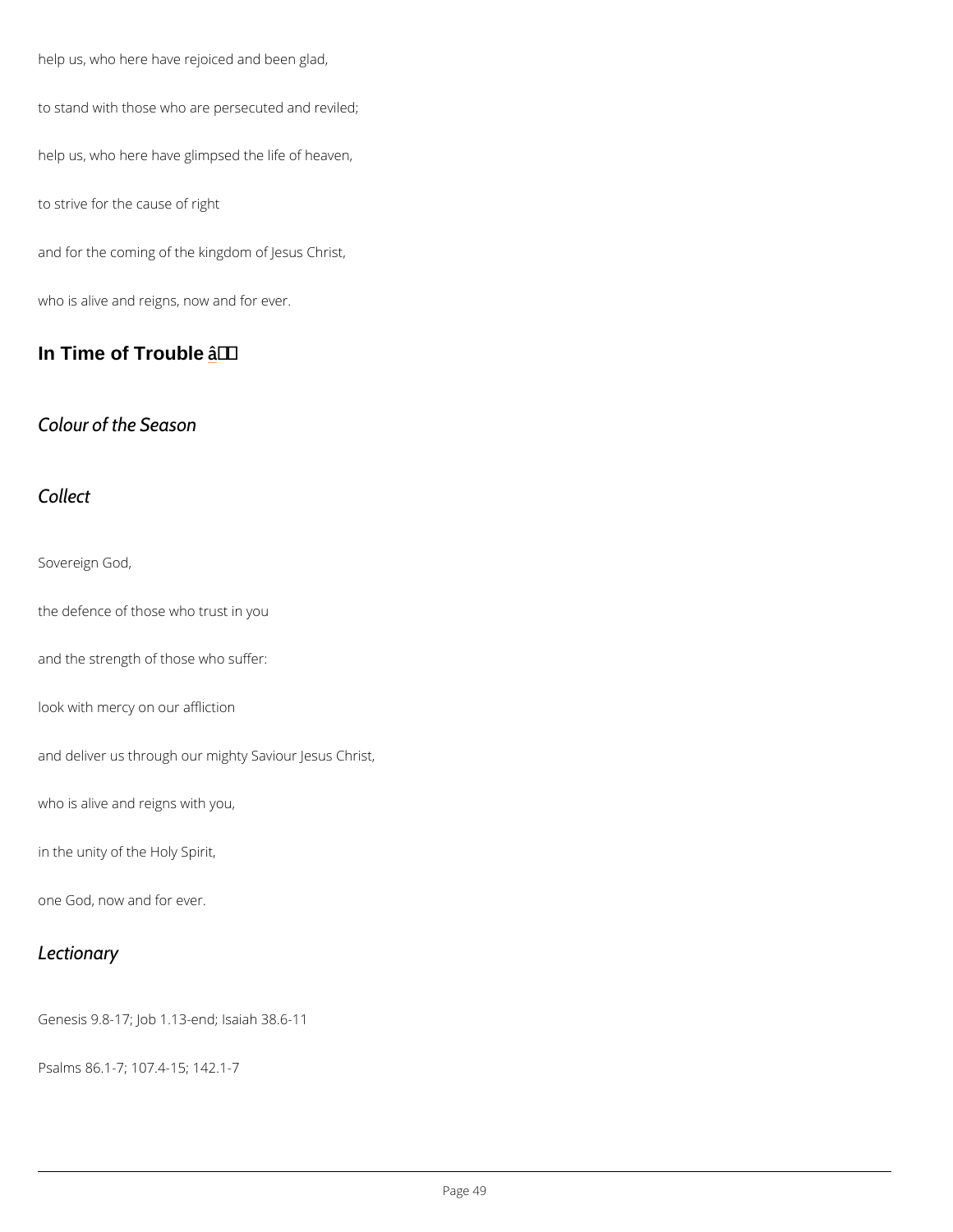Romans 3.21-26; Romans 8.18-25; 2 Corinthians 8.1-5,9

Mark 4.35-end; Luke 12.1-7; John 16.31-end

#### Post Communion

Almighty God,

whose Son gave us in this meal a pledge of your saving love

and a foretaste of your kingdom of justice and peace:

strengthen your people in their faith

that they may endure the sufferings of this present time

in expectation of the glory to be revealed;

through Jesus Christ our Lord.

For the Sovereign  $a + 4$ 

Colour of the Season

The anniversary of HM The Queen $\hat{a} \in \text{Im } s$  accession is 6 February.

### Collect

Almighty God, the fountain of all goodness,

bless our SovereQueed madEylizabeth

and all who are in authority under her;

that they may order all things in wisdom and equity, righteousness and peace,

to the honour and glory of your name

and the good of your Church and people;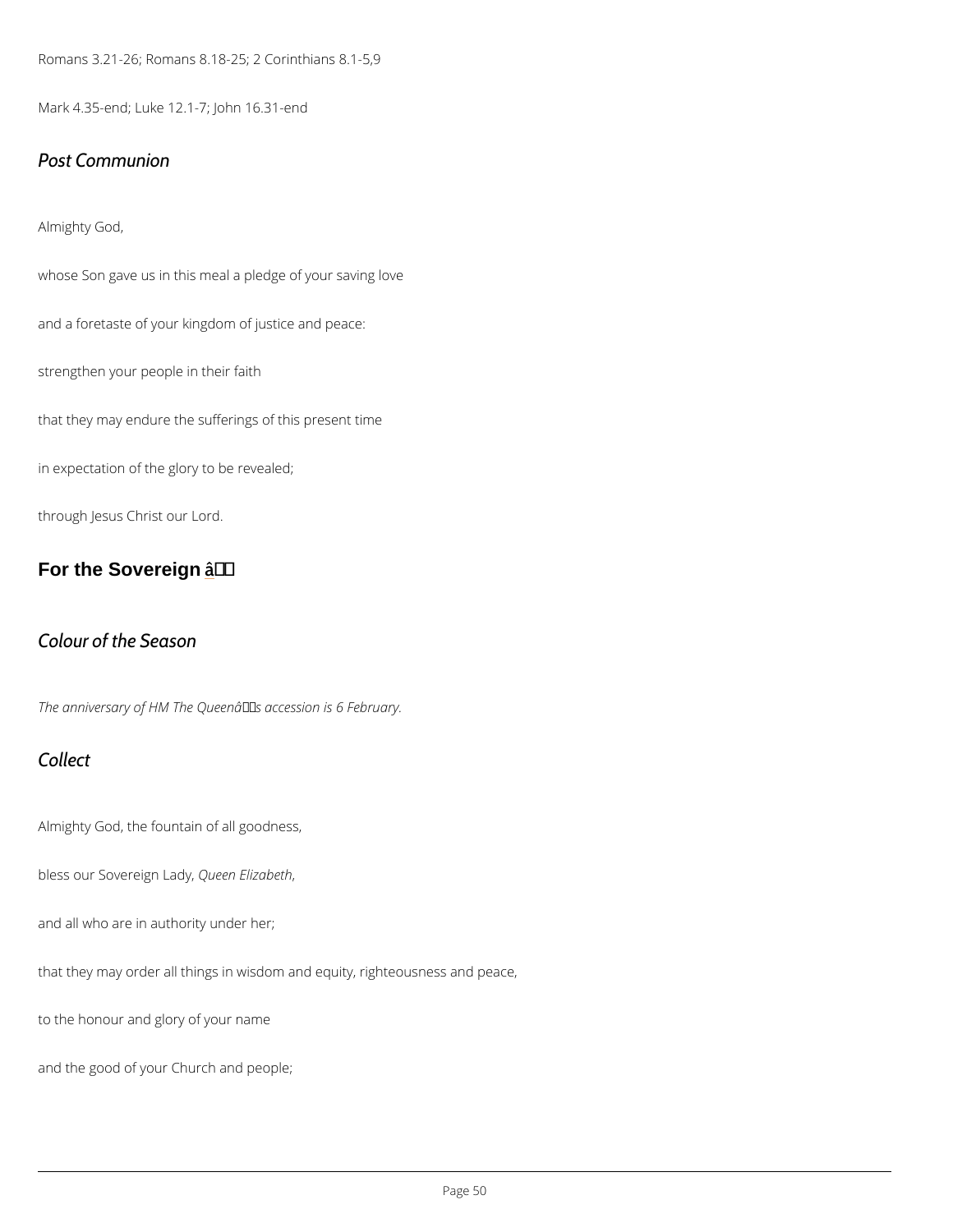through Jesus Christ your Son our Lord,

who is alive and reigns with you,

in the unity of the Holy Spirit,

one God, now and for ever.

### *Lectionary*

Joshua 1.1-9; Proverbs 8.1-16

Psalms 20; 101; 121

Romans 13.1-10; Revelation 21.22â0022.4

Matthew 22.16-22; Luke 22.24-30

### *Post Communion*

O God, the Father of our Lord Jesus Christ,

our only Saviour, the Prince of Peace:

give us grace seriously to lay to heart

the great dangers we are in by our unhappy divisions;

take away our hatred and prejudice

and whatever else may hinder us from godly union and concord,

that, as there is but one body, one Spirit and one hope of our calling,

one Lord, one faith, one baptism,

one God and Father of us all,

so may we henceforth be all of one heart and of one soul,

united in one holy bond of truth and peace, of faith and charity,